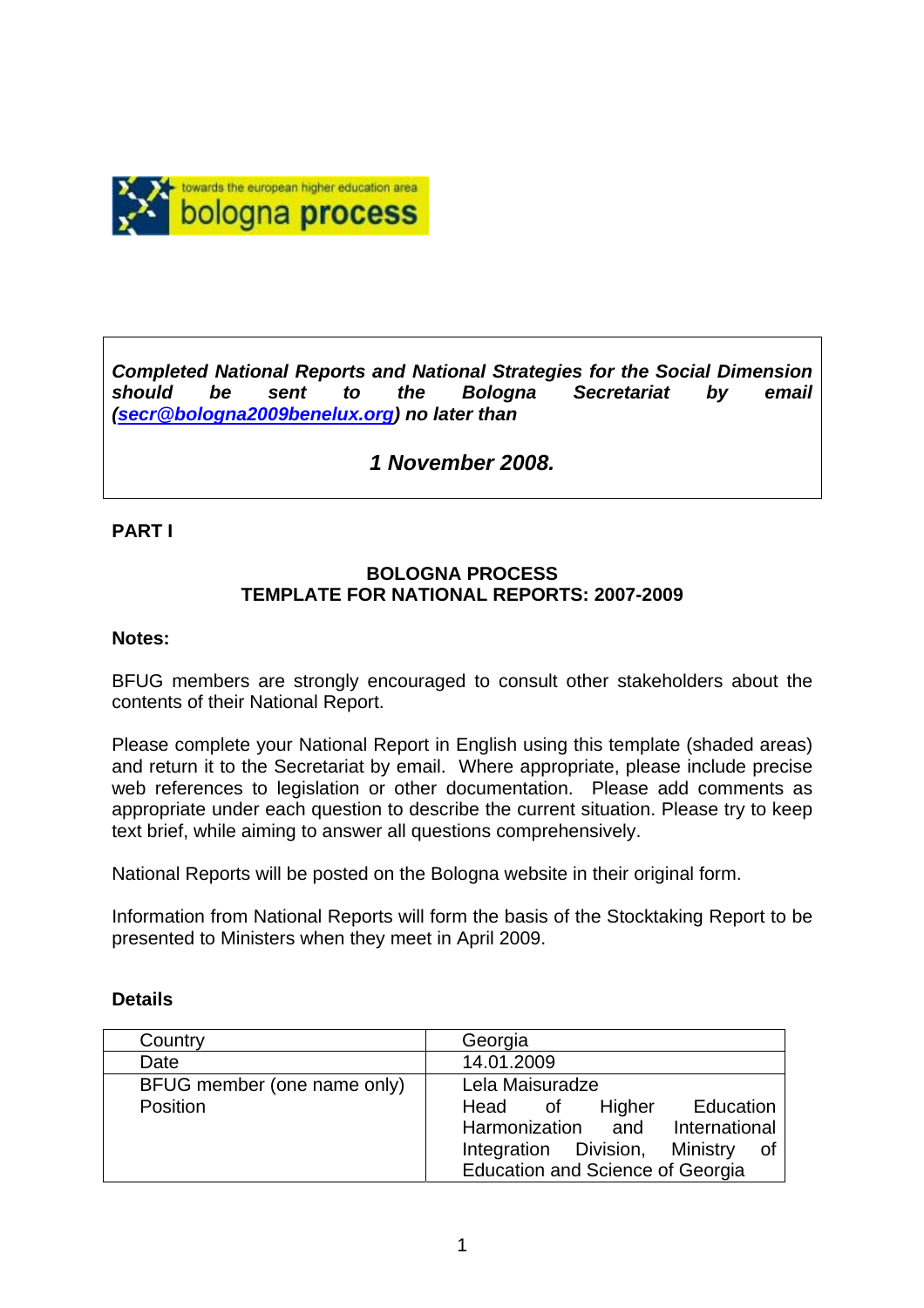| Email address              | lelamaisuradze@mes.gov.ge                                                                                                                                                                                                                                                                                                                                                                            |
|----------------------------|------------------------------------------------------------------------------------------------------------------------------------------------------------------------------------------------------------------------------------------------------------------------------------------------------------------------------------------------------------------------------------------------------|
| Contributors to the report | Nino Svanadze - Senior Specialist of<br>the Higher Education Harmonization<br>and International Integration Division<br>(MoES).                                                                                                                                                                                                                                                                      |
|                            | Natia Andguladze- Head of Research<br>Division (MoES)                                                                                                                                                                                                                                                                                                                                                |
|                            | Ministry commissioned<br><b>The</b><br>Independent research for Stocktaking<br>Report to The International Institute<br>for Education Policy Planning and<br>(EPPM)<br>Management<br>http://www.eppm.org.ge. The survey<br>(quetionnaires, interviews<br>$etc.$ )<br>covered all accreditted HEIs of<br>Georgia as well as governmental<br>representatives,<br>students,<br>independent experts etc. |

# **1. Main developments since London 2007**

Please describe the important developments relating to the Bologna Process, including legislative reforms and changes in institutional structures, since the London meeting in 2007.

 Since 2007 the following amendments had been introduced into the Law of Georgia on Higher Education:

 -National Education Accreditation Centre became the official authority responsible for defining equivalence and authenticity of educational credentials. This function previously was carried out by the Ministry of Education and Science of Georgia.The Agency also serves as Georgian ENIC since 2008. Consequently, the information on HEIs, recognition and mobility issues, quality assurance and accreditation will be accumulated in one institution.

--Foreign citizens, persons without citizenship or Georgians living abroad for more than three years can now be admitted to the accredited HEIs without passing Unified National Admission Exams (previously a mandatory requirement).

 - The term - Academic Higher Education Qualifications Framework was replaced by Higher Education Qualifications Framework which encompasses both academic and professional higher education qualifications.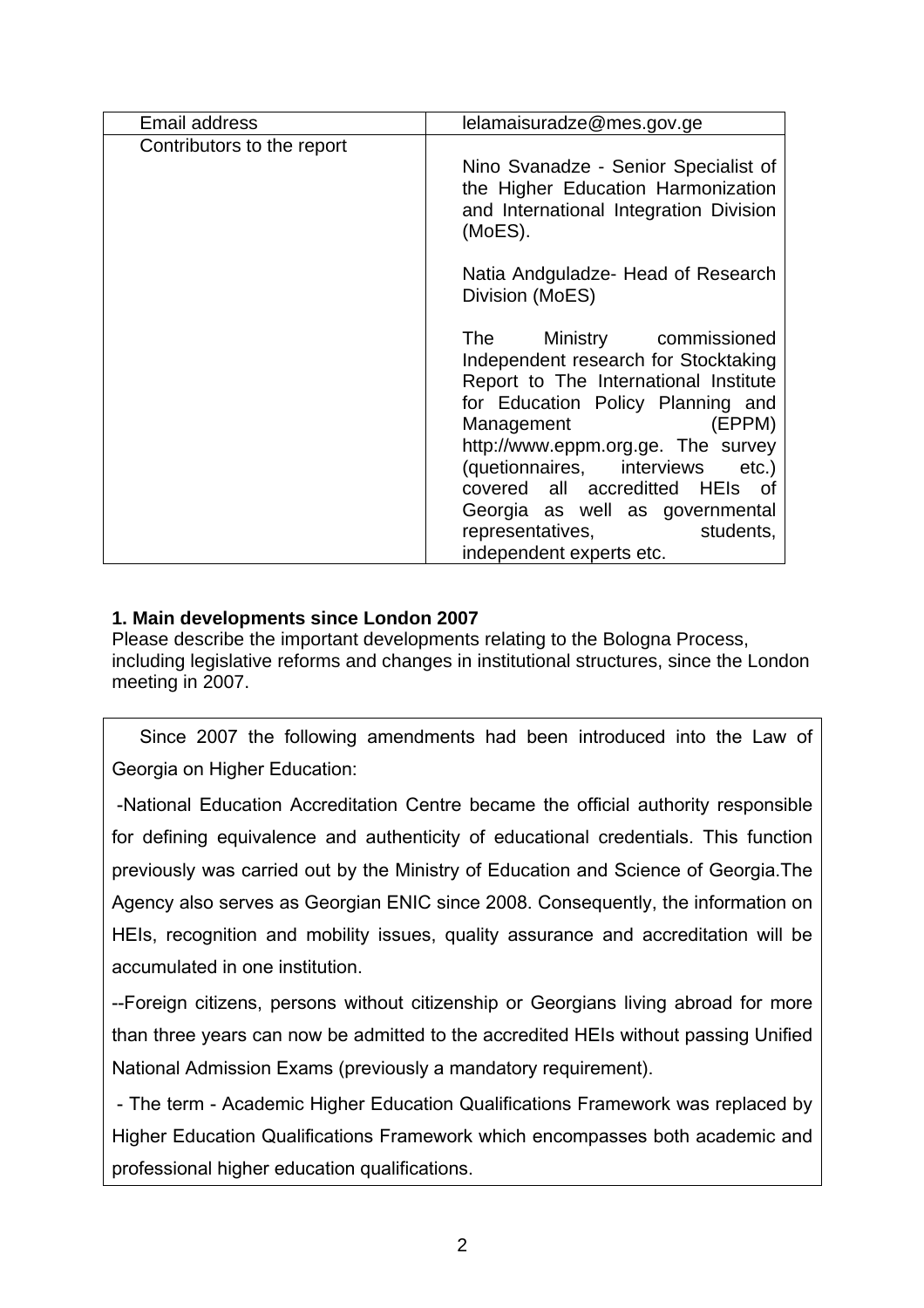-Accredited HEIs may design and implement joint bachelor, master and doctoral degree education programmes (including programs for certified medical doctor) with foreign HEIs. Previously, joint degrees were not mentioned in the Law.

- Higher professional education programmes had been regulated by the Law. Namely, the status of certified specialist, qualification acquired through professional education programs, admission to the higher professional educational programmes, obtaining state grants, credit accumulation process are addressed through the amendments.

- Students who have completed the first cycle of medical education will have a status of certified medical doctor instead of former status of certified specialist. Second stage of medical education called "rezidentura" was recognized as the second cycle. This process facilitates adaptation of Medical Education to Bologna requiriments.

 State financing within the students' social assistance programs for students enrolled in accredited HEIs was increased from 6% to 10 %.

-Social Worker's academic programmes became regulated academic programmes etc.

## Institutional Developments

- In 2007-2008 institutional accreditation of HEIs, programme accreditation of higher professional education and teachers' professional development programmes had been conducted. Out of 172 HE professional programmes submitted 155 received accreditation.

As a result of institutional accreditation conducted in 2007-2008 number of accredited HEIs decreased to 42. By the end of 2008 14 newly licensed HEIs were added to the list having the status of accredited HEIs.

In cooperation with 43 HEIs a new model of accreditation so called missionbased accreditation was elaborated based on 8 standards and appropriate indicators.

In 2007 in cooperation with the European and national universities a new model of program accreditation was elaborated based on 6 standards with appropriate indicators.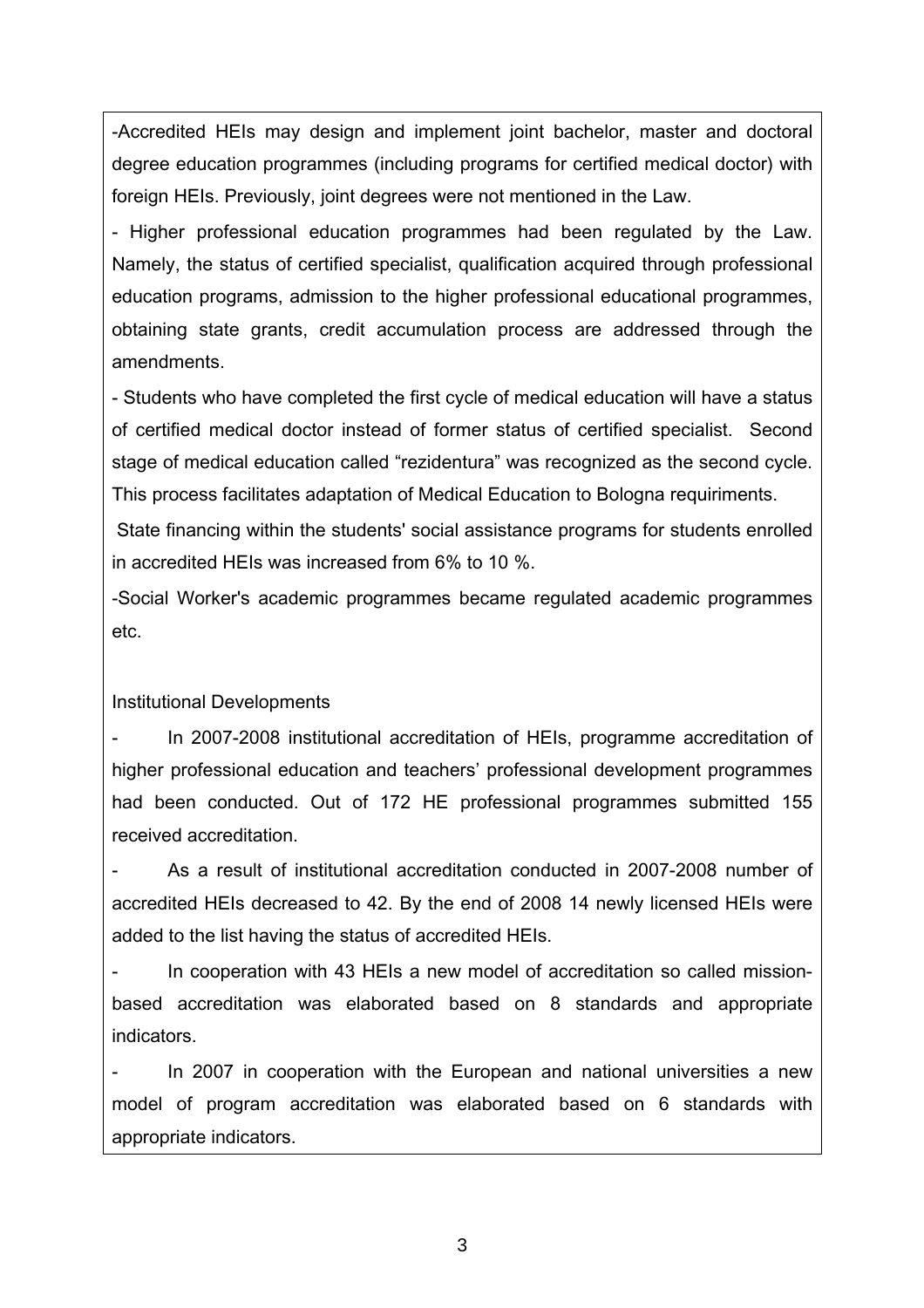In order to facilitate internal mobility of students and staff online registration software was elaborated and complete electronic data-base created. The base is updated online twice a year. Student internal mobility is organised 2 times a year. In 2007-2008 8000 students participated in the mobility schemes.

Procedures for recognition of qualification of internally displaced persons who have lost their education certificates were elaborated. Councils in specific fields of education were created to assess competences and issue certificates.

In 2008 European experts conducted the audit of The National Education Accreditation Centre. The Centre is preparing the self-assessment report for ENQA membership.

TWINING project - The Ministry of Education and Science of Georgia in cooperation with European Commission and EC experts elaborated the project fiche "Capacity Enhancement for Implementing the Bologna Action Lines in Georgia" (CEIBAL) in July 2008. The project is expected to start in 2009 and last for 2 years. The project aims to address an important dimension of Higher Education reform process in Georgia by reinforcing the institutional and professional capacities, and focusing additional support for certain Bologna process action lines, assisting with the validation of the framework for higher education qualifications and its integration in the quality assurance system through assistance to further develop the accreditation system and support to improve the recognition practice across HEIs in Georgia.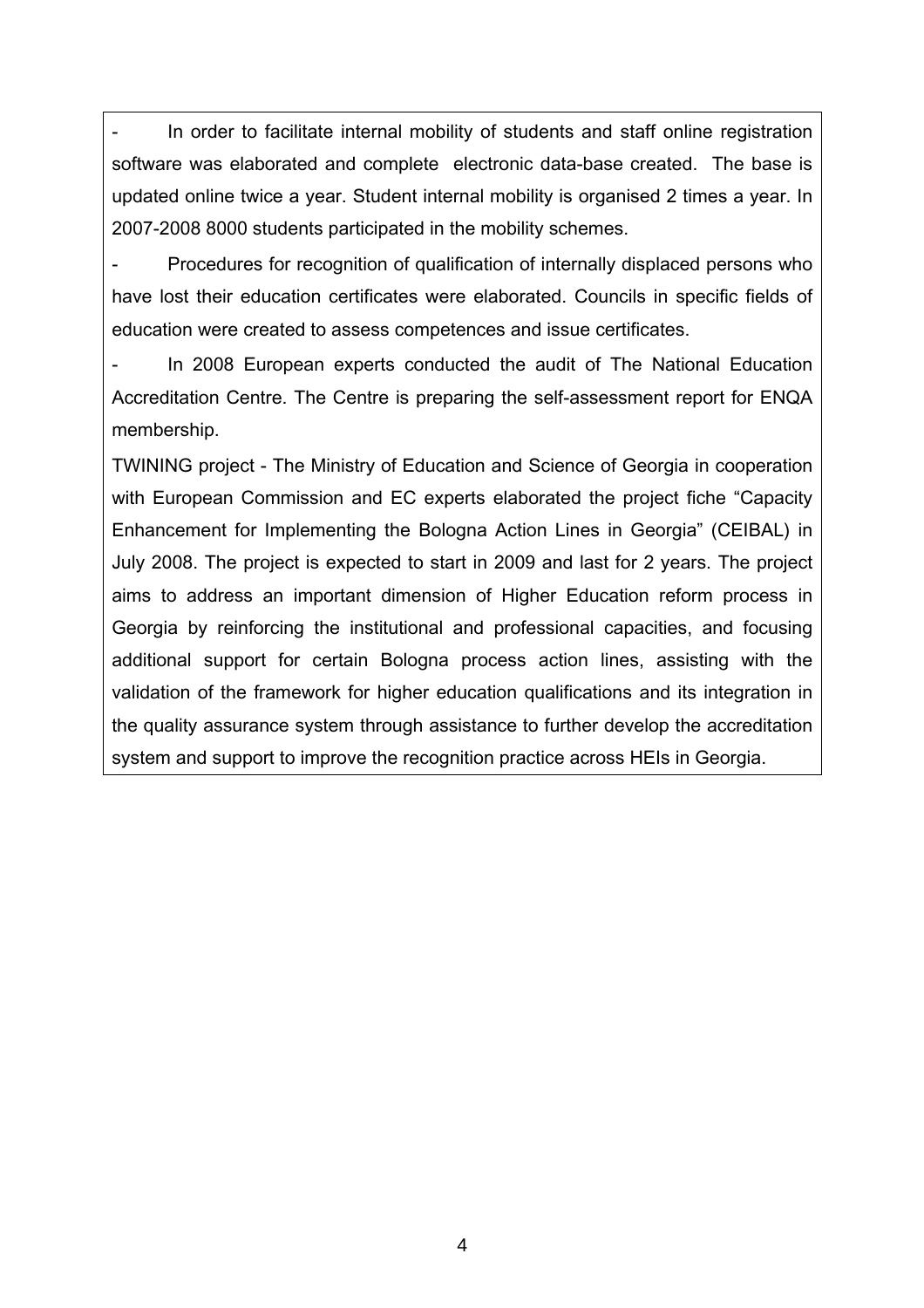## **2. Partnership**

Please describe the structure which oversees the implementation of the Bologna Process in your country.

 The Ministry of Education and Science of Georgia oversees implementation of the Bologna Process in Georgia. In 2007-2008 within the Programmes Dvision a special program was elaborated that envisaged monitoring the implementation of the Bologna Process in the country. In 2008 as a result of structural changes a seperate unit responsible for overseeing Bologna Process was established - Higher Education Harmonization and International Integration Division.

Within the framework of Tempus project Bologna experts group was established. The experts participated in various international conferences on the Bologna process and held information and training seminars in the capital and the regions of Georgia.

a) Does your country have a national working group for Bologna follow-up **<sup>1</sup>**  $\mathsf{Yes} \boxtimes \mathsf{No}$ 

|                                                                           |                 | ' '' '          |
|---------------------------------------------------------------------------|-----------------|-----------------|
| b) Does your national Bologna follow-up group include representatives of  |                 |                 |
| Ministry                                                                  | Yes $\boxtimes$ | No <sub>1</sub> |
| Rectors' conference                                                       | Yes $\Box$      | No $\boxtimes$  |
| Academic staff                                                            | Yes $\square$   | No $\boxtimes$  |
| <b>Students</b>                                                           | Yes $\Box$      | No $\boxtimes$  |
| Staff trade unions                                                        | Yes $\Box$      | No $\boxtimes$  |
| National Quality Assurance Agency                                         | Yes $\boxtimes$ | No <sub>1</sub> |
| <b>Employers</b>                                                          | Yes $\Box$      | No $\boxtimes$  |
| Other (please specify) Indipendent Experts                                |                 |                 |
| c) Does your country have a Bologna promoters' group <sup>2</sup>         | Yes $\boxtimes$ | No $\Box$       |
| d) Does your national Bologna promoters' group include representatives of |                 |                 |
| Ministry                                                                  | Yes $\boxtimes$ | No $\square$    |
| Rectors' conference                                                       | Yes $\Box$      | No $\boxtimes$  |
| Academic staff                                                            | Yes $\boxtimes$ | No $\square$    |
| <b>Students</b>                                                           | Yes $\boxtimes$ | No $\square$    |
| Staff trade unions                                                        | Yes $\boxtimes$ | No $\square$    |
| <b>National Quality Assurance Agency</b>                                  | Yes $\Box$      | No $\boxtimes$  |
| <b>Employers</b>                                                          | Yes $\Box$      | No $\boxtimes$  |
| Other (please specify) ______                                             |                 |                 |
|                                                                           |                 |                 |

*Please add any additional comments if necessary***:** 

 $\overline{a}$ 

 $1$  A group that develops policy proposals for implementing the Bologna Process

 $2$  A group that supports/advises HEIs on implementation of the Bologna Process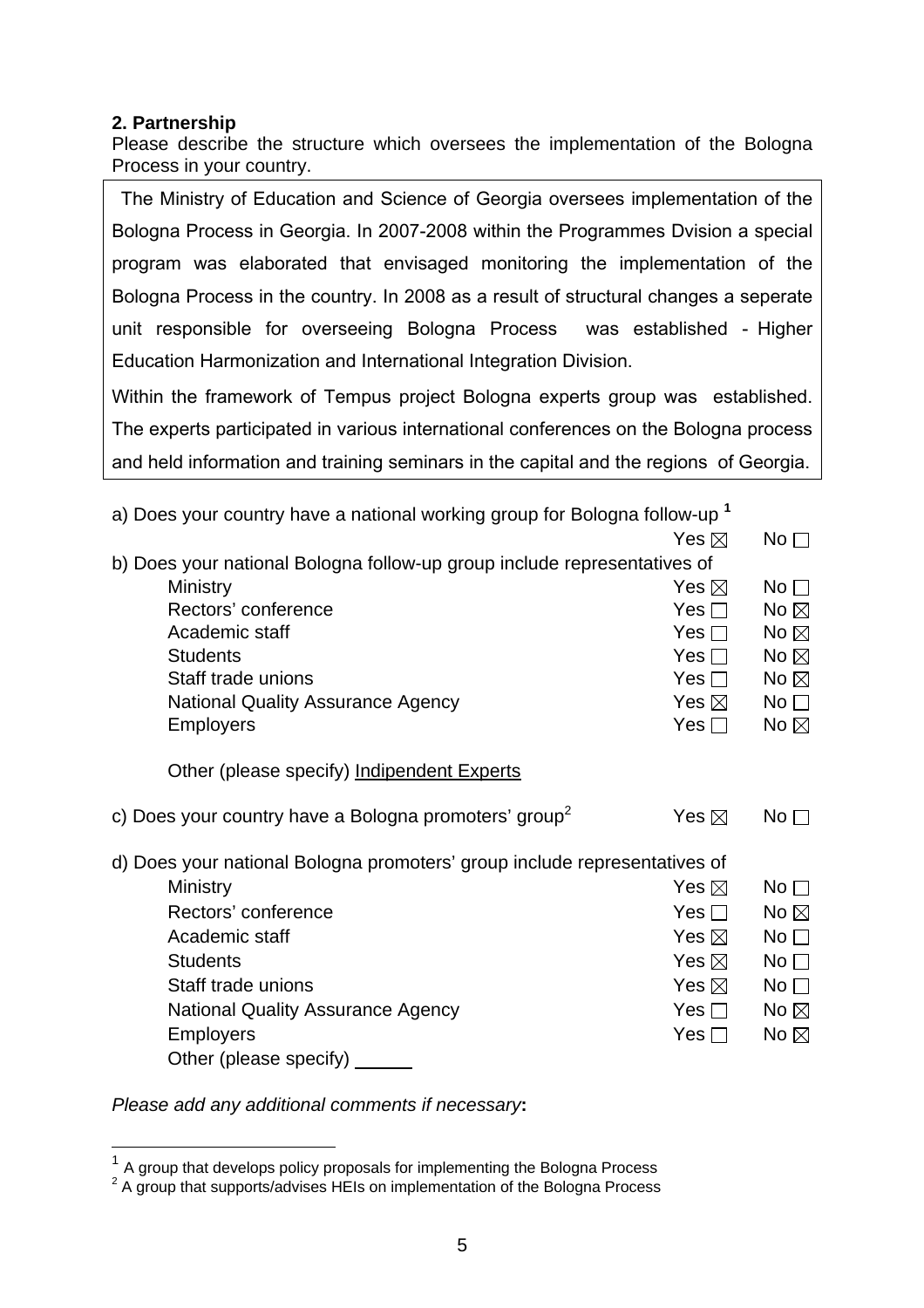There is no Rectors Conference representing all HEIs established in Georgia so far. Instead, academic staff individually represent the HEIs in the Bologna Promoters Group.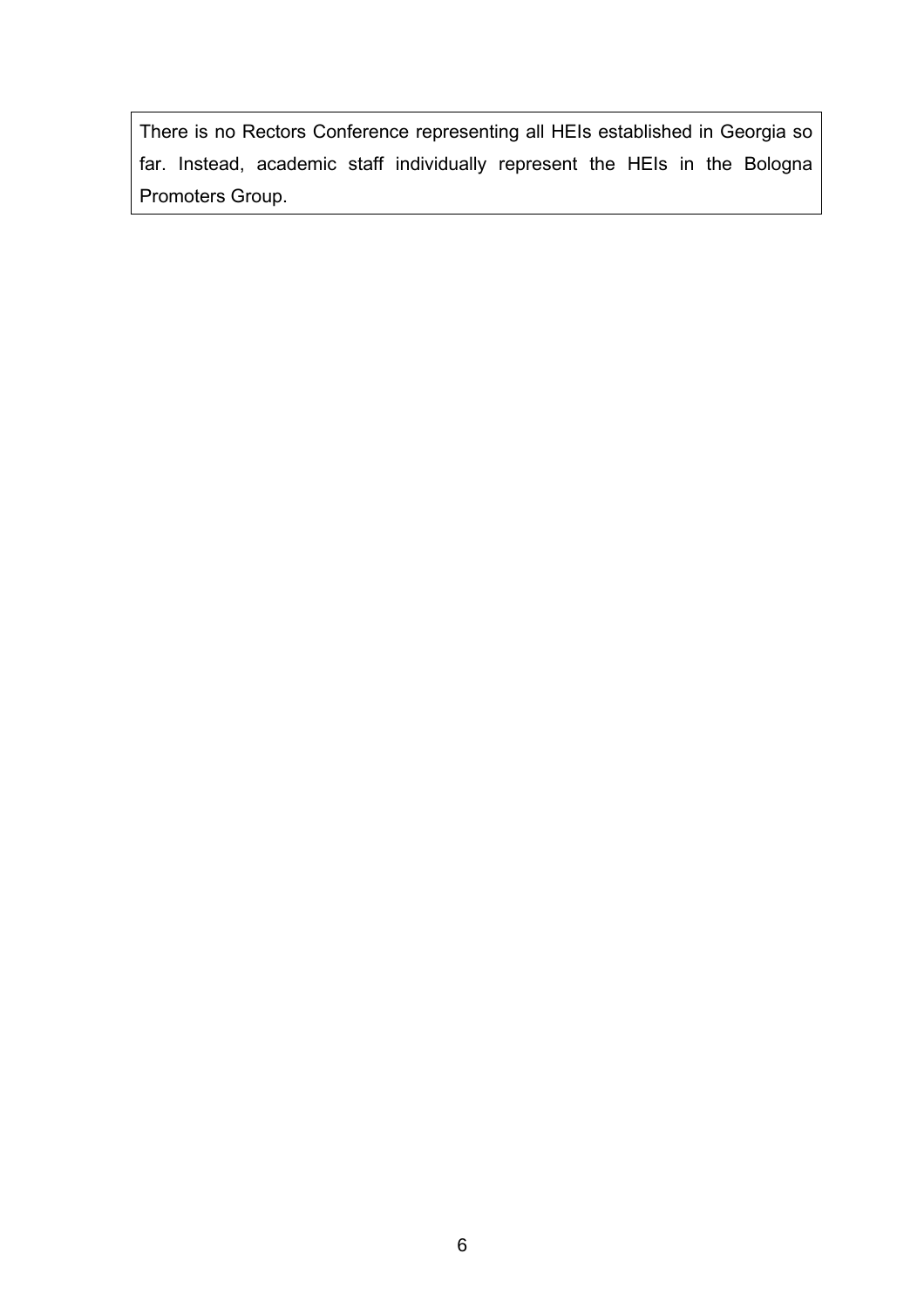## **DEGREE SYSTEM**

### **3. Stage of implementation of the first and second cycle**

a) Please describe the progress made towards introducing the first and second cycles.

Currently, all accredited higher education institutions (56) have fully shifted to the three cycle degree system. Exception is the medical education which exists in one cycle format. Besides 14 accredited HEIs along with the three cycle programs are still implementing "old" one cycle programs which will be completely eliminated by the end of 2010.

b) Please give the percentage of the total number of all<sup>3</sup> students below doctoral level enrolled in the two cycle degree system in 2008/09.

| Total number of all     | Number enrolled in the  | % of all students enrolled |
|-------------------------|-------------------------|----------------------------|
|                         |                         |                            |
| students below doctoral | two cycle degree system | in the two cycle degree    |
| level                   | in 2008/09 <sup>4</sup> | system in 2008/09          |
| 82 313                  | 22 3 8 8                | 2.7%                       |

c) Please add comments which accurately describe the current situation regarding implementation of the two cycle system in your country:

 Currently 60 % of HEIs have bachelors, masters and doctoral education programmes. 12 % implement solely first cycle programs, 84 % implement MA degree programs. In line with the current legislation bachelor degree programmes encompass 240 credits (ECTS), master's degree programs - 120 credits. For obtaining master's degree completing research thesis is mandatory.

## **4. Stage of implementation of the third cycle**

Please describe the progress made towards implementing doctoral studies as the third Bologna cycle.

Please include:

- the percentage of doctoral candidates following structured doctoral programmes including both taught courses and independent research
- the normal length of full-time doctoral studies
- $\bullet$  other elements<sup>5</sup> apart from independent research that are included in doctoral study programmes
- the supervisory and assessment procedures for doctoral studies
- information on whether doctoral studies are included in your country's qualifications framework and linked to learning outcomes

 $\overline{a}$  $3$  "All" = all students who could be involved in 2-cycle system i.e. NOT those in doctoral programmes and NOT those in short HE programmes. *NB Students of ALL study fields are taken into account*

<sup>&</sup>lt;sup>4</sup> If countries have more recent data available after November 1, they can provide an update but no later than January 15, 2009

 $5$  E.g. taught courses in the chosen discipline, other taught courses, teaching activities (if these are required as part of doctoral studies), etc.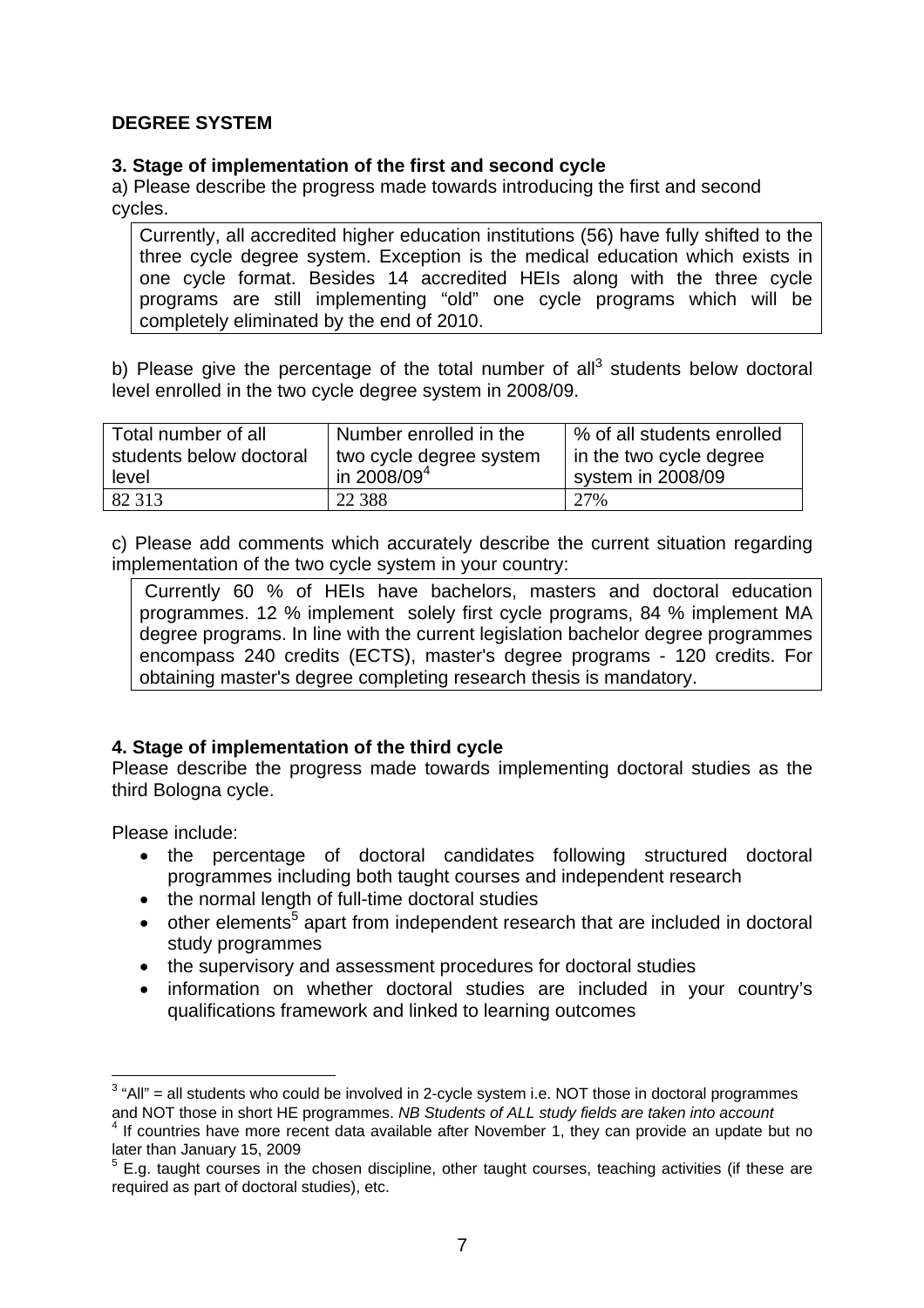- information on whether interdisciplinary training and the development of transferable skills are integrated in doctoral studies
- information on whether credit points are used in measuring workload in doctoral studies.
- Information on the status of the doctoral students (students, early stage researchers, both)

- Doctoral students constitute 2% of all students. All of them are enrolled in universities. In 2007-2008 940 students were admitted to doctoral programmes consisting 65% of total number of doctoral students.

- Length of doctoral program may not be shorter than three years, but legislation makes the main emphasis not on their duration, but the scope of the program. Length of doctoral studies ranges from 3 to 10 years. Normal length is 3 years.

- Apart from independent research which is the main component of all doctoral studies taught courses are included in certain programs (It is not mandatory in 10% of HEIs). The most spread components are teaching activities (85 %) and development of general (transferable) skills (75%). Both are mandatory in almost all cases.

-The supervisory and assessment procedures for doctoral studies exist in 90 % of HEIs. Three main components of assessment are:

1. Preliminary assessment of level of doctoral students which is conducted through selection procedures (testing of candidates, interview, exam in foreign language) (Exists in 1/5 of HEIs).

2. Quality of teaching and research is assessed through (i) mid-term and final exam, (ii) evaluation of seminar participants in 60 % of HEIs, (iii) supervision of doctoral programs and (iv) validity of syllabus structure.

3. Content of Doctoral thesis and quality is one of the main indicators for assessment of doctoral degree programs. Besides, majority of HEIs consider scientific articles published in international peer-reviewed journals as an important indicator.

- Doctoral Degree Programs are implemented in 31 accredited HEIs. Solely in 2 of them ECTS is not used for defining the workload of doctoral students (According to the law "on higher education" doctoral programs must consist of no less than 180 credits).

- Generally, doctoral students have a status of a student in Georgia, although according to the current legislation doctoral student can also be elected on the position of assistant -professor. According to HEIs the status of doctoral students varies. Majority consider them as students (71%), fewer HEIs consider doctoral students as researchers (17%) and assistant professors (10%).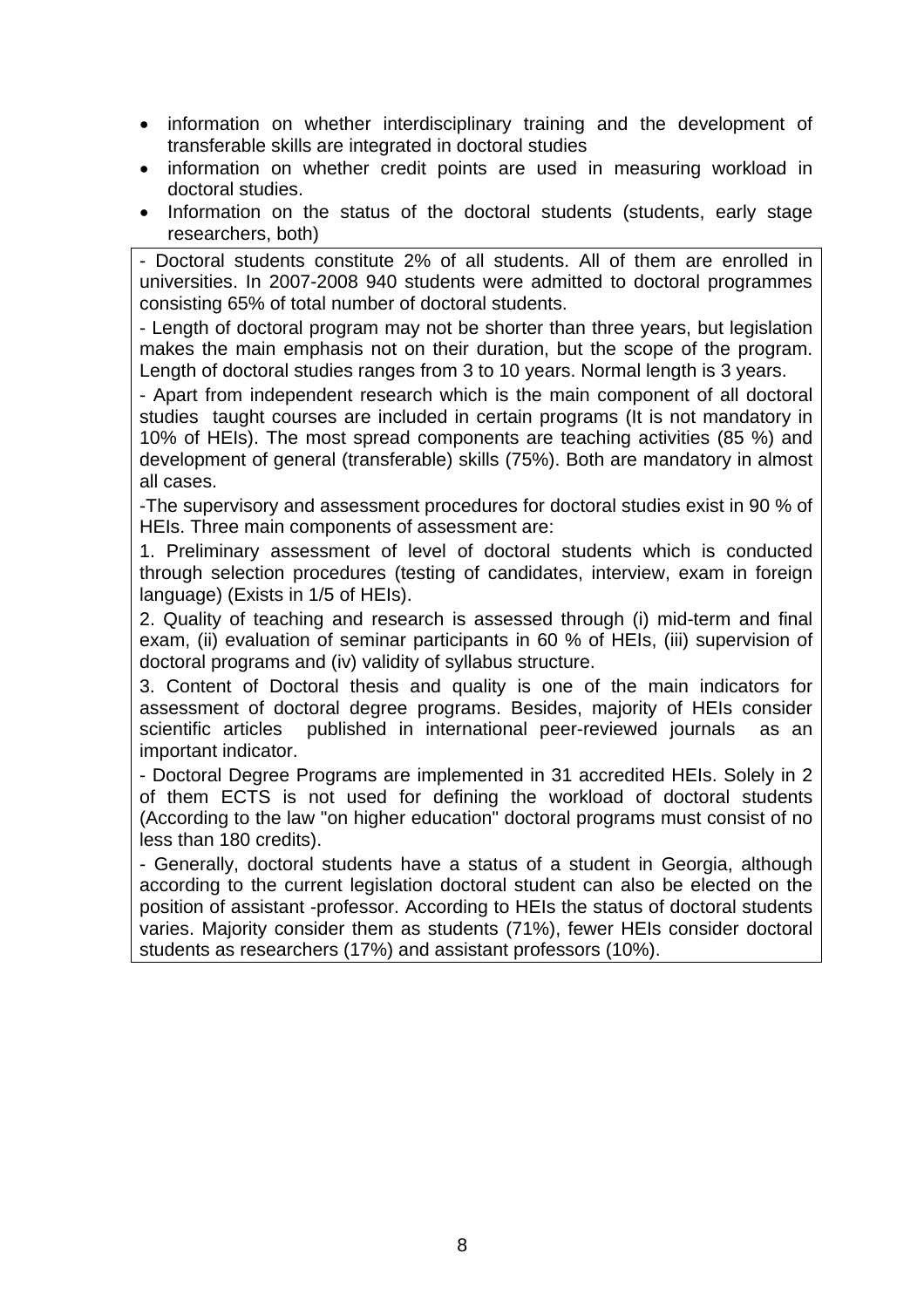## **5. Relationship between higher education and research**

a) Please describe the main trends in the role of higher education institutions in research in your country.

In Georgia research activities in HEIs should be consistent with their mission master's and doctoral degree programs must include the research component. master's and doctoral degree programs are implemented in 84% of HEIs thus research play an important role in HEIs of Georgia.

Despite the requirements of the law, in fact presently research component in Georgian HEIs is still underdeveloped. e.g. only 8,8% of accredited HEIs participate in scientific grants competitions announced by the Georgia National Science Foundation. As for private HEIs, they mainly focus on study fields most demanded on the labour market - such as Business Administration and Law, whilst fundamental sciences are almost ignored. Private HEIs benefit from national research funds two times less than public HEIs.

b) Please outline any measures to improve co-operation between higher education institutions and other private and public institutions that undertake research. Please include:

- percentage of GDP spent on research
	- o from public funds
	- o from private funds
- total annual national research expenditure (expressed in national currency)
	- o from public funds
	- o from private funds
- percentage of research carried out in higher education institutions (in terms of funding)
- details of the funding mechanisms for doctoral students in your country

Percentage of GDP spent on research in Georgia is:

- From public funds - 0,18% (this includes: direct state funding of scientific research institutes, grants provided by state foundations, research funding within universities etc.)

- No specific data is available on financing research from private sources. Although there are concrete cases of business sector financing specific research projects or stimulating research development within HEIs.

In total national expenditure on research constitutes:

a) Public funds

- 66 scientific research institutes received 14 mln GEL in 2008

Georgian National Science Foundation (www.gnsf.ge) - 10,5 mln GEL

Rustaveli Foundation (Foundation for Georgian studies, Humanities and Social Sciences) (www.rustaveli.org.ge) - 2,9 mln GEL

b) Private funds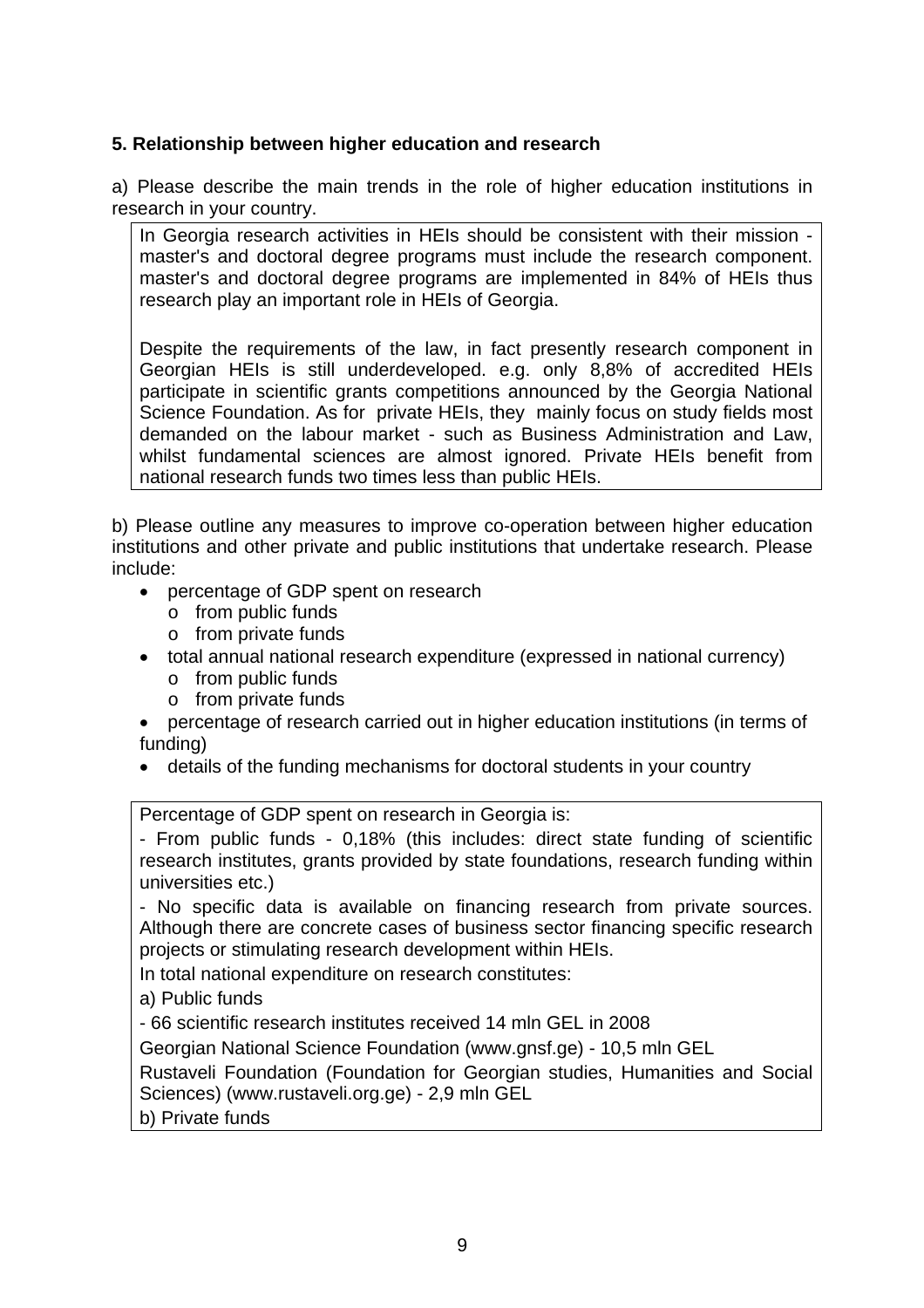- In 2007 from donor organizations 14-16 mln GEL was raised for funding research in scientific research institutes as well as HEIs and organizations (nongovernmental).

Details of the funding mechanism for doctoral students:

According to the Law of Georgia on Higher Education (Article 88) Ministry of Education and Science of Georgia should elaborate new rules and conditions for financing master's and doctoral programmes. Presently, the process is underway. However, financing doctoral students through scholarships is envisaged in the budget of 2009. Namely, 720 000 GEL will be allocated for students with higher academic excellence. Scholarship will at least partially cover the tuition fee. Candidates for scholarship will be presented by the universities.

Currently, majority of doctoral students (90%) self-finance their studies, in 30% of HEIs doctoral studies are free of charge. Other sources of financing are research grants, sponsorship etc.

| c) Is there any tracking system to follow the further career of doctoral graduates? |            |                |                         |
|-------------------------------------------------------------------------------------|------------|----------------|-------------------------|
|                                                                                     | Yes $\Box$ | No $\boxtimes$ | If Yes, please specify: |
|                                                                                     |            |                |                         |

# **6. Access<sup>6</sup> and admission to the next cycle**

Describe the arrangements for access between the first and second cycles and between the second and third cycles.

## *6.1 Access and admission between the first and second cycles*

Please indicate:

 $\overline{a}$ 

a) the percentage of first cycle qualifications that give access to the second cycle

Bachelor degree holder and certified specialist (having equal status to BA) may advance to master's level. Additional conditions for access may be set by the HEIs themselves.

According to the decision of the Ministry of Education and Science of Georgia Unified Master's Exams have become mandatory, but is not the only procedure for admission at the second cycle. The first Unified Master's Exams are planned to be held in 2009. The exams will become obligatory for admission at masters degree programs in all HEIs. In Georgia, normally 50 % of graduates having bachelor's degree advance to the second cycle.

b) any first cycle qualifications that do not give access to the second cycle (please specify)

According to the Law of Georgia on Higher Education all HE qualifications give access to the second cycle in Georgia. There are no field restrictions for access between cycles. HEIs may establish additional requirements but until now such

 $6$  Access as defined in the Lisbon Recognition Convention: "Access: the right of qualified candidates to apply and be considered for admission to higher education."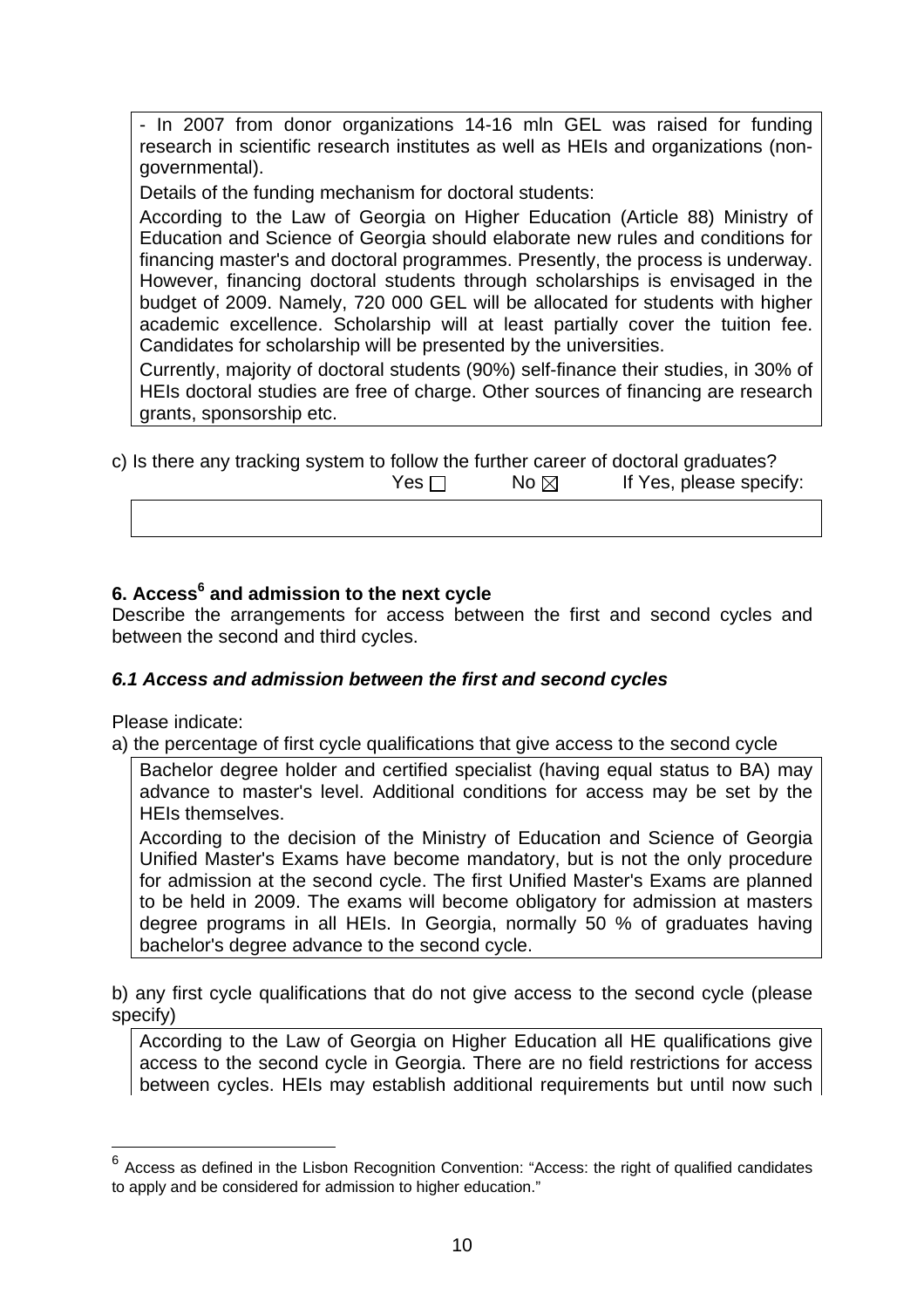cases could not be detected. The second cycle can be considered as an instrument to change the field of study as well.

c) any special requirements for access to a second cycle programme in the same field of studies: *please tick whether graduates must*:

| sit entrance exam           | Yes ⊠_     | $\mathsf{No} \ \Box$ In some cases $\Box$ |
|-----------------------------|------------|-------------------------------------------|
| complete additional courses | Yes $\Box$ | No $\square$ In some cases $\boxtimes$    |
| have work experience        | Yesll      | No $\boxtimes$ In some cases $\Box$       |
|                             |            |                                           |

If the answer to the last point is *yes*, please specify what type of work experience is required:

d) any further special requirements for access to a second cycle programme in the same field of studies

There is no special requirement at national level. Certain requirements can be set independently by HEIs such as writing essays, presenting recommendations, holding additional testing (in specific subject, computer skills, interview)

e) to which students the above special requirements apply *(please tick):*

| all students                                      | Yes $\Box$ | No $\boxtimes$ |
|---------------------------------------------------|------------|----------------|
| holders of particular first cycle qualifications  | Yes ⊠_     | No $\sqcap$    |
| students of the same field coming from other HEIs | Yes ⊟_     | No $\boxtimes$ |

f) which of the requirements apply to students coming from other fields of studies *(please tick)*:

| entrance exam      | Yes ⊠ ∶ | $No \Box$ In some cases $\Box$                        |
|--------------------|---------|-------------------------------------------------------|
| additional courses | Yes I∃  | No $\Box$ In some cases $\boxtimes$                   |
| work experience    | Yes∣∃   | $\mathsf{No} \boxtimes \mathsf{In}$ some cases $\Box$ |

### *6.2 Access and admission between the second and third cycles*

Please indicate:

- a) the percentage of second cycle qualifications that give access to the third cycle According to the Law of Georgia on Higher Education a person holding master's or equal degree may take a doctoral program.
- b) any second cycle qualifications that do not give access to the third cycle (please specify)

According to law of Georgia on higher education no such quliafication exists.

c) any measures planned to remove obstacles between cycles

Lack of financial resources is considered as the main obstacle. Scholarship program for successful students in 2009 is considered as one of the main measures for removing the obstacle.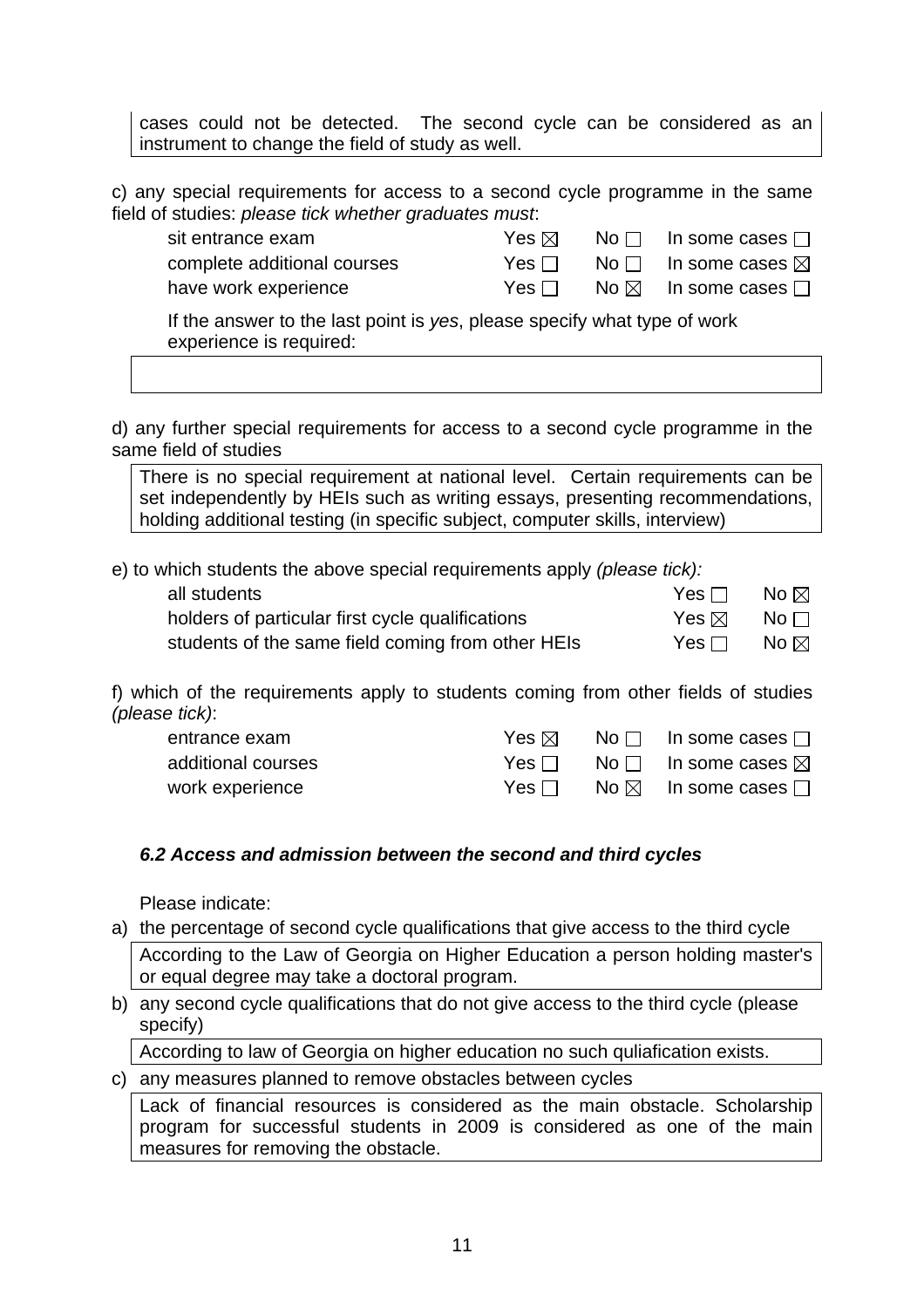## **7. Employability of graduates/ cooperation with employers**

a) What measures are being taken to enhance the employability of graduates with bachelor qualifications? Please include the most recent statistical data on the employment status of graduates of all cycles.

If your higher education institutions also provide professional bachelor programmes, please provide employability data for both types of bachelors separately

85 % of HEIs are taking various measures to enhance the employability of graduates such as cooperation agreements with private business for employing and providing internship for the graduates, organizing informational meetings with the potential employers. 27 % of HEIs organize informational meetings, 10 % has dialogues with employers on curriculum design, 9-11 % conduct labor market research.

Higher professional educational programmes had been introduced in Georgia in 2007. So far there are no graduates from professional programs since the first cohort of students admitted at higher professional programmes have not completed their studies yet. The data on employability of professional higher education students will not be available before 2010-2011 academic year.

b) To what extent there is a dialogue in your country between higher education institutions and employers on:

| $\blacksquare$                                                                                                                                                                                                                               | curriculum design, work placements and international experience     |                           |                      |                           |
|----------------------------------------------------------------------------------------------------------------------------------------------------------------------------------------------------------------------------------------------|---------------------------------------------------------------------|---------------------------|----------------------|---------------------------|
|                                                                                                                                                                                                                                              | Significant $\square$                                               | Some $\boxtimes$          | A little $\Box$      | None $\square$            |
| ٠                                                                                                                                                                                                                                            | accreditation/quality assurance<br>Significant $\square$            | Some $\square$            | A little $\boxtimes$ | None $\square$            |
| university governance<br>п                                                                                                                                                                                                                   | Significant $\square$                                               | Some $\boxtimes$          | A little $\Box$      | None $\Box$               |
| c) Are first cycle graduates able to pursue careers in the public service on an equal<br>footing with other graduates?                                                                                                                       |                                                                     |                           |                      |                           |
|                                                                                                                                                                                                                                              |                                                                     | Yes $\boxtimes$           | No <sub>1</sub>      | In some cases $\Box$      |
| d) Have you aligned recruitment procedures and career structures in the public<br>service to take account of the Bologna changes?                                                                                                            |                                                                     |                           |                      |                           |
|                                                                                                                                                                                                                                              |                                                                     | $Yes \Box \qquad No \Box$ |                      | In some cases $\boxtimes$ |
|                                                                                                                                                                                                                                              | If no, or in some cases only, please explain the current situation: |                           |                      |                           |
| Recruitment procedures in public sector are defined by the labour code. State                                                                                                                                                                |                                                                     |                           |                      |                           |
| recognizes only diplomas issued by the accredited HEIs. Respectively, only<br>holders of accredited HEIs have a right to pursue careers in public service.<br>In general employers do not have clearly formulated expectations towards their |                                                                     |                           |                      |                           |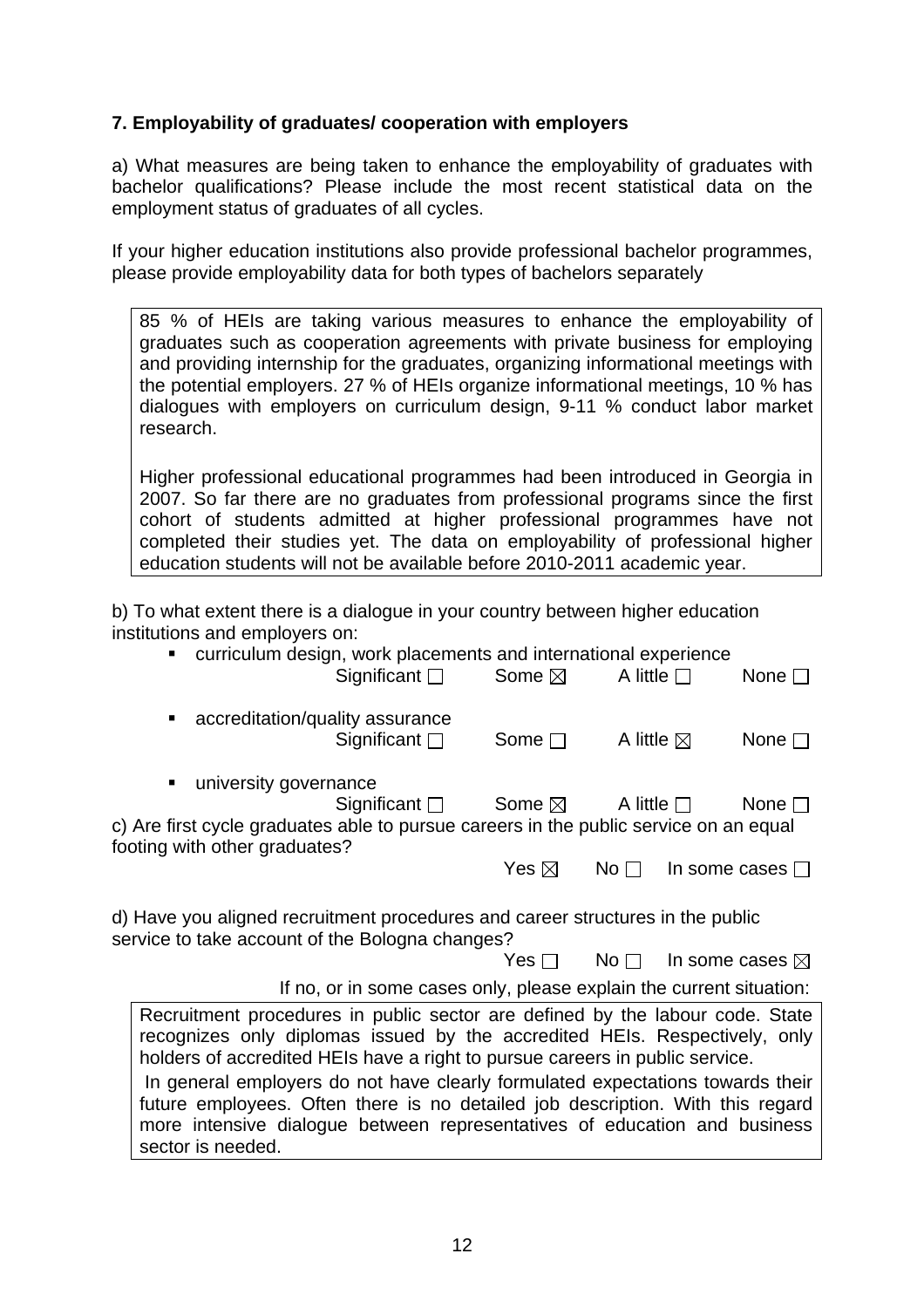### **8. Implementation of national qualifications framework**

Please answer the questions below. Please add comments which accurately describe the current situation in your country.

a) Has the national qualifications framework been prepared<sup>7</sup>?

 $\mathsf{Yes} \boxtimes \mathsf{No}$ 

**Comment** The general overview of the National Qualifications Framework was elaborated in Autumn 2007. The draft was posted on the official website (http://mes.gov.ge/upload/editor/file/Boloniis%20Procesi/NQF-%20GE%20- %2005.pdf ) of the Ministry of Education ans Science of Georgia.

b) Does the framework or proposed framework include generic descriptors for each cycle based on learning outcomes and competences?

 $\mathsf{Yes} \boxtimes \mathsf{No}$ 

**Comment** Dublin descriptors were taken as a basis for generic descriptors.

c) Does it include ECTS credit ranges for the first and second cycle?

 $\mathsf{Yes} \boxtimes \mathsf{No}$ 

#### *Comment*

d) Has the NQF been nationally discussed with all stakeholders?

 $\mathsf{Yes} \boxtimes \mathsf{No}$ 

**Comment** The draft was sent to the academic councils of all accredited HEIs. Special working group representing various stakehoders meet regularly to finalise the draft. Representatives of the HEIs, the Ministry of Education and Science of Georgia, National Education Accreditation Centre and NGOs participated in the elaboration of NQF.

### *If the answer to d) is No, please answer question e):*

e) has a timetable been agreed for consultations with all stakeholders?

| $Yes \Box$ No $\Box$ |  |
|----------------------|--|
|                      |  |

*Comment*

 $\overline{a}$ 

### *If the answer to d) is Yes, please answer the following questions:*

f) Are all formal arrangementsdecisions for implementing the framework in place and have the necessary formal decisions for establishing the framework been taken?  $\mathsf{Yes} \boxtimes \mathsf{No}$ 

*Comment* NQF is implemented through a special program of the Ministry of Education and Science of Georgia. National NQF correspondent was nominated by

 $<sup>7</sup>$  A national framework of qualifications compatible with the overarching framework of qualifications of</sup> the EHEA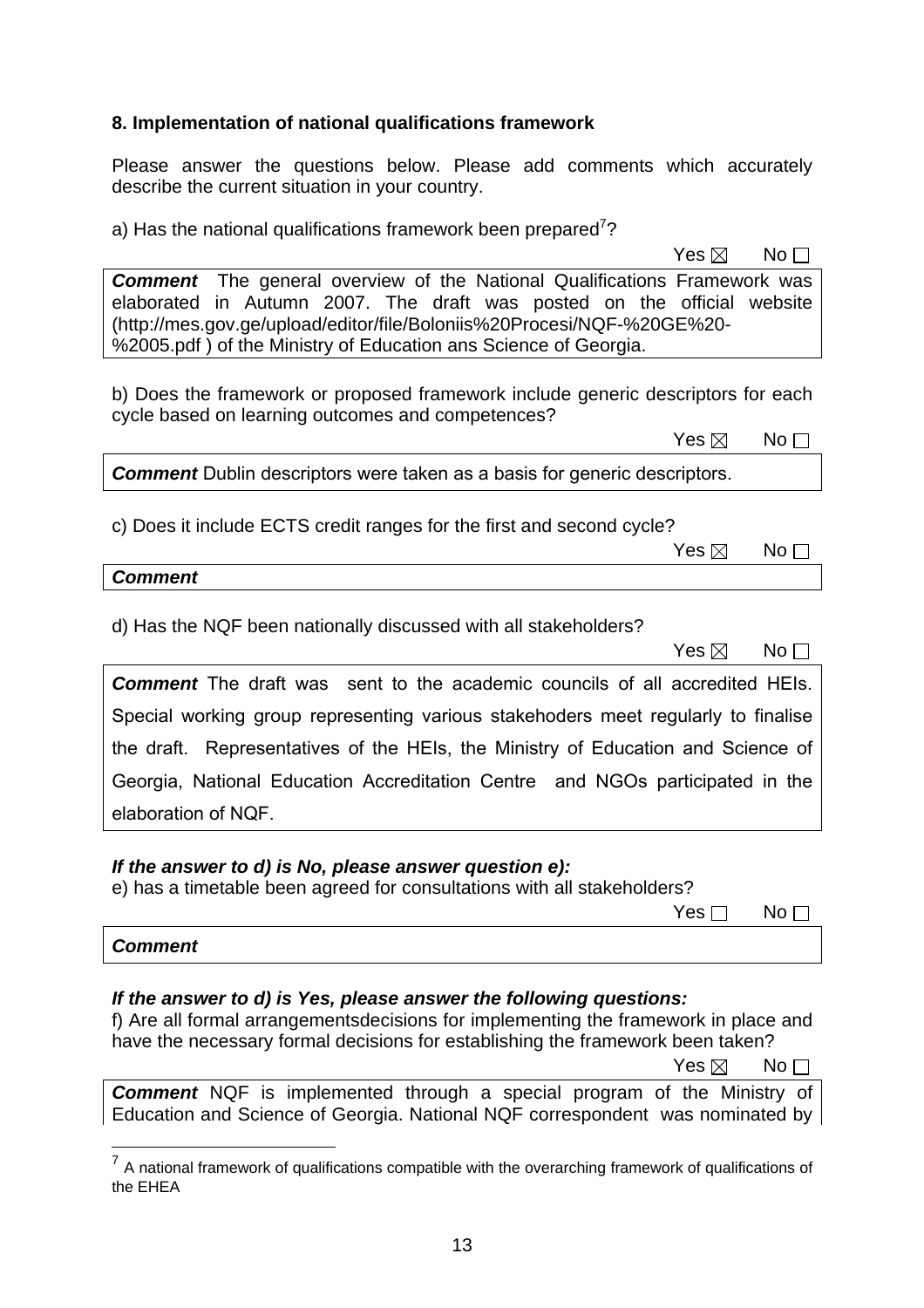the Ministry in 2008. The timeline for all arrangements including the self-certification process is envisaged by the programme. By 2009-2010 the draft will be finalised, approved and self-certified. A special EC funded ENPI Twinning project called " Capacity Enhancement for Implementing Bologna Action Lines in Georgia (CEIBAL)" envisages finalizing the self-certification process together with Germany in 2010.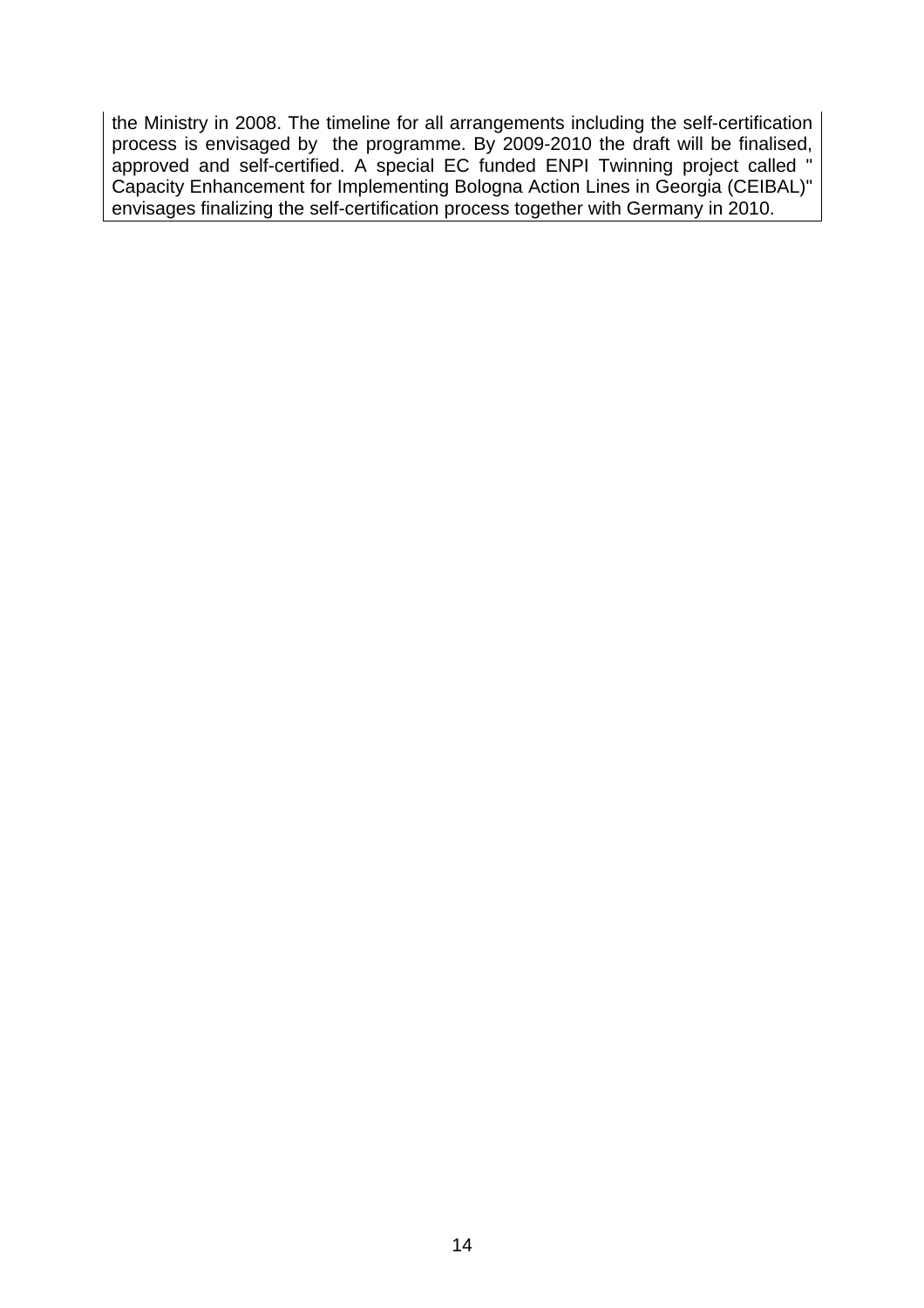g) How far has the implementation of the national qualifications framework progressed *(please tick one)*

| - The framework is fully implemented. All qualifications have been<br>added to the NQF through a QA procedure (e.g. accreditation)                                                                            |                |
|---------------------------------------------------------------------------------------------------------------------------------------------------------------------------------------------------------------|----------------|
| - There is significant progress on implementing the framework                                                                                                                                                 | ⊠              |
| - The work of describing all qualifications in terms of learning outcomes<br>and competencies has been completed                                                                                              | $\boxtimes$    |
| - There is a timetable for implementation and the work has started                                                                                                                                            | ⊠              |
| - Work on implementing the framework has not yet started but a<br>timetable for implementation has been agreed                                                                                                |                |
| - Work on implementing the framework has not yet started and there is<br>no timetable for implementation                                                                                                      |                |
| <b>Comment</b> Although NQF is not officially approved yet, the competences included in                                                                                                                       |                |
| the framework are widely used by HEIs in the process of curriculum development.                                                                                                                               |                |
| h) What is the stage of progress on the self-certification of compatibility with the<br><b>EHEA framework?</b><br>Completed $\Box$<br>Started, but not yet completed $\boxtimes$<br>Not yet started $\square$ |                |
| <b>Comment</b>                                                                                                                                                                                                |                |
| i) Has the self-certification report been published?<br>Yes $\square$                                                                                                                                         | No $\boxtimes$ |

| <b>Comment</b> |  |
|----------------|--|
|----------------|--|

*Please add any additional comments if necessary***:** 

*Comment* On november 27-28, 2008 official Bologna Conference "Aligning National Against European Qualificatons Frameworks: the Principles of Self -certification was held' in Tbilisi in cooperation with the Council of Europe. Issues of self sertfication as well as other relevant topics had been discussed at the conference and relevant recommendations adopted. Georgian case was presented as a case study at the conference. Full information on the conference is posted on the Bologna official website www.bologna2009benelux.org/BolognaSeminars/Tbilisi2008.htm as well as on the website of the Ministry of Education and Science of Georgia.

http://mes.gov.ge/index.php?module=text&link\_id=118&lang=eng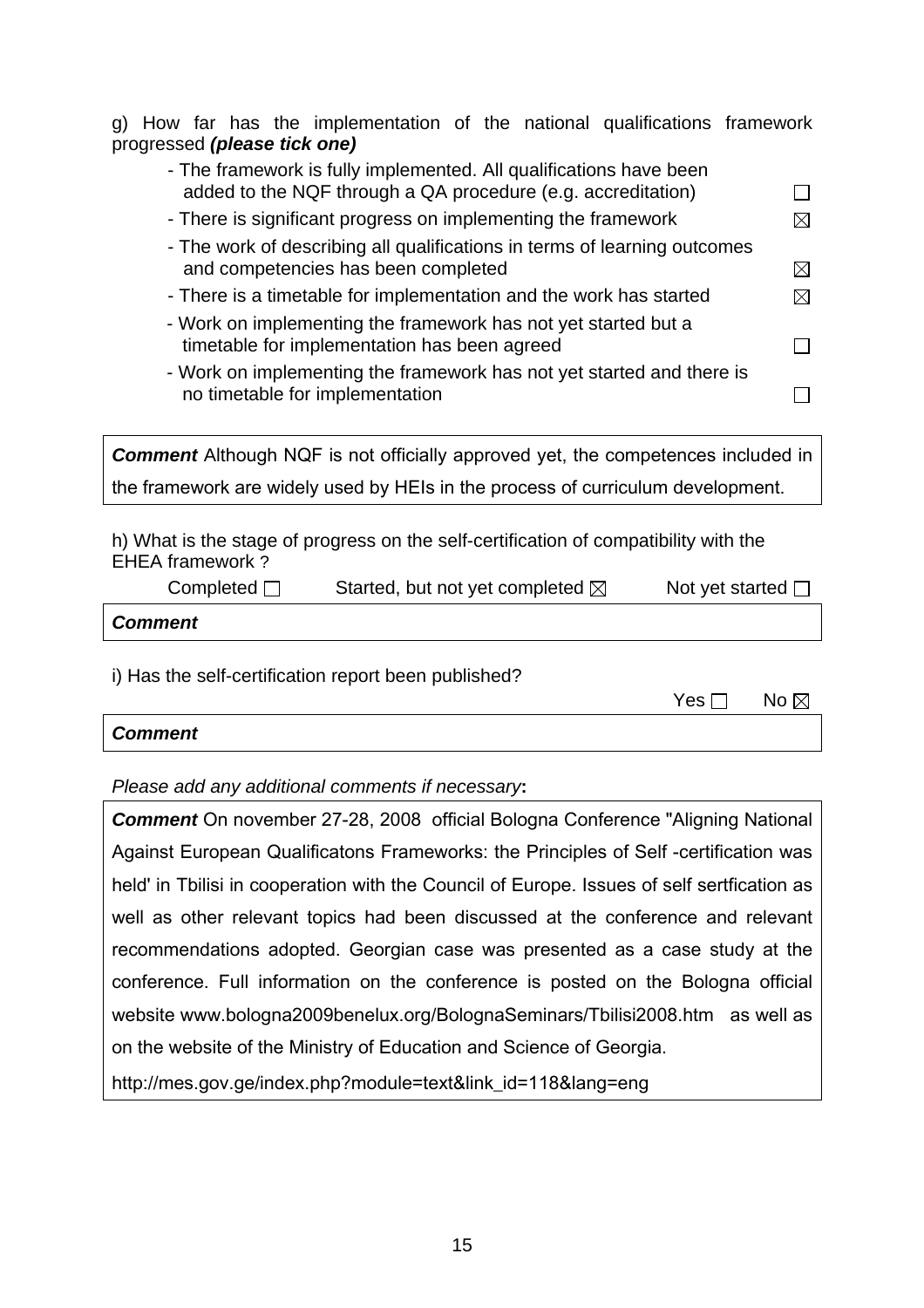### **NATIONAL IMPLEMENTATION OF THE STANDARDS AND GUIDELINES FOR QUALITY ASSURANCE IN THE EHEA (ESG)8**

## **9. Reviewing the QA system against the ESG<sup>9</sup> and national support for implementation**

a) Has your national QA system been reviewed against the ESG?

 $Yes \boxtimes$  No $\Box$  Not yet, but such a review is planned

(Please specify time) 25.11.08

b) If a review has been undertaken or is planned, please give further details of the review process.

National Education Accreditation Center operates in compliance with Standards and Guidelines for Quality Assurance in the European Higher Education Area. New mission-based statute of NEAC was submitted to the Ministry for consideration and approval. The National Education Accreditation Center's self assessment report is being prepared for membership to EQAR and ENQA. A German expert was invited to assist the Centre in preparing the self-assessment report.

c) If a review process has been undertaken, did it result in any of the following:

Stakeholder consultation on changes required to the national QA system?

No and the set of the set of the SNo and the SNo and the No and the No and the No and the No and the No and the No

The introduction of specific financial or other incentives aimed at improving the internal quality assurance processes in institutions?

 $\mathsf{Yes} \boxtimes \mathsf{No}$ 

**If Yes,** please give details of these incentives: The Ministry of Education and Science of Georgia in cooperation with the National Education Accreditation Centre implements a number of programmes and projects aiming at improving the internal QA system at HEIs. Such as University Curriculum Development Programme, Tuning project, CEIBAL, TEMPUS programmes etc.

• Other measures

 $\overline{a}$ 

Yes  $\boxtimes$  No  $\Box$ 

**If Yes**, please outline these measures The Law of Georgia on HE defines the status and responsibilities of QA services. According to the national legislation all state HEIs are obliged to establish and operate internal QA services (Art 25). Private HEIs are not obliged to have the service but it is the requirement for

<sup>8</sup> http://www.bologna2009benelux.org/documents/Standards-and-Guidelines-for-QA.pdf

<sup>9</sup> ESG - Standards and Guidelines for Quality Assurance in the European Higher Education Area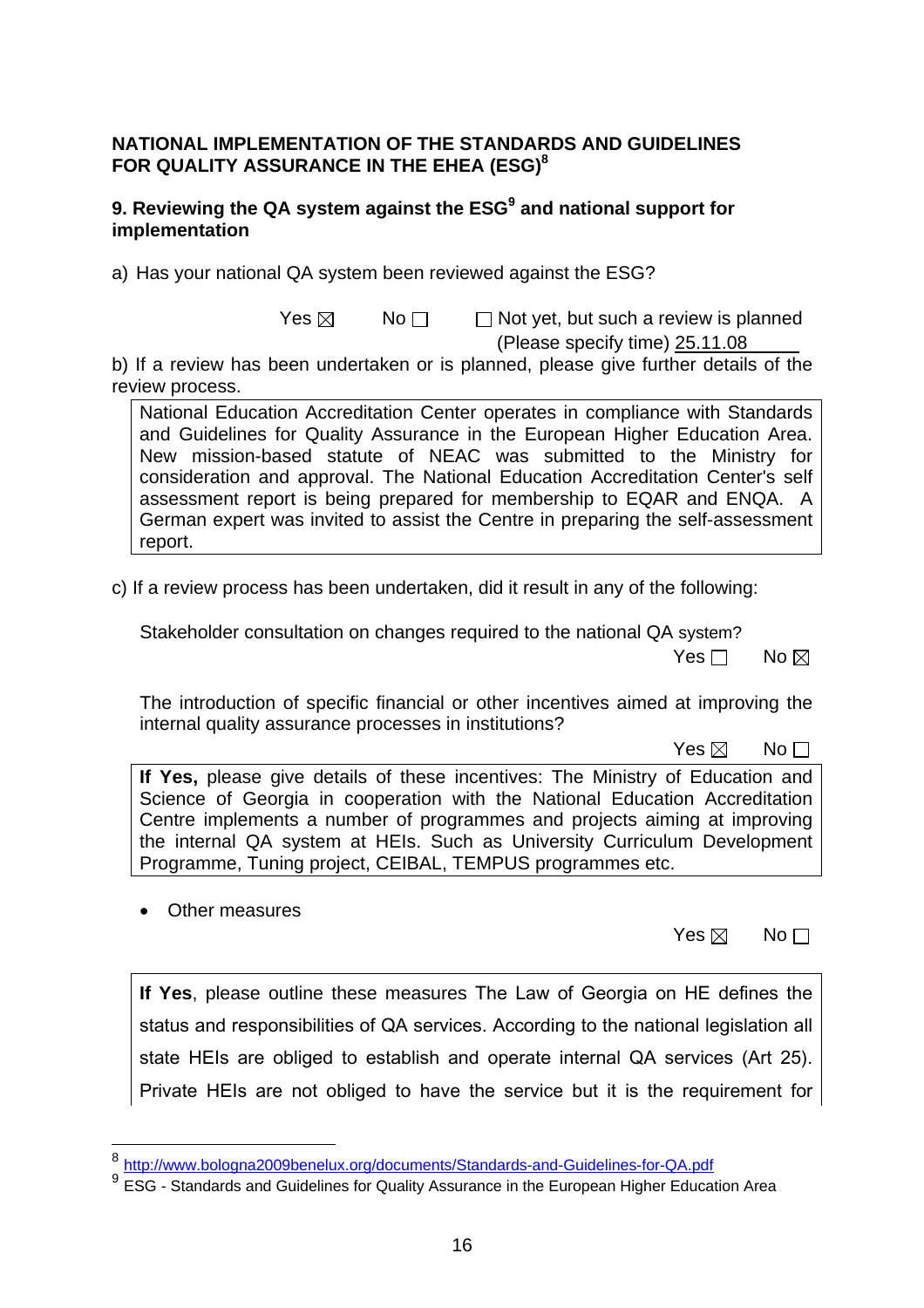accreditation that self-assessment reports should be prapared by the services thus in all private HEIs the QA service is in place.

d) If incentives and/or other measures have been introduced with the aim of improving the internal quality assurance processes in institutions, has any evidence of the impact of these changes been gathered?

 $\mathsf{Yes} \boxtimes \mathsf{No}$ 

**If Yes,** please give details of how evidence of the impact of the changes was gathered, and of the main outcomes that it demonstrates

In more than half of accredited HEIs the rules of elaborating study programmes and syllabi is developed, in 33% the unified forms for gathering student feedback is established, the rules for recognition of credits and mobility is still weakly regulated. In all HEIs the QA Services assist the academic staff in establishing the ECTS system, additional isntructions had been developed in this direction. In some cases the information was not correctly interpreted by QA service representatives causing misleading of academic staff. According to the information provided by the focal points students regularly assess the programmes and study processes. In certain cases the evaluation results have become the reason for dismissal of academic staff.

 According to HEIs in about 80% of HEIs the strategy for quality improvement do exist, however only half of them have posted the strategy on the web.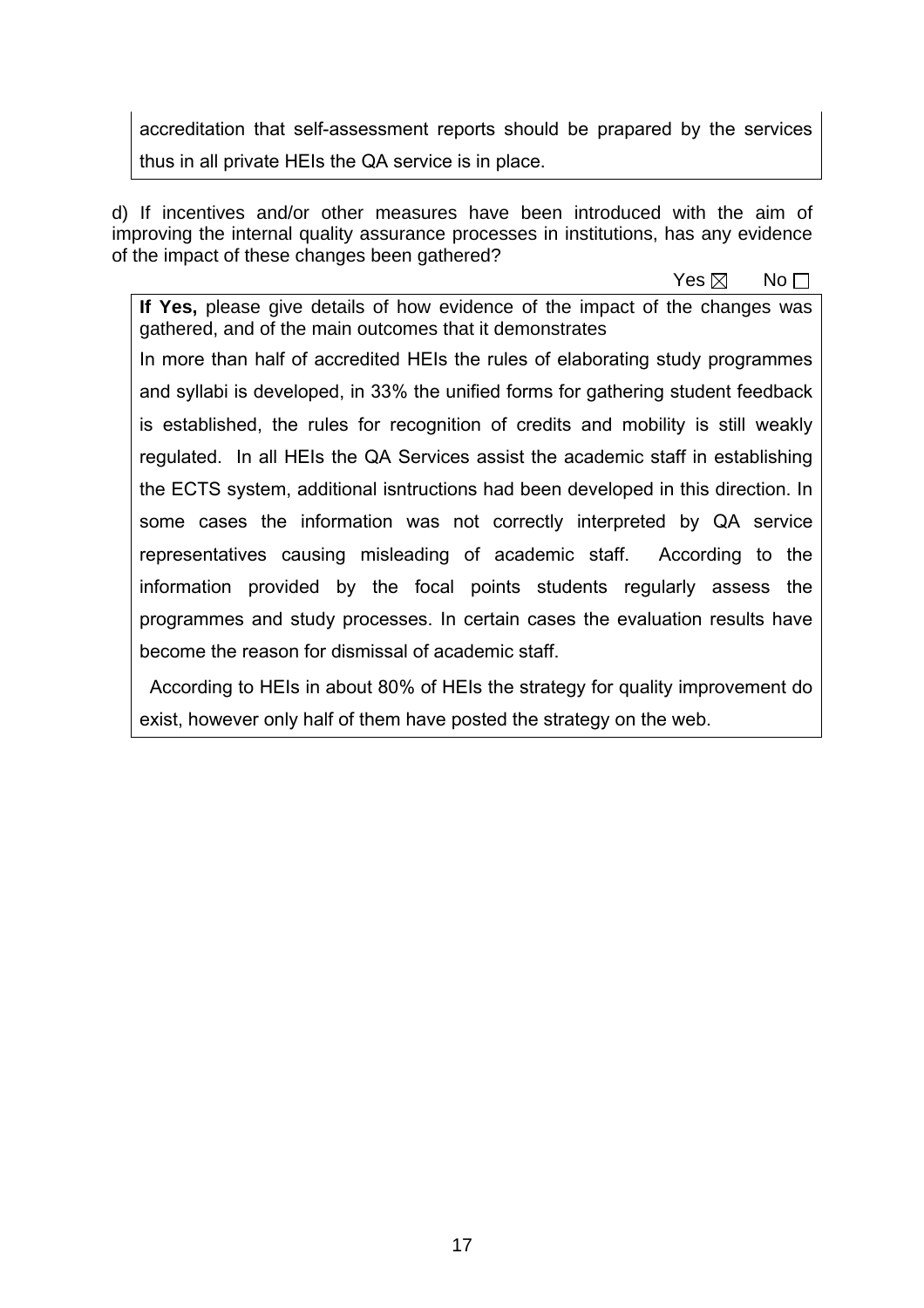## **9.1. Internal quality assurance in higher education institutions**

Describe the internal QA systems in place in your HEIs.

| Quality assurance services at higher education institutions are established<br>according to the law of Georgia on Higher Education with the purpose to ensure<br>systematic evaluation of study and research activities of the higher education<br>institution.                                                                                                                                                                                                             |
|-----------------------------------------------------------------------------------------------------------------------------------------------------------------------------------------------------------------------------------------------------------------------------------------------------------------------------------------------------------------------------------------------------------------------------------------------------------------------------|
| Functions of quality assurance services at public HEIs are clearly defined by the<br>law on higher education. The same functions are carried out by the quality<br>assurence services in private HEIs.                                                                                                                                                                                                                                                                      |
| Number of QA service staff members range from 1-22. In 90% of HEIs quality<br>assurance services have their statutes.                                                                                                                                                                                                                                                                                                                                                       |
| The main functions of quality assurance services at HEIs are: regulation of<br>curriculum and syllabus design, elaboration of unified forms for conducting<br>students surveys, credit recognition and mobility procedures, self assessment<br>procedures for academic staff, ensuring favorable study environement. The QA<br>Services provide assistance in establishing credit transfer and accumulation<br>system through training programs or additional instructions. |
| Incentives for improving the quality of education and research exist in 70 % of<br>HEIs, main emphasis is made on student rating- based bonus, less attention is<br>paid to incentives for academic staff.                                                                                                                                                                                                                                                                  |

Please comment in particular on the following aspects, giving references to relevant websites:

a) How many HEIs have published a strategy for the continuous enhancement of quality?

All HEIs  $\Box$  Most HEIs  $\boxtimes$  Some HEIs  $\Box$  No HEIs  $\Box$ 

b) How many HEIs have arrangements in place for the internal approval, monitoring and periodic review of programmes and awards?

All HEIs<sup> $\Box$ </sup> Most HEIs  $\boxtimes$  Some HEIs  $\Box$  No HEIs  $\Box$ 

### Please describe what kind of arrangements are in place

62 % of HEIs have elaborated the following documents for overseeing study process: rules for approval of programmes and diplomas, monitoring, periodic review. Only four institutions do not have unified form of program design, two others don't have competence section, the rule for program approval does not exist only in one HEI.

c) How many HEIs have described their programmes in terms of learning outcomes? All HEIs  $\boxtimes$  Most HEIs  $\Box$  Some HEIs  $\Box$  No HEIs  $\Box$ 

d) Are student assessments at HEIs designed to measure the achievement of the intended learning outcomes (based on published criteria) applied in a consistent way?

All HEIs  $\Box$  Most HEIs  $\boxtimes$  Some HEIs  $\Box$  No HEIs  $\Box$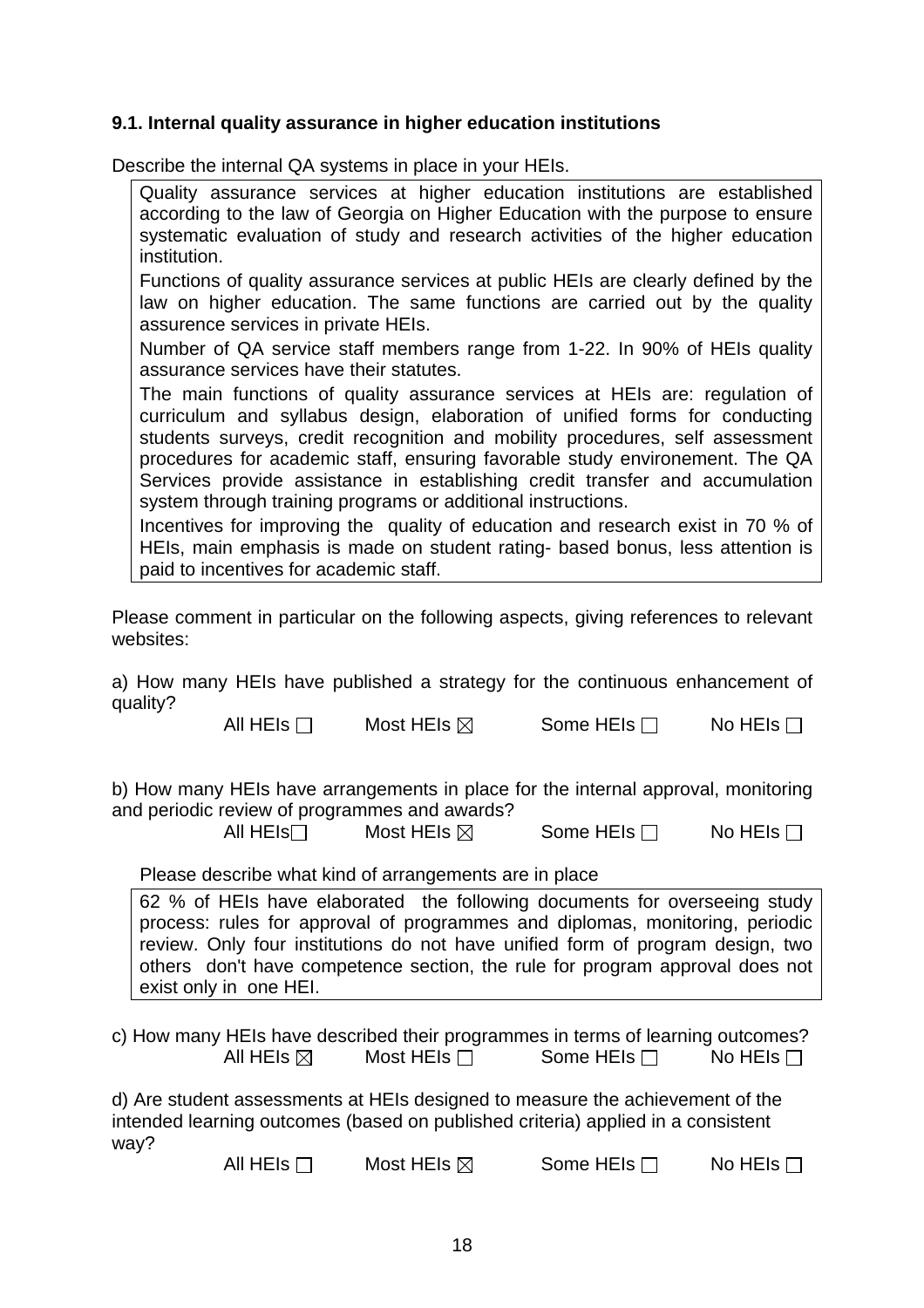Please describe how the above is achieved.

Establishement of ECTS system envisages measuring the achievement of students based on well-defined and widely accepted criteria. The syllabus must include student assessment criteria - as well as learning outcomes' section - this has been defined as the main criteria for obtaining institutional accreditation for HEIs. The main tools of measuring students workload and assessment are: students surveys (30%), analysis of achievement (13%), additional instructions elaborated (70%).

e) How many HEIs publish up to date, impartial and objective information about the programmes and awards offered?

All HEIs  $\Box$  Most HEIs  $\boxtimes$  Some HEIs  $\Box$  No HEIs  $\Box$ 

**Additional information if necessary** Curricula and specific syllabi/program annotations should be published on the web-page of HEIs - this is the requirement for institutional accreditation. 84 % of HEIs have posted their programmes on their web-sites, though their scope differs according to the institutions. Besides, relevant information on results of research conducted by quality assurance services is published periodically on the web-sites of the universities. Recently National Education Accreditation Centre conducted evaluation of HEIs self assessment reports. It is mandatory to ensure publicity of the results.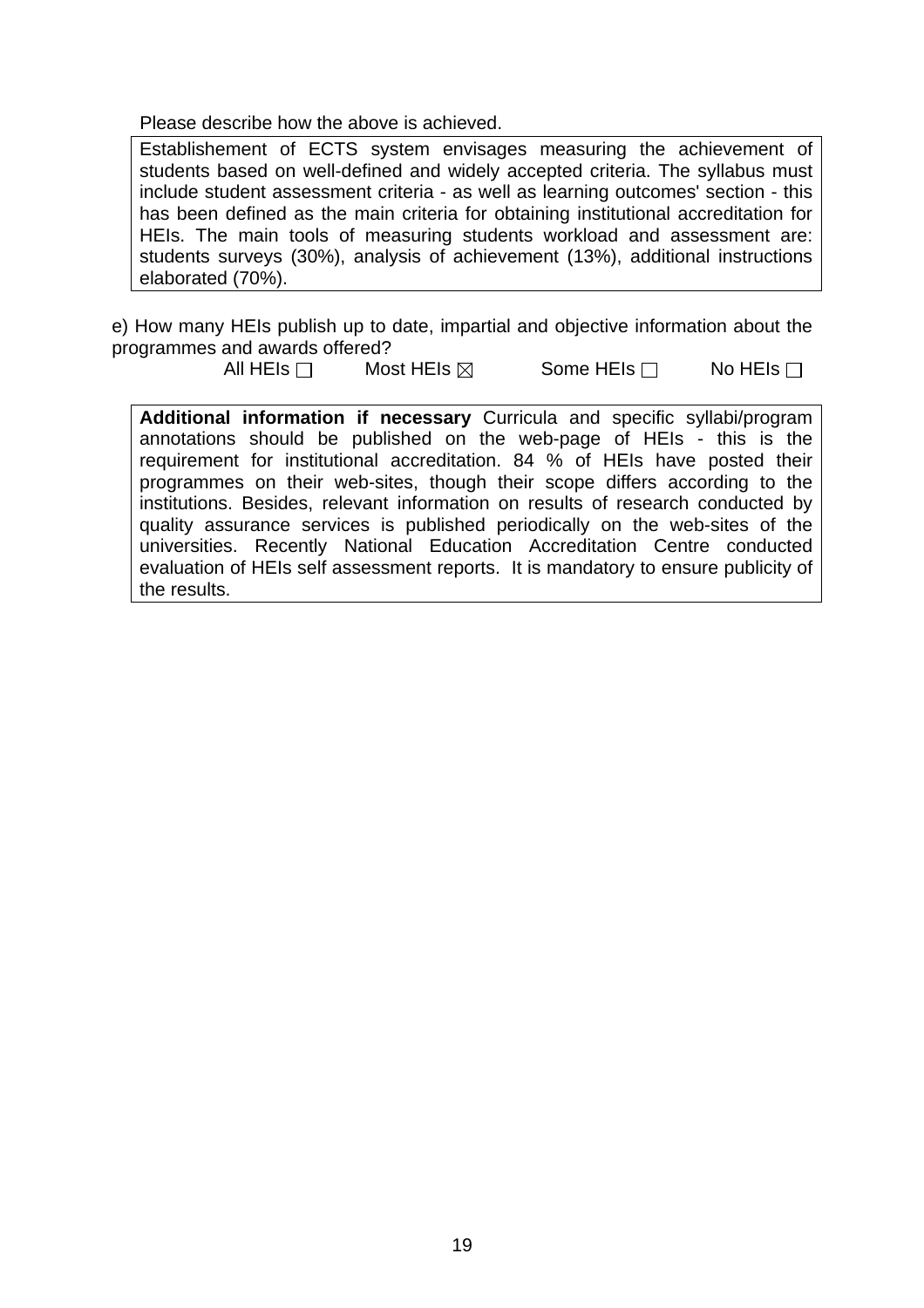## **10. Stage of development of external quality assurance system**

Describe the external quality assurance system operating in your country.

Please include:

a) the stage of implementation of your external quality assurance system

National Education Accreditation Center is in charge of implementing external quality assurance system. As of november 2008 the following steps had been taken:

- Two stages of institutional accreditation of HEIs completed( 2006-2007)

- Accreditation of all professional HE programmes held

- Analysis of annual self assessemt reports of HEIs underway. Results had been presented on the national congress of universities by the end of December, 2008. -New criteria for institutional accreditation are elaborated

-Conditions for program accreditation of regulated professions are being prepared

b) does your external quality assurance system operate at a national level;

|                      | $Yes \boxtimes \blacksquare No \square$ |  |
|----------------------|-----------------------------------------|--|
| o inlease snecify: . |                                         |  |

If **No**, please specify:

 $\overline{a}$ 

c) does your external quality assurance system cover all higher education<sup>10</sup>

**If No, please specify** which types of institutions or programmes are not covered by your external quality assurance system:

d) which of the following elements are included in your external quality assurance system:

| - self-assessment report | Yes ⊠           | No $\Box$                             |
|--------------------------|-----------------|---------------------------------------|
| - external review        | Yes ⊠           | No $\Box$                             |
| - publication of results | Yes $\boxtimes$ | $\overline{\mathsf{No}} \mathsf{\Pi}$ |
| - follow-up procedures   | Yes ⊠           | No $\Box$                             |

e) has a peer review of the national agency(ies) according to the Standards and Guidelines for QA in the EHEA already taken place

| Yes $\boxtimes$ No $\square$ |  |
|------------------------------|--|
|------------------------------|--|

|  | If No is there a date set for the review? $\Box$ Yes (please specify date $25.11.08$ ) No $\Box$ |  |
|--|--------------------------------------------------------------------------------------------------|--|
|--|--------------------------------------------------------------------------------------------------|--|

 $\mathsf{Yes} \boxtimes \mathsf{No}$ 

 $10$  Higher education: all types of courses of study or sets of courses of study, training or training for research at the post secondary level which are recognised by the relevant authorities as belonging to a country's higher education system.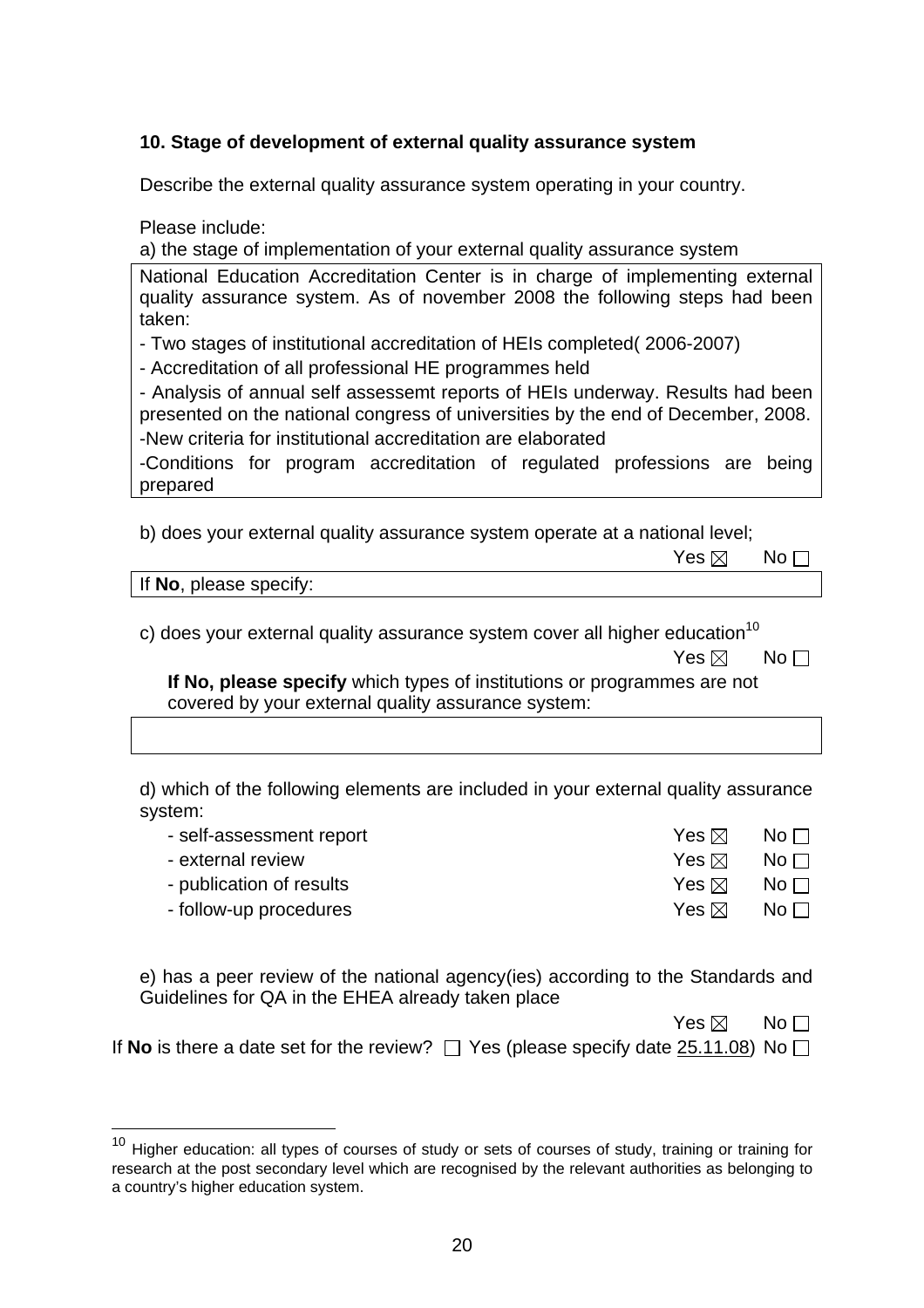### **11. Level of student participation**

From the following, please indicate all aspects of quality assurance in which students are involved:

| a) in governance of national agencies for QA.                                                                                                                                          |                 |                 |                           |
|----------------------------------------------------------------------------------------------------------------------------------------------------------------------------------------|-----------------|-----------------|---------------------------|
|                                                                                                                                                                                        | Yes $\boxtimes$ | No <sub>1</sub> | In some cases $\Box$      |
| b) as full members in external review teams                                                                                                                                            |                 |                 |                           |
|                                                                                                                                                                                        | Yes $\boxtimes$ | No <sub>1</sub> | In some cases $\square$   |
| c) as observers in external review teams                                                                                                                                               |                 |                 |                           |
|                                                                                                                                                                                        | Yes $\Box$      | No $\boxtimes$  | In some cases $\square$   |
| d) as part of the decision making process for external reviews                                                                                                                         |                 |                 |                           |
|                                                                                                                                                                                        | Yes $\boxtimes$ | No <sub>1</sub> | In some cases $\square$   |
| e) in the consultation process during external reviews (eg arrangements for external                                                                                                   |                 |                 |                           |
| reviewers to consult with students)                                                                                                                                                    |                 |                 |                           |
|                                                                                                                                                                                        | Yes $\boxtimes$ | No <sub>1</sub> | In some cases $\Box$      |
| f) in internal quality assurance (e.g. periodic review of programmes)                                                                                                                  |                 |                 |                           |
|                                                                                                                                                                                        | Yes $\boxtimes$ | No <sub>1</sub> | In some cases $\square$   |
| g) in preparation of self-assessment reports.                                                                                                                                          |                 |                 |                           |
|                                                                                                                                                                                        | Yes $\Box$      | No <sub>1</sub> | In some cases $\boxtimes$ |
| h) in follow-up procedures:                                                                                                                                                            |                 |                 |                           |
|                                                                                                                                                                                        | Yes $\Box$      | No <sub>1</sub> | In some cases $\boxtimes$ |
| Please add any additional comments, especially if students are not involved in any<br>of the aspects:                                                                                  |                 |                 |                           |
| a) The Council of National Education Accreditation Center includes the student                                                                                                         |                 |                 |                           |
| representative                                                                                                                                                                         |                 |                 |                           |
| c) Students are not involved as observers in external review as position of observers<br>in external review is not envisaged by statute of National Education Accreditation<br>Center. |                 |                 |                           |
| Students regularly participate in assessment of programs, study process and                                                                                                            |                 |                 |                           |
| academic staff.                                                                                                                                                                        |                 |                 |                           |
|                                                                                                                                                                                        |                 |                 |                           |
|                                                                                                                                                                                        |                 |                 |                           |
| 12. Level of international participation<br>In which of the following is there international participation in quality assurance                                                        |                 |                 |                           |
| a) the governance of national agencies for quality assurance                                                                                                                           |                 |                 |                           |
|                                                                                                                                                                                        | Yes $\Box$      | No $\boxtimes$  | In some cases $\square$   |
| b) the external evaluation of national quality assurance agencies                                                                                                                      |                 |                 |                           |
|                                                                                                                                                                                        | Yes $\boxtimes$ | No <sub>1</sub> | In some cases $\square$   |
| c) teams for external review of institutions or programmes, either as members or<br>observers                                                                                          |                 |                 |                           |
|                                                                                                                                                                                        | Yes $\Box$      | No $\boxtimes$  | In some cases $\square$   |
| d) membership of ENQA                                                                                                                                                                  |                 |                 |                           |
|                                                                                                                                                                                        | Yes $\Box$      | No $\boxtimes$  | In some cases $\square$   |
| e) membership of any other international network                                                                                                                                       |                 |                 |                           |

Pres ⊠ No D If **Yes**, please specify: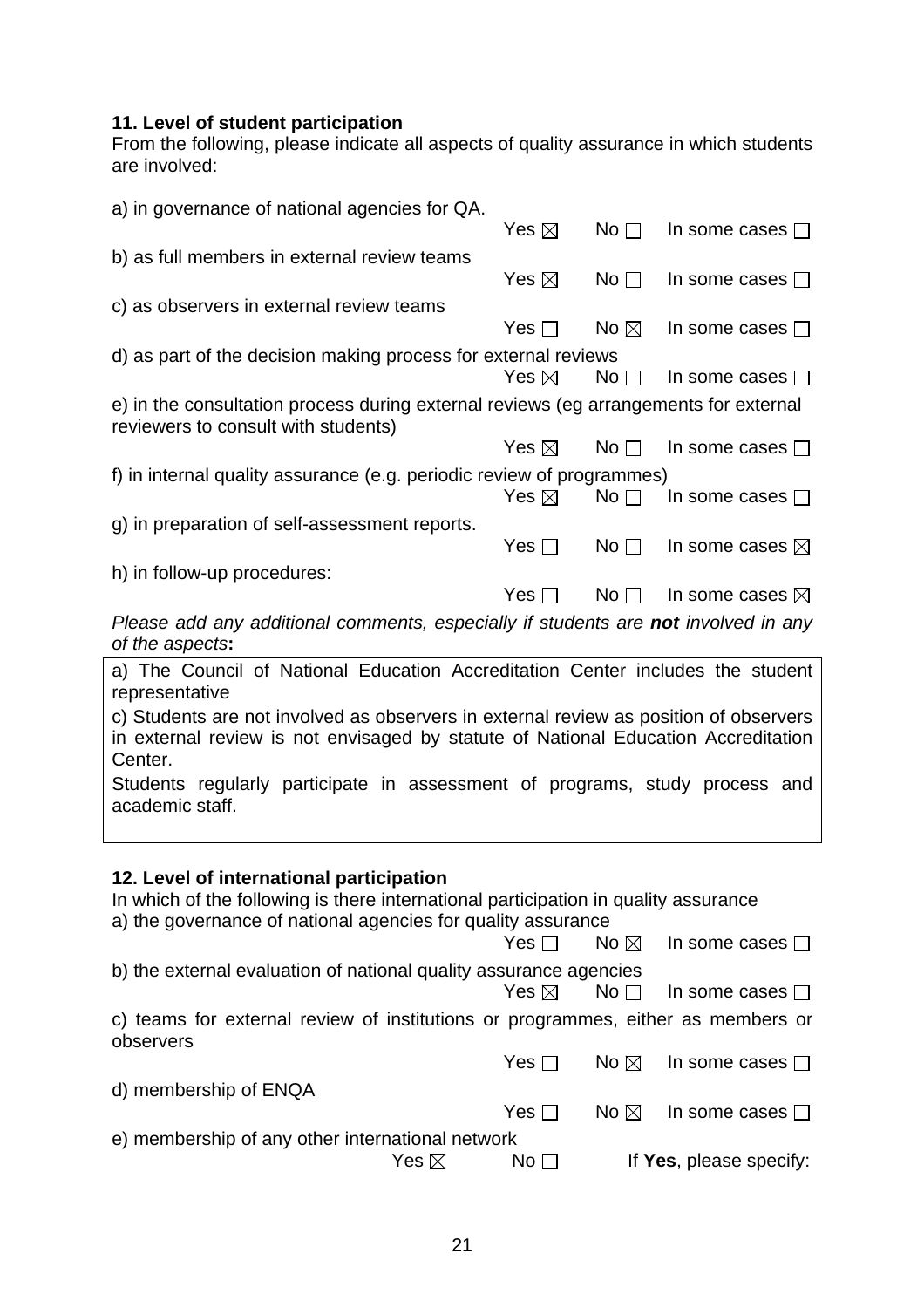Georgia became the governmental member of the European Quality Assurance Register (EQAR) in 2008

*Please add any additional comments, especially if there is no international involvement in any of the aspects***:** 

Participation of foreign experts is planned from 2009 through Twinning and USAID projects in 2009-2011. Membership of ENQA (the European Association for Quality Assurance in Higher Education) is planned by the end of 2009.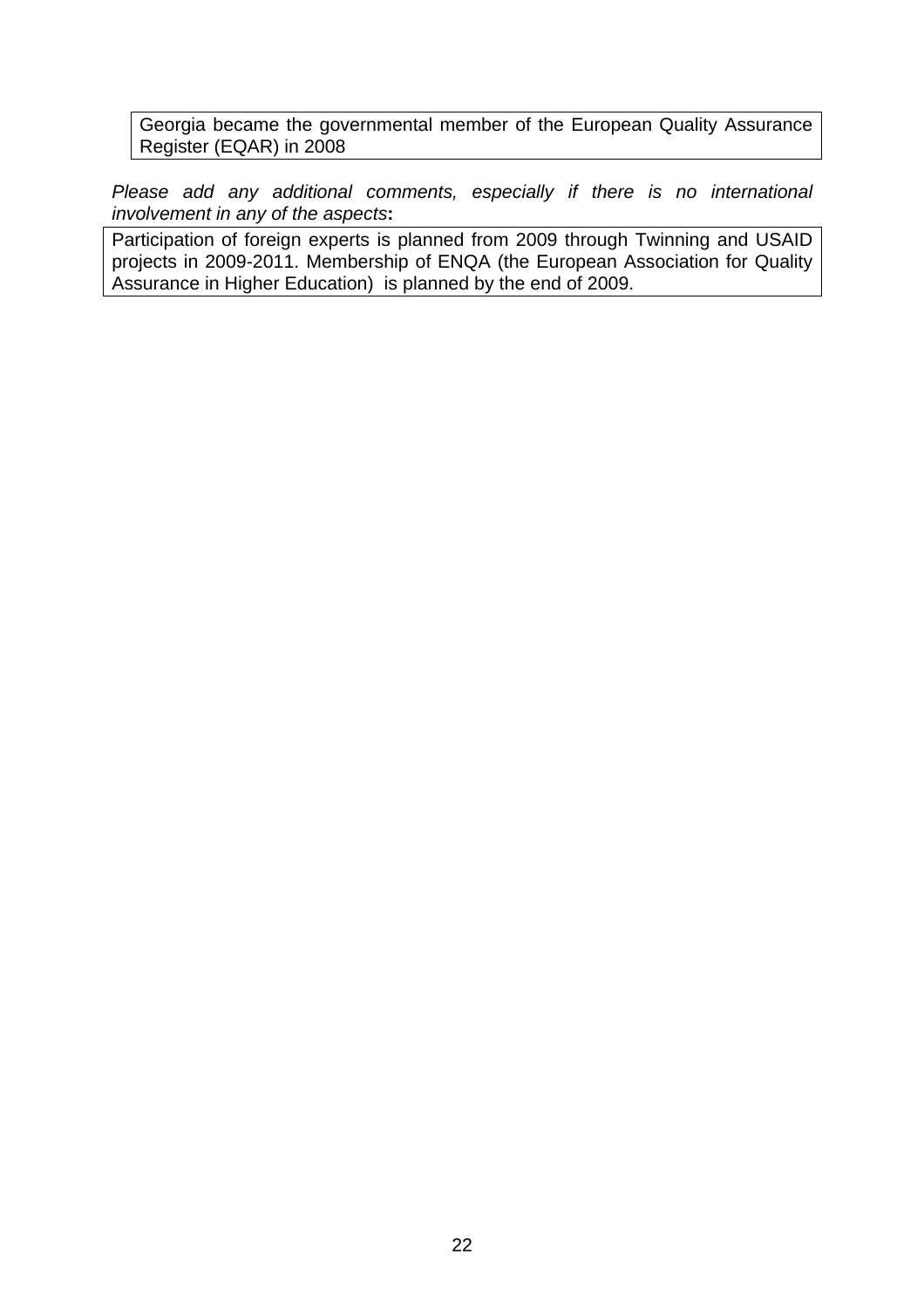# **RECOGNITION OF DEGREES AND STUDY PERIODS**

## **13. Stage of implementation of Diploma Supplement**

Describe the stage of implementation of the Diploma Supplement in your country. Please include the percentage of all students graduating in 2009 who will receive a Diploma Supplement (if less than 100%, please explain)

According to current legislation it is mandatory for all HEIs to issue a diploma on completion of each education cycle together with a standard supplement. Respective Decree and sample of the diploma supplemented is posted on the official web-site of the ministry (www.mes/gov.ge) . Currently all HEIs issue diploma supplemet free of charge. Some of them in terms of their autonomy do not issue diploma supplement automatically but upon request. No accurate statistical data is available about the percentage of graduates receiving DS in 2009. All students are entitled to acquire it, thus presumably 100% of graduates will receive it.

a) Is the Diploma Supplement issued to students graduating from:

|           | • 1st cycle programmes                                                                                                                                                                                                                             |                 |              | Yes $\boxtimes$          | No $\square$    |
|-----------|----------------------------------------------------------------------------------------------------------------------------------------------------------------------------------------------------------------------------------------------------|-----------------|--------------|--------------------------|-----------------|
| $\bullet$ | 2nd cycle programmes                                                                                                                                                                                                                               |                 |              | Yes $\boxtimes$          | No <sub>1</sub> |
| $\bullet$ | 3rd cycle programmes                                                                                                                                                                                                                               |                 |              | Yes $\boxtimes$          | No $\square$    |
|           | remaining "old type" programmes                                                                                                                                                                                                                    | Yes $\boxtimes$ | No $\square$ | Not applicable $\square$ |                 |
|           | • short higher education programmes                                                                                                                                                                                                                | Yes $\boxtimes$ | No $\square$ | Not applicable $\square$ |                 |
|           | b) which of the following apply to Diploma Supplements issued in your country:                                                                                                                                                                     |                 |              |                          |                 |
|           | issued in a widely spoken European language<br>$\bullet$<br>please specify the language English                                                                                                                                                    |                 |              | Yes $\boxtimes$          | No $\square$    |
| $\bullet$ | issued<br>free of charge $\boxtimes$ for a fee $\square$                                                                                                                                                                                           |                 |              |                          |                 |
| $\bullet$ | automatically $\boxtimes$ on request $\square$<br><b>issued</b>                                                                                                                                                                                    |                 |              |                          |                 |
| $\bullet$ | corresponds to the EU/CoE/UNESCO Diploma Supplement format                                                                                                                                                                                         |                 |              |                          | ⊠               |
|           | a national Diploma Supplement is used that is<br>different from the EU/CoE/UNESCO Diploma Supplement format                                                                                                                                        |                 |              |                          |                 |
|           | 13.1. Use of Diploma Supplement for recognition of qualifications                                                                                                                                                                                  |                 |              |                          |                 |
|           | Please describe the way in which the Diploma Supplement is used for the<br>recognition of foreign qualifications (or studies). Please comment in particular on the<br>following aspects, giving references to any relevant websites and documents: |                 |              |                          |                 |

a) The Diploma Supplement is used as the reference document when admitting bolders of foreign qualifications to the cocond and third evelops. holders of foreign qualifications to the second a

| holders of foreign qualifications to the second and third cycles.                                                                                                          |                 |                |
|----------------------------------------------------------------------------------------------------------------------------------------------------------------------------|-----------------|----------------|
|                                                                                                                                                                            | Yes $\boxtimes$ | $No \Box$      |
| <b>Comment</b>                                                                                                                                                             |                 |                |
| b) Holders of foreign qualifications who present a Diploma Supplement in a widely<br>spoken language do not have to provide official translations of their qualifications. |                 |                |
|                                                                                                                                                                            | Yes $\Box$      | No $\boxtimes$ |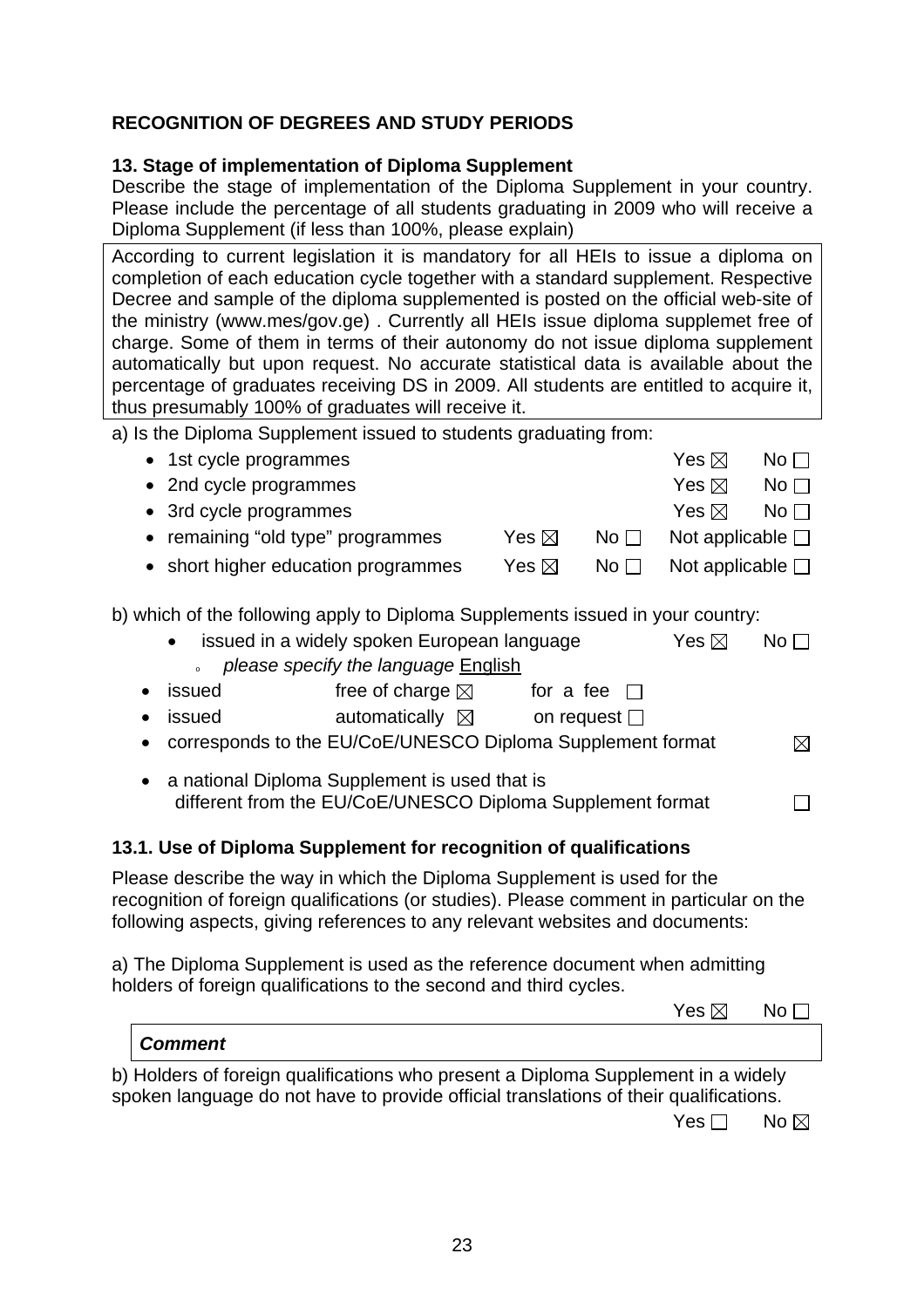**Comment** According to the Georgian Administrative Code official documents in public sector should be processed in state language. Therefore DS issued in foreign language must be presented with official translation.

c) Holders of foreign qualifications who present a Diploma Supplement in a widely spoken language do not need to prove through other documents the validity of the qualifications in the awarding country (for further studies or employment in the nonregulated part of the labour market).

 $\mathsf{Yes} \boxtimes \mathsf{No}$ 

*Comment* 

d) Specific action has been taken at a National and Institutional level to enhance the use of the Diploma Supplement as a communication tool towards the labour market

| Yes $\Box$ No $\boxtimes$ |
|---------------------------|
|---------------------------|

*Comment* 

## **14. National implementation of the principles of the Lisbon Recognition Convention**

Describe the stage of implementation of the main principles and later supplementary documents<sup>11</sup> of the Lisbon Recognition Convention.

a) Does appropriate legislation comply with the Lisbon Convention?

|  | Yes $\boxtimes$ No $\Box$ |  |
|--|---------------------------|--|
|  |                           |  |

**If Yes**, please demonstrate how it is achieved: Recognition of education documents in Georgia is regulated by the Law of Georgia on Higher Education (Clause 1. Art. 50): The recognition of study programs taken in a foreign higher education institution and the results of academic achievement shall take place if the compatibility of such programmes with the Georgian HEIs study program is established.

b) Does appropriate legislation comply with the later Supplementary Documents: i) Recommendation on the Criteria and Procedures for Recognition

 $\mathsf{Yes} \boxtimes \mathsf{No}$ 

**If Yes**, please demonstrate how it is achieved: The Parliament of Georgia ratified

LRC and its complementary documents in 1999. All HEIs in Georgia are obliged

to follow the procedures as the international agreements stand above the national

legislation in Georgia.

 $\overline{a}$ 

ii) Recommendation on the Recognition of Joint Degrees

 $\mathsf{Yes} \boxtimes \mathsf{No}$ 

<sup>&</sup>lt;sup>11</sup> Recommendation on the Criteria and Procedures for Recognition (2001); Recommendation on the Recognition of Joint Degrees (2004); Code of Good Practice in the Provision of Transnational Education (2001)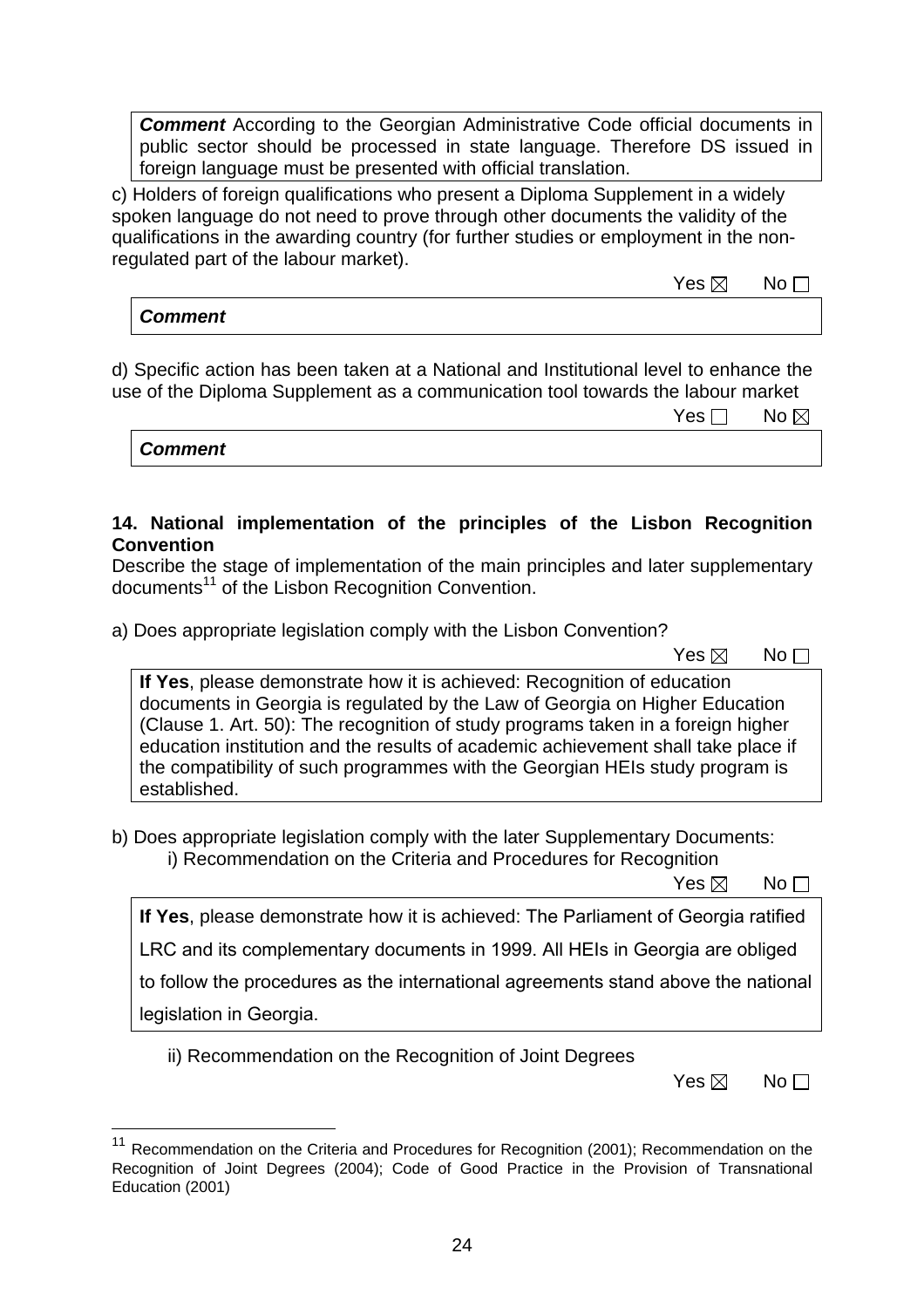**If Yes**, please demonstrate how it is achieved: HEIs are autonomous and they can choose the procedures for recognition. Joint degrees had been regulated by law recently, presently there are no impeding obstacles for HEIs at National level to recognize joint degrees.

iii) Code of Good Practice in the Provision of Transnational Education

 $\mathsf{Yes} \boxtimes \mathsf{No}$ 

**If Yes**, please demonstrate how it is achieved:

c) which of the following principles are applied in practice

i) applicants' right to fair assessment

 $\mathsf{Yes} \boxtimes \mathsf{No}$ **If Yes,** please describe how it is ensured at national and institutional level Ensured by the National legislation

ii) recognition if no substantial differences can be proven

 $\mathsf{Yes} \boxtimes \mathsf{No}$ 

**If Yes,** please describe how it is ensured at national and institutional level

Iii) demonstration of substantial differences, where recognition is not granted  $\mathsf{Yes} \boxtimes \mathsf{No}$ 

**If Yes,** please describe how it is ensured at national and institutional level

iv) provision of information about your country's HE programmes and institutions

 $\mathsf{Yes} \boxtimes \mathsf{No}$ 

**If Yes**, please describe how it is done in practice The information is provided in the DS as well as by the Georgian ENIC. Majority of HEIs have the information about the programmes and institutions posted on the webpage.

v) do you have a fully operational ENIC

 $\mathsf{Yes} \boxtimes \mathsf{No}$ 

**If Yes**, please describe the role of your ENIC in recognition and information provision a) nationally and b) internationally **National Education Accreditation Center which represents Georgian ENIC is responsible for assesment of equivalence and authenticity of education documents prior to their recognition by Higher Education Institutions.** 

d) As additional information, please describe any actions to implement fully the Convention and the later Supplementary Documents.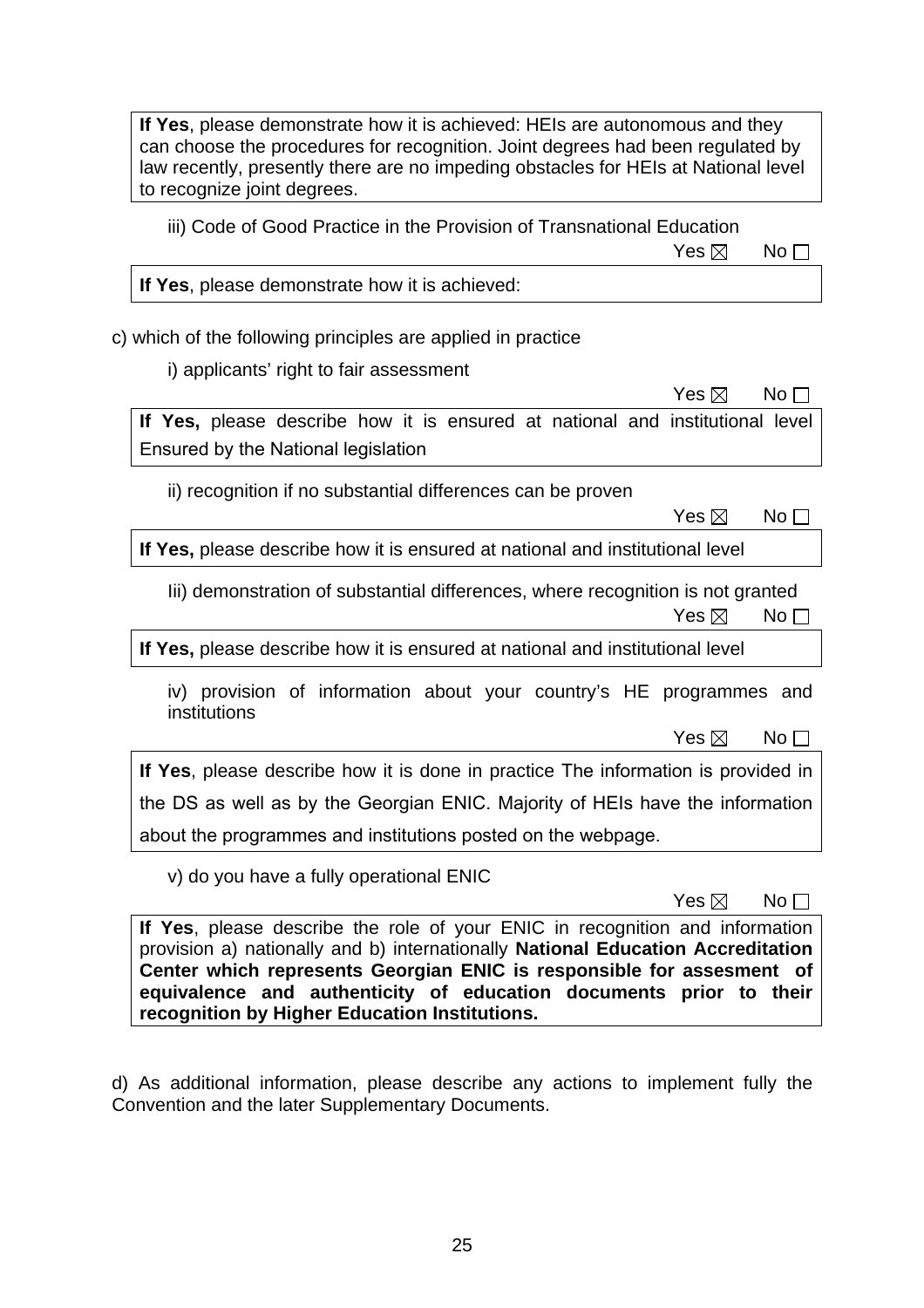The Twinning CEIBAL project envisages elaboration of practical manual for HEIs to ensure smooth implementation of LRC and its supplementary documents and to assist HEIs in recognition process.

# **15. Stage of implementation of ECTS12**

Describe the implementation of ECTS in your country.

a) Please include the percentage of the total number of higher education programmes<sup>13</sup> in which all programme components are linked with ECTS credits  $100\% \boxtimes$  75-99%  $\Box$  50-75%  $\Box$  <50%  $\Box$ Decree of the minister #3 (05.01.2007) explains in detail the rules for establishing and using ECTS. Establishment of ECTS system is one of the main requirements for institutional accreditation in 2006. Presently in 100% of accredited HEIs the

ECTS system is established.

b) Are ECTS credits linked with learning outcomes<sup>14</sup> in your country? Please tick one:

No  $\Box$  In some programmes  $\Box$  In the majority of programmes  $\Box$ In all programmes  $\boxtimes$ 

c) If you use credit system other than ECTS, please give details of your national credit system:

i) is it compatible with ECTS?  $Yes \Box \qquad No \Box$ 

ii) what is the ratio between national and ECTS credits?

d) Are you taking any action to improve understanding of learning outcomes?

 $\mathsf{Yes} \boxtimes \mathsf{No}$ 

**If Yes,** please explain: The series of trainings to improve understanding of learning outcomes had been conducted within the framework of University Curriculum Development Program and Tuning project of the Ministry of Education and Science of Georgia. Also, non-governmental organizations in cooperation with international partners conducted trainings at HEIs independently with the assistance of internal QA services.

 $\overline{a}$ 

<sup>&</sup>lt;sup>12</sup> Please refer to definitions in the ECTS User's guide,

http://ec.europa.eu/education/programmes/socrates/ects/guide\_en.html <sup>13</sup> Except doctoral studies

<sup>&</sup>lt;sup>14</sup> Clarification: Learning outcomes in the form of knowledge, skills and competences are formulated for all programme components and credits are awarded only when the stipulated learning outcomes are actually acquired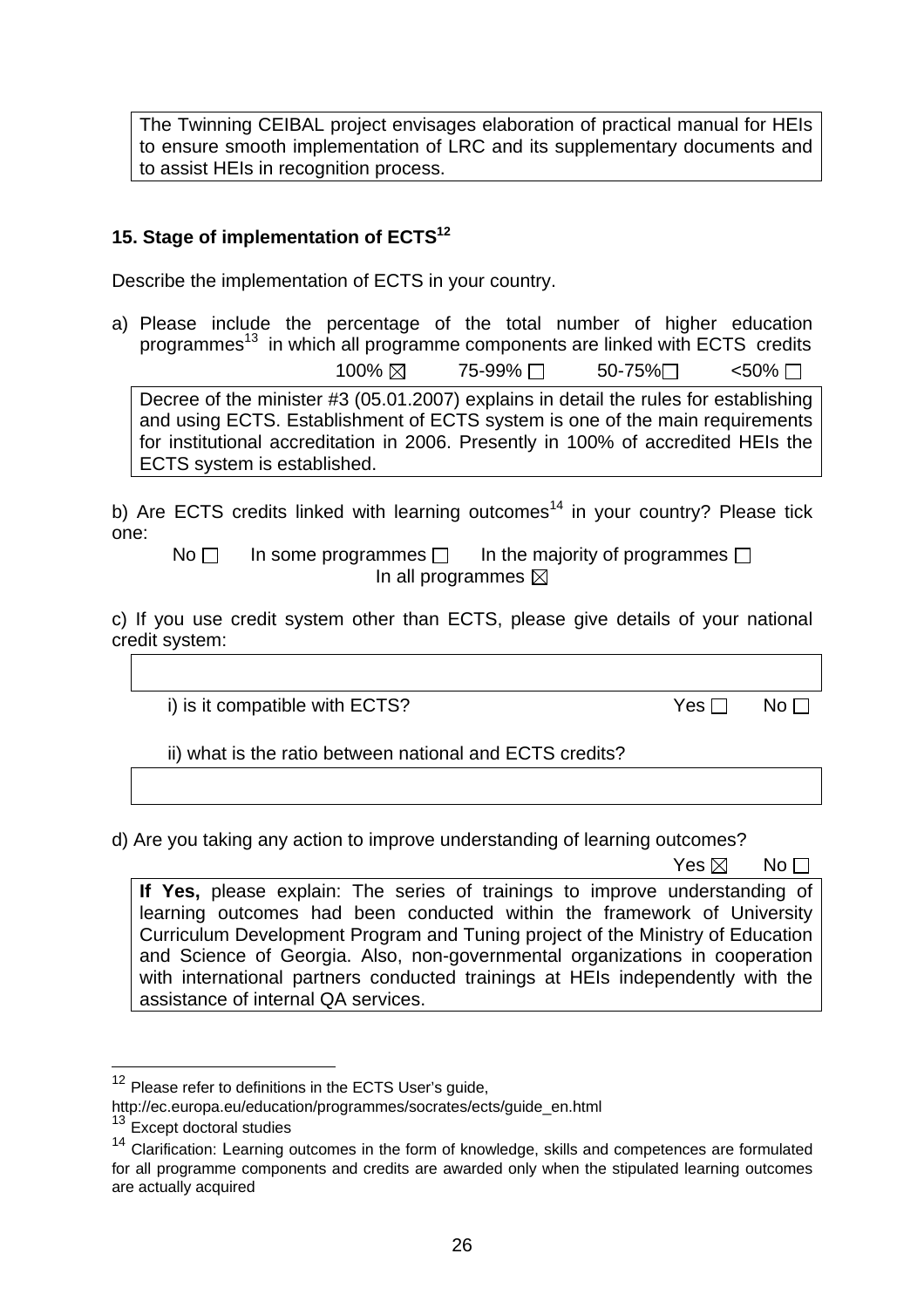e) Are you taking any actions to improve measurement and checking of student workload?

 $\mathsf{Yes} \boxtimes \mathsf{No}$ 

**If Yes,** please explain: Measuring student workload and assessment process is achieved differently in different HEIs. e.g. 30% of HEIs consider student testing/examining as a major means for assessing and checking student workload; 13% identified analysis of academic success; in 7% additional definitions and instructions had been elaborated.

Majority of students and staff support multi-component checking system since it enables more impartial assessment process. However, in frequent cases such assessment causes problems with balancing different components and attaching different weight to different aspects, thus diminishing the motivation of students.

f) Are you taking any actions to assist HE staff or other stakeholders in applying ECTS.

 $\mathsf{Yes} \boxtimes \mathsf{No}$ 

**If Yes,** please explain: In 2008 several training seminars had been held in accredited HEIs of Georgia about how to apply ECTS. Also Tuning project and curriculum development programme of the Ministry assist HEIs in understanding and applying ECTS.

## **LIFELONG LEARNING**

## **16. Recognition of prior learning**

Describe the measures in place to recognise prior learning (RPL), including nonformal and informal learning (for example learning gained in the workplace or in the community).

a) Do you have nationally established procedures in place to assess RPL as a basis for access to HE programmes?

 $\mathsf{Yes} \boxtimes \mathsf{No}$ 

| If Yes, please specify: Universities are free to assess the PRL. NEAC acts as an   |
|------------------------------------------------------------------------------------|
| official institution at national level in charge of assessing PRL for access to HE |
| programmes.                                                                        |

b) Do you have nationally established RPL procedures in place to allocate credits towards a qualification?

 $\mathsf{Yes} \boxtimes \mathsf{No}$ 

**If Yes,** please specify: According to the Minister's Decree #120 (16.02.2007) "credits acquired by the person in terms of programmes of HEI which are accredited according to the current legislation, prior to his admission to the institution, can be recognized by the institution where person continues or starts studying."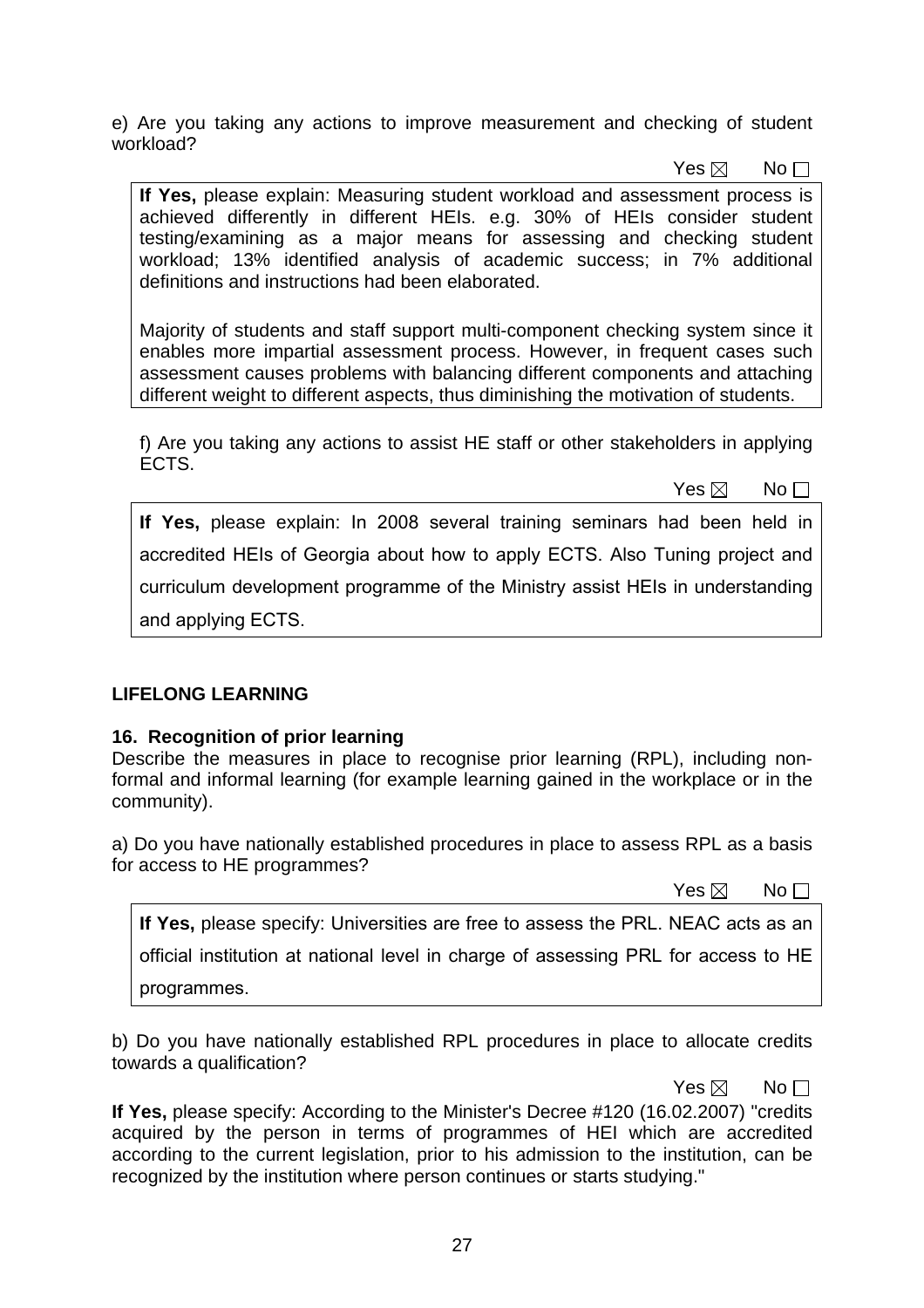c) Do you have nationally established RPL procedures in place to allocate credits for exemption from some programme requirements?

 $\mathsf{Yes} \ \Box \quad \mathsf{No}$ 

**If Yes,** please specify: Passing the Unified National Admission Exams is the only precondition for admission to higher education degree programmes. According to Decree N120 (16.02.2007) of the Minister of Education and Science of Georgia, credits accumulated by a person at an accredited HEI before being enrolled at another HEI may be recognised by the HEI where the person continues or starts studying. Mobility of students among universities is regulated by this rules. HEIs have their own procedures that define the compatibility of competences with concrete educational programmes and accordingly they may recognise or allocate credits.

# d) To what extent are any such procedures applied in practice?

Comprehensively  $\boxtimes$  Some  $\Box$  A little  $\Box$  None  $\Box$ 

Please describe the current situation: see above

# **17. Flexible learning paths**

 Describe legislative and other measures taken by your country to create opportunities for flexible learning paths in higher education, to encourage participation by under-represented groups.

According to the Law of Georgia on HE (article 43) student has a right to choose study program and take part in development of individual study program. Currently 10 % of HEIs have individual educational programs. More than 90 % have selective (optional) subjects, 60 % selective (optional) modules. With regard to curriculum design students can determine on their own the content and profile of their studies. This is facilitated by modular and major/minor-based structure of curricula.

 Higher professional education programmes are short cycle of bachelor programs - and lead to the degree of a certified specialist (120-180 credits). Admission procedures to higher professional education programs are simpler - solely on the basis of General Aptitude Tests (Unified National Admission Exams). Transfer to respective level of bachelor program is possible after having passed the Unified National Admission Exams.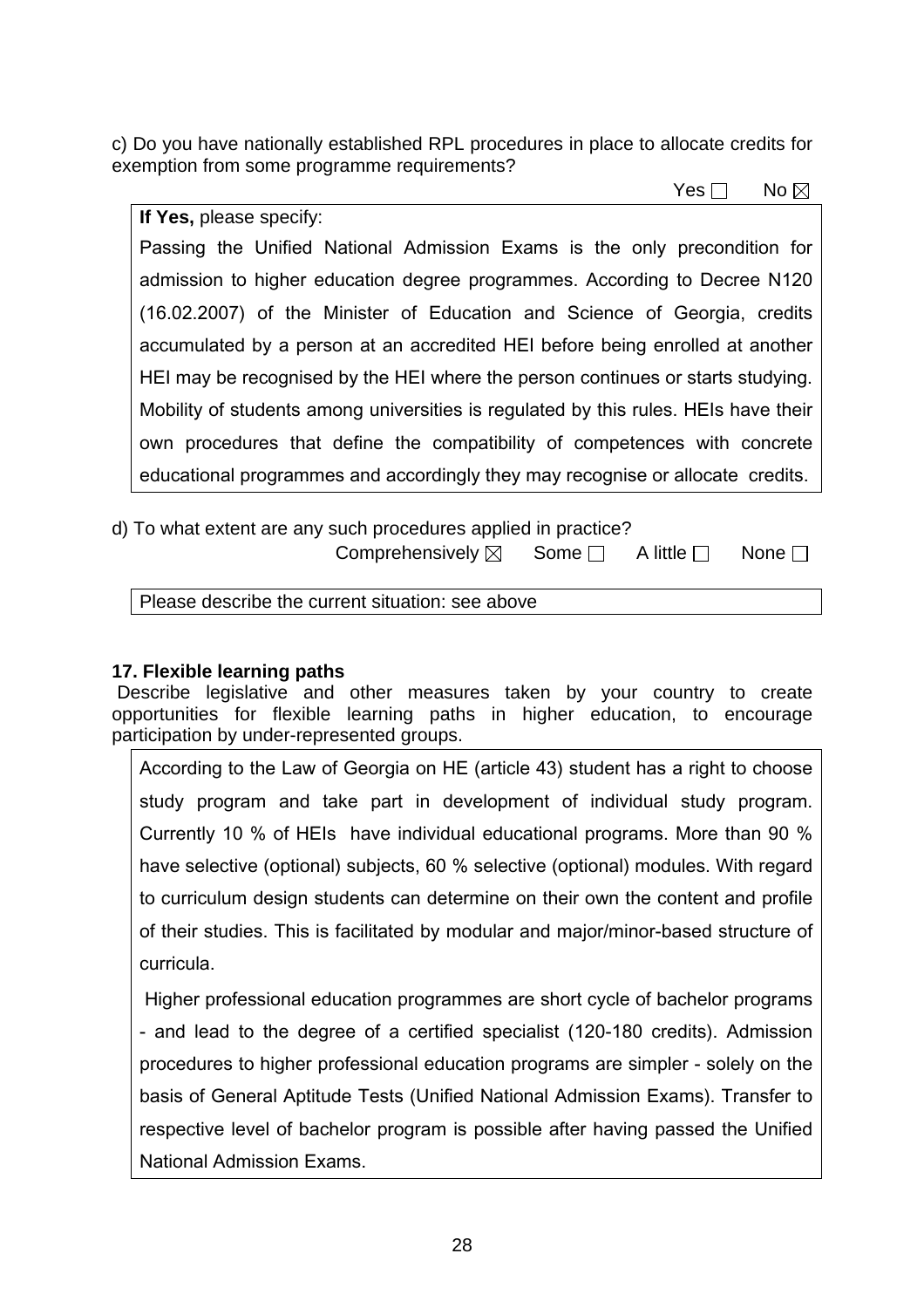a) Are there specific measures in place to promote flexible learning paths within the national qualifications framework?

 $\mathsf{Yes} \boxtimes \mathsf{No}$ 

Please add appropriate comments to describe the current situation National Qualification framework envisage short cycles the so called higher professional education level that form the basis for flexible learning paths. See above.

b) Are there any measures to support HE staff in establishing flexible learning paths?  $\mathsf{Yes} \boxtimes \mathsf{No}$ 

Please add appropriate comments to describe the current situation HEIS are autonomous in establishing flexible learning paths. They independently determine the measures to support the staff development. The Ministry assists HEIs through curriculum development and Tuning programmes. Also, Bologna promoters assist them through training seminars and individual consultations. Twinning CEIBAL project envisages comprehensive training of university staff and students since 2009. 12 HEIs already have the higher professional education programs - elaborated in cooperation with the ministry and NEAC.

c) Is there flexibility in entry requirements aimed at widening participation?

 $\mathsf{Yes} \boxtimes \mathsf{No}$ 

Please add comments to describe the current situation and, where appropriate, differences between the three Bologna cycles

Tests of Unified National Admission Exams are also provided on the native languages of national minorities. In 2006-2007 a special preparatory courses for socially disadvantaged entrants was funded by the state. The programme is temporarily stopped by now.

d) Are there any flexible delivery methods to meet the needs of diverse groups of learners

 $\mathsf{Yes} \boxtimes \mathsf{No}$ 

Please add comments to describe the current situation and, where appropriate, differences between different Bologna cycle

The following additional procedures exist for ensuring maximum participation of diverse groups of learners:

- At the level of access: Admission tests in languages of national minorities

 - At the level of curriculum: Selective subjects (in 90% of HEIs), (selective) modules (in 60% of HEIs), major/minor degree structure, individual study programmes (in 10% of HEIs);

- At the level of financing: bank loans, state programs of social aid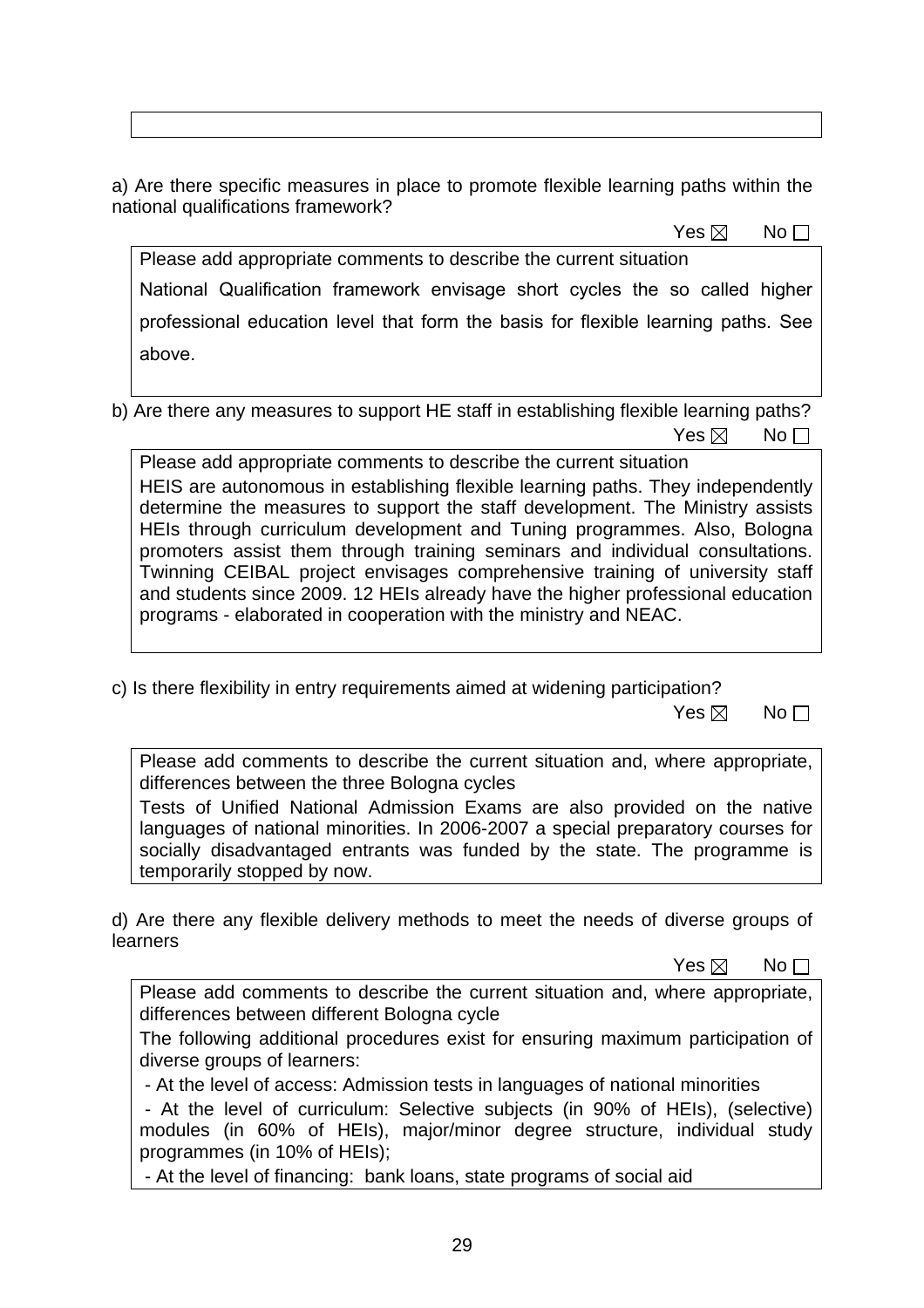e) Are there modular structures of programmes to facilitate greater participation?  $\mathsf{Yes} \boxtimes \mathsf{No}$ 

Please add comments to describe the current situation and, where appropriate, differences between different Bologna cycle See above

f) If possible, please provide any statistics on the results of measures taken to create opportunities for flexible learning paths in higher education, to encourage participation by under-represented groups,

National minorities are represented in 90 % of HEIs. They constitute 4,3 % of total number of students (exceed 10% in two HEIs "Gorgasali", "Akhalkalaki College") For socially unprotected students special aid programmes are implemented. Main sources are provided by MoES, local governments, banks, universities and students self-governance bodies. Total number of beneficiary students is about 1868 (9%). Besides social assistance program for underrepresented groups of students exist based on the following criteria: students from conflict regions, internally displaced persons, students from higher mountainous regions, descendants of persons deported from Samtskhe-javakheti by communist regime etc.)

### **JOINT DEGREES**

### 18. Establishment and recognition of joint degrees<sup>15</sup>

a) Describe the legislative position on joint degrees in your country. Are joint degrees specifically mentioned in legislation?

|                                                                                                       | Yes $\boxtimes$ | No E |
|-------------------------------------------------------------------------------------------------------|-----------------|------|
| Does the legislation fully allow:                                                                     |                 |      |
| i) establishing joint programmes?                                                                     | Yes $\boxtimes$ | No L |
| If No please explain what are the obstacles                                                           |                 |      |
|                                                                                                       |                 |      |
| ii) awarding joint degrees?                                                                           | Yes $\boxtimes$ | No L |
| If No please explain what are the obstacles                                                           |                 |      |
| b) Please give an estimate of the percentage of institutions in your country which<br>are involved in |                 |      |

| i) joint degrees |               |         |         |     |
|------------------|---------------|---------|---------|-----|
| 75-100% □        | 50-75% $\Box$ | 25-50%□ | 1-25% ⊠ | 0%⊟ |
|                  |               |         |         |     |

ii) joint programmes

 $\overline{a}$ 

<sup>15</sup> A *joint degree* is a single degree certificate awarded by two or more institutions, where the single degree certificate is valid without being supplemented by any additional national degree certificate.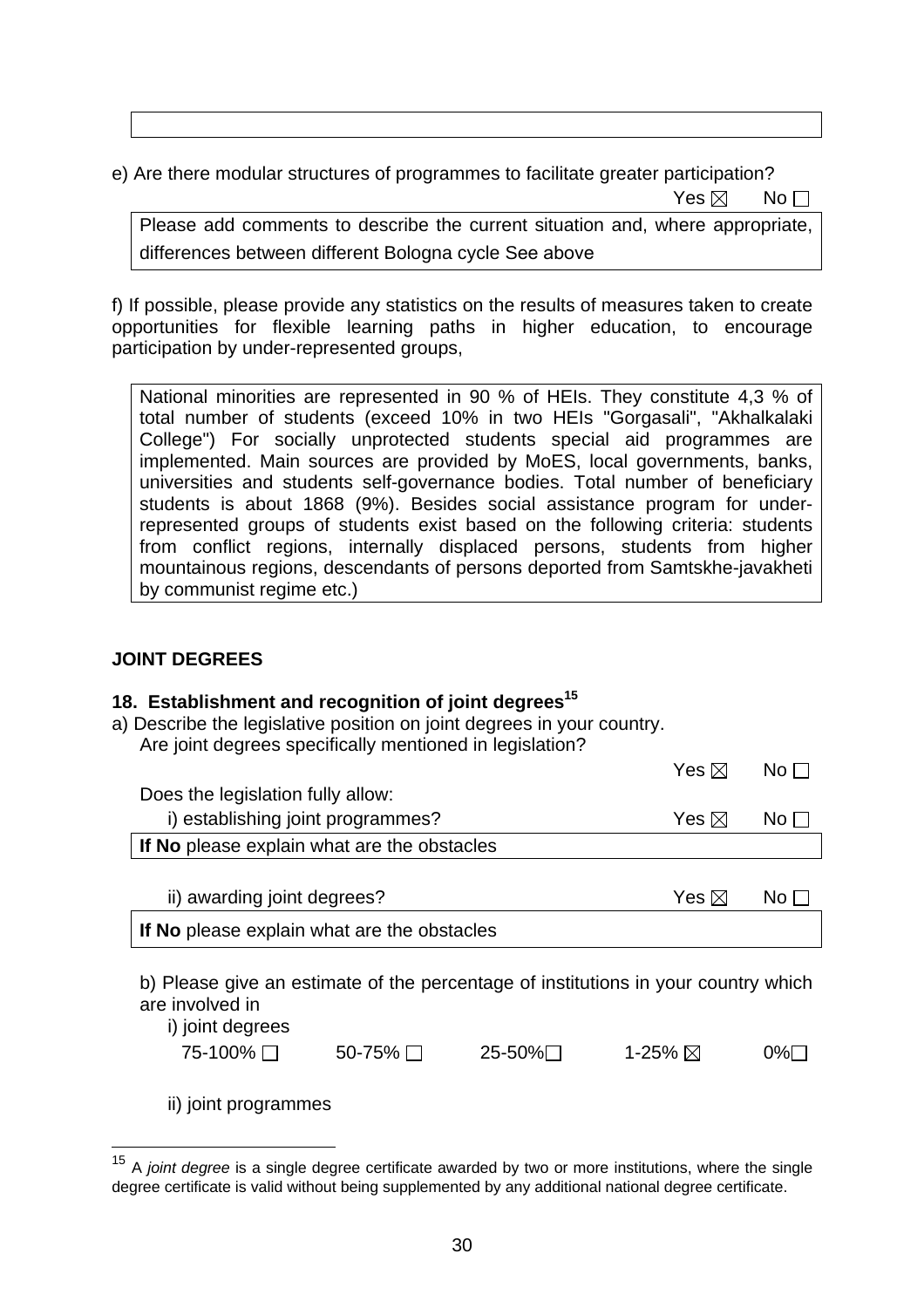| 75-100% □ | 50-75% □ | 25-50%図 | 1-25% □ | 0%⊟ |
|-----------|----------|---------|---------|-----|
|           |          |         |         |     |

c) What is the level of joint degree/ programme cooperation in your country

In the first cycle? None  $\Box$  Little  $\boxtimes$  Widespread  $\Box$ In the second cycle? None  $\Box$  Little  $\boxtimes$  Widespread  $\Box$ In the third cycle? None  $\Box$  Little  $\boxtimes$  Widespread  $\Box$ 

d) In which subject areas/disciplines is joint degree/programme co-operation most widespread (please list if possible)?

Business, Law, Pharmacy, Applied Biology, Medicine, European Studies, European research, American studies, Economics, German Studies, Industry, Romanist, Banking, Air trans exploitation, Social worker, Philosophy

e) Estimate the number of joint programmes in your country

Around 51 joint programmes

f) Describe any actions being taken to encourage or allow joint programmes.

According to recently introduced amendment to the law of Georgia on Higher Education HEIs , including the HEIs from abroad may implement BA, MA and doctoral joint degree programmes in all areas of study.

Universities take encouraging measures independently within their autonomy. The following types of encouraging measures exist:

Financial support (in 4% of HEIs)

Creating Technical Conditions (4%);

International Agreements (31%);

Exchange programs, conferences (17%);

External expertise of programmes (9%)

g) Are there any specific support systems for students to encourage joint degree cooperation?

See above.

# **MOBILITY**

#### . **19. Removing obstacles to student and staff mobility**

a) What measures have been taken by your country both at governmental and institutional level to enhance student and staff mobility and overcome main obstacles?

By the initiative of the Ministry of Education and Science of Georgia amendments had been introduced to the law of Georgia on higher education in 2008. According to these amendment, a citizen of foreign country alongside with persons without citizenship, also citizens of Georgia living abroad at least for 3 years who have obtained complete general education or equivalent to it or those who study in accredited HEIs abroad may enter HEIs in Georgia without passing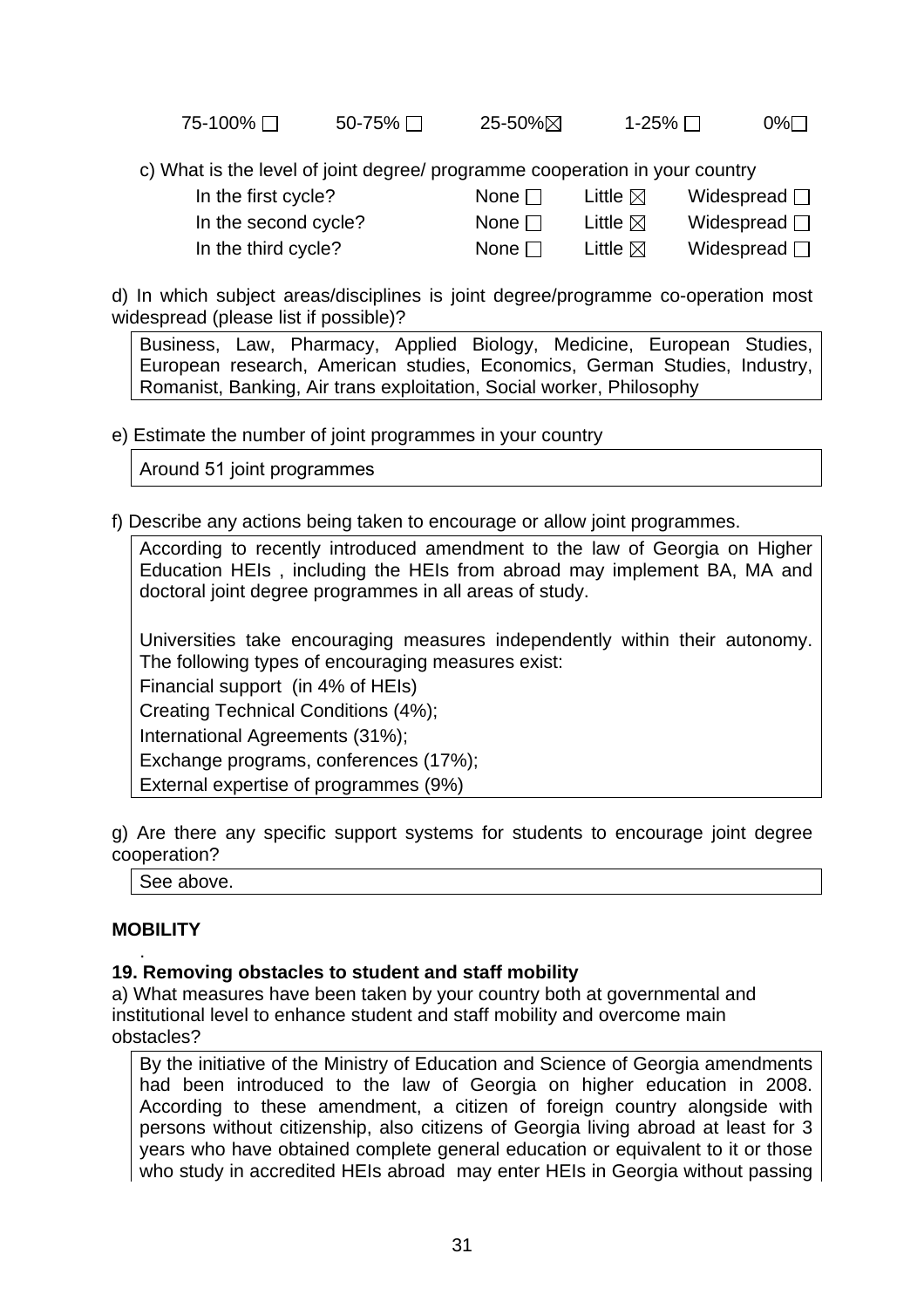Unified National Admission Exams, but through the rules established by the Ministry of Education and Science of Georgia and NEAC. This amendment will significantly facilitate access to HE for citizens living abroad.

At institutional level HEIs establish bilateral or multilateral cooperation with foreign HEIs envisaging mobility schemes. 65 % of HEIs take measures to ensure mobility of students and academic staff. 60% of HEIs provide financial support to students and academic staff, 30% provide accommodation. Among other supporting measures, the HEIs outlined: providing information to students and staff on mobility opportunities, intensive foreign language courses, official agreements signed with partner universities and scientific-research centers, exchange programmes for students and academic staff, student's joint conferences, membership to international higher education networks.

b) Have arrangements for visas, residence and work permits been amended to enhance student and staff mobility?

 $\mathsf{Yes} \boxtimes \mathsf{No}$ 

**Please add** appropriate comments to describe the current situation:

In Georgia there are no visa or other kind of obstacles for European students and staff . For EU citizens there is a visa-free regime.

As a result of intensive diplomatic effort between Georgia and the EU decision from the EU side was made to start negotiations on Visa Facilitation Agreement. The government of Georgia elaborated a list of categories to be included in the Visa Facilitation Agreement. The list include students, researchers and staff and it was sent in advance in November 2008.

c) Is there financial support for national and foreign mobile students and staff?

 $\mathsf{Yes} \boxtimes \mathsf{No}$ 

**Please add** appropriate comments to describe the current situation: The President of Georgia initiated a graduate student support scheme that is administered by the Development and Reforms Fund (www. drf.org.ge). The programme envisages financing MA studies at leading universities abroad. The programme was launched in 2005 and in 2007-2008 about 90-160 Georgian master students got the financing for studies abroad from 2 mln GEL earmarked for the programme. The programme mostly covers the following fields: Law, Business Administration, Economics, International Relations, Architecture,Urban Management, Media and Communications, Public Administration.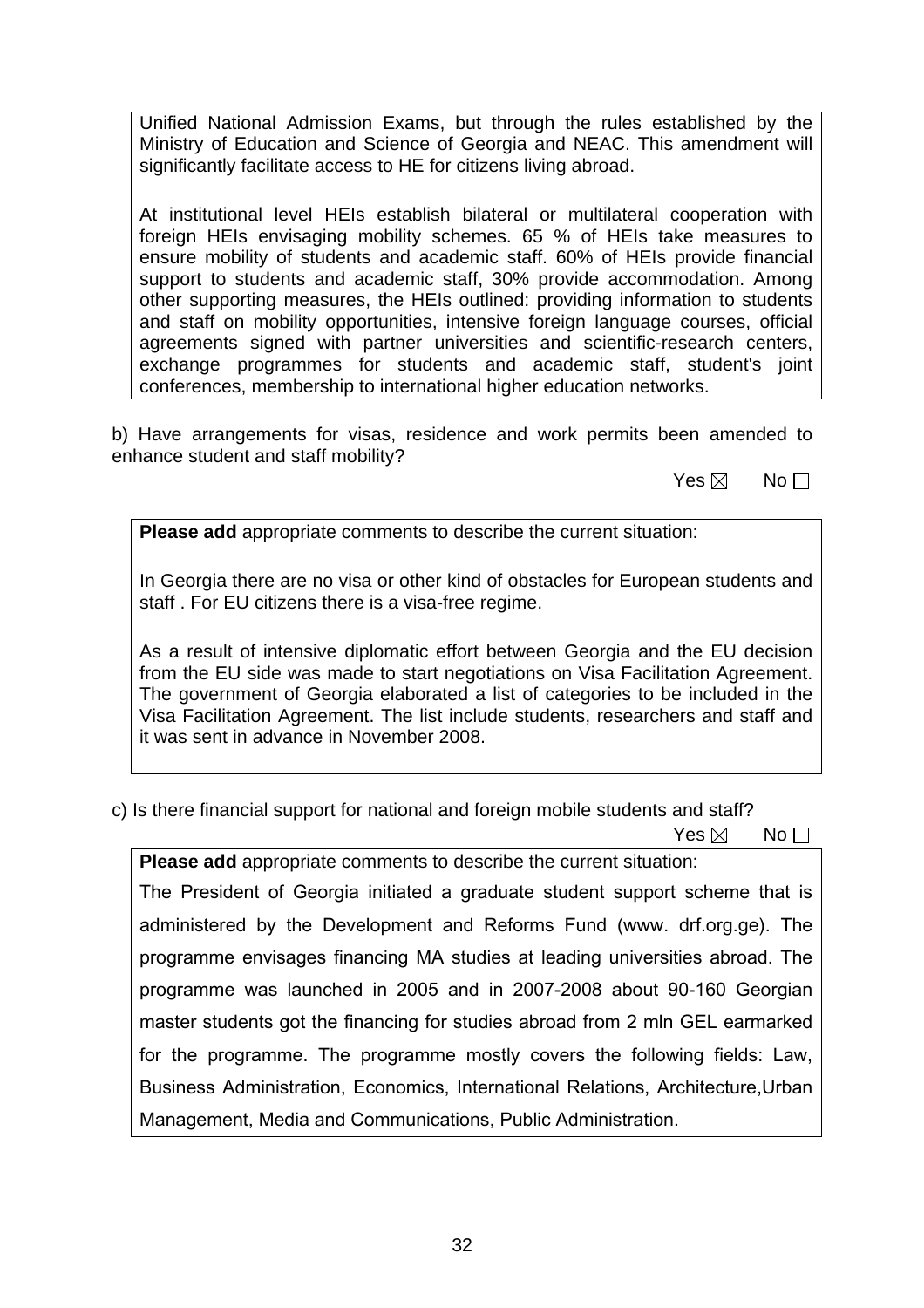Since 2008 by the initiative of the government of Georgia, the Ministry of Education and Science of Georgia together with the 5 local private banks launched subsidized graduate student loan program to study abroad. The loan is given without loan security for 3 years grace period, for 10 years repayment period 9% interest rate annually. 60 students could continue studies at MA level at European and American HEIs mainly in Business Administration, Finances and Law. The annual budget for the programme is 6 mln GEL, half of which was allocated from the Budget of the Ministry of Education and Science of Georgia and the other half by the leading banks. After 6 months since the programme started up to 2,5,mln GEL was spent for 60 students. The government is planning to increase the program budget for the next 4 years by approximately 20% each year.

Since 2009 the US Embassy in Georgia launches 3 -year programme together with the Ministry of Education and Science of Georgia . One of the goals of the programme is to send post docs to the leading US universities with the purpose to pursue research activities. The government co-finances the programme with a total budget of 100 000\$.

International and donor organizations also play an important role in providing financial support to national and foreign students and staff through different mobility schemes and exchange programmes. They are:

• Junior Faculty Development Program (JFDP)

• Bureau of Educational and Cultural Affairs (ECA) of the U.S. Department of **State** 

- WHO
- EC Erasmus Mundus and Erasmus Mundus External Cooperation Windows (LOT 5)
- Open Society Georgia Foundation
- Georgia " FDF Programme
- Irish Aid
- TEMPUS
- DAAD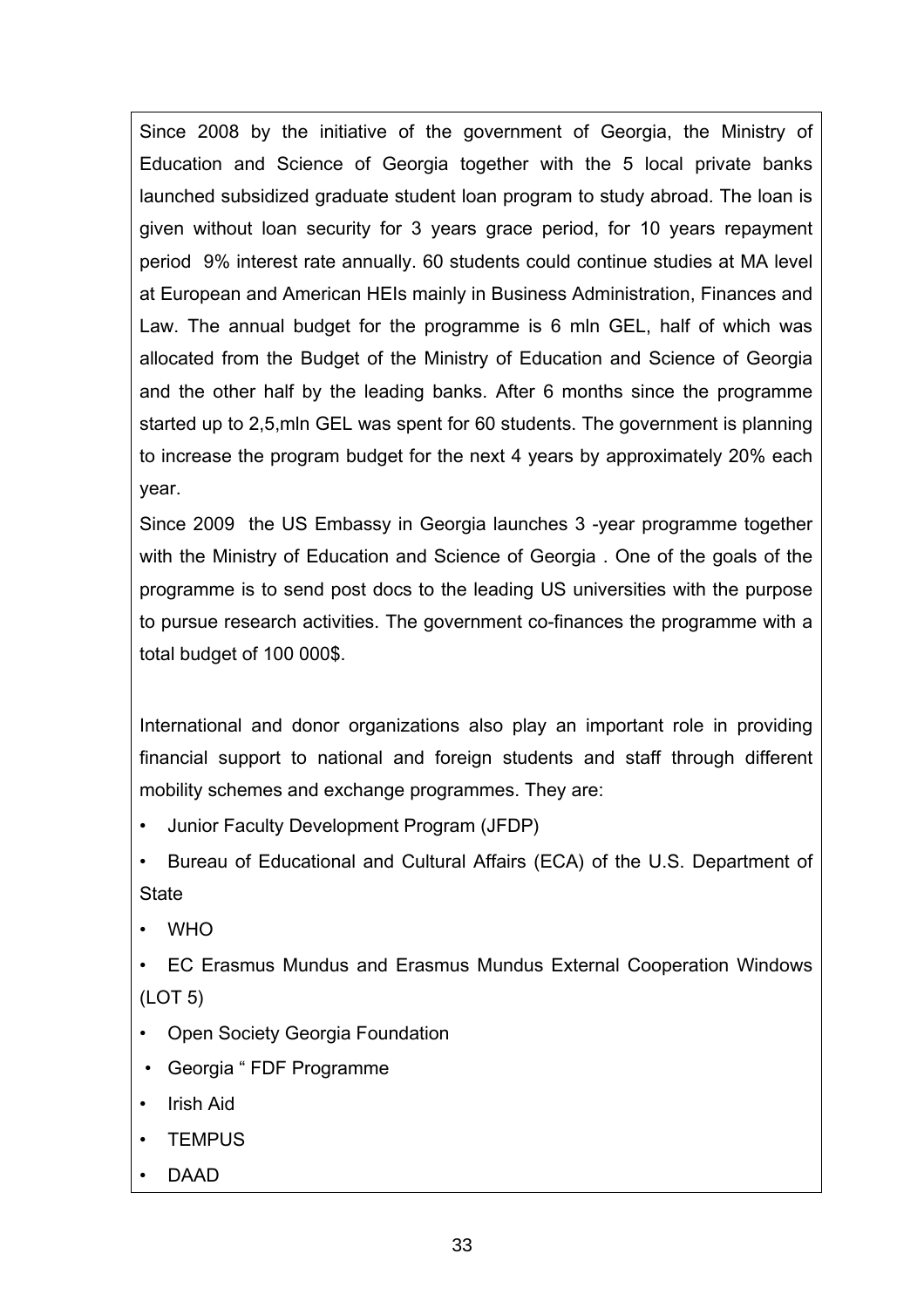• Fullbright Programme

• British Council

• IREX

• American Council

• EC project(TACIS): ,,Institute of European Studies" International Education **Centre** 

• UN Development Fund

• World Bank Project "International School of Economics"

• USAID

etc.

d) Are study periods taken abroad recognised?

 $\mathsf{Yes} \boxtimes \mathsf{No}$ 

**Please add** appropriate comments to describe the current situation: Study period spent abroad i.e. accumulated credits are recognized by all HEIs within their autonomy once the authenticity of educational credentials is attested by the Georgian ENIC/NEAC. Leading HEIs have already elaborated their internal procedures.

e) Is there accommodation for mobile students and staff?

 $\mathsf{Yes} \boxtimes \mathsf{No}$ 

**Please add** appropriate comments to describe the current situation: About 30% of HEIs provide accommodation for students and staff. In most cases international students and academic staff resolve accommodation issue indivdually. Some of the universities (Tbilisi State Medical University) have accommodations for students, but they are mainly used by internally displaced persons. Several private universities started building student dormitories. The state plans to build student and staff dormitories within the framework of the programme "Knowledge City". The programme starts in 2009.

f) Have any measures been taken to increase outward student and staff mobility?  $\mathsf{Yes} \boxtimes \mathsf{No}$ 

**Please add** appropriate comments to describe the current situation: See above p.32- 33.

## **20. Portability of loans and grants**

a) Are portable grants available in your country?

No and the set of the set of the SNo and the No and No and No and No and No and No and No and No and No and No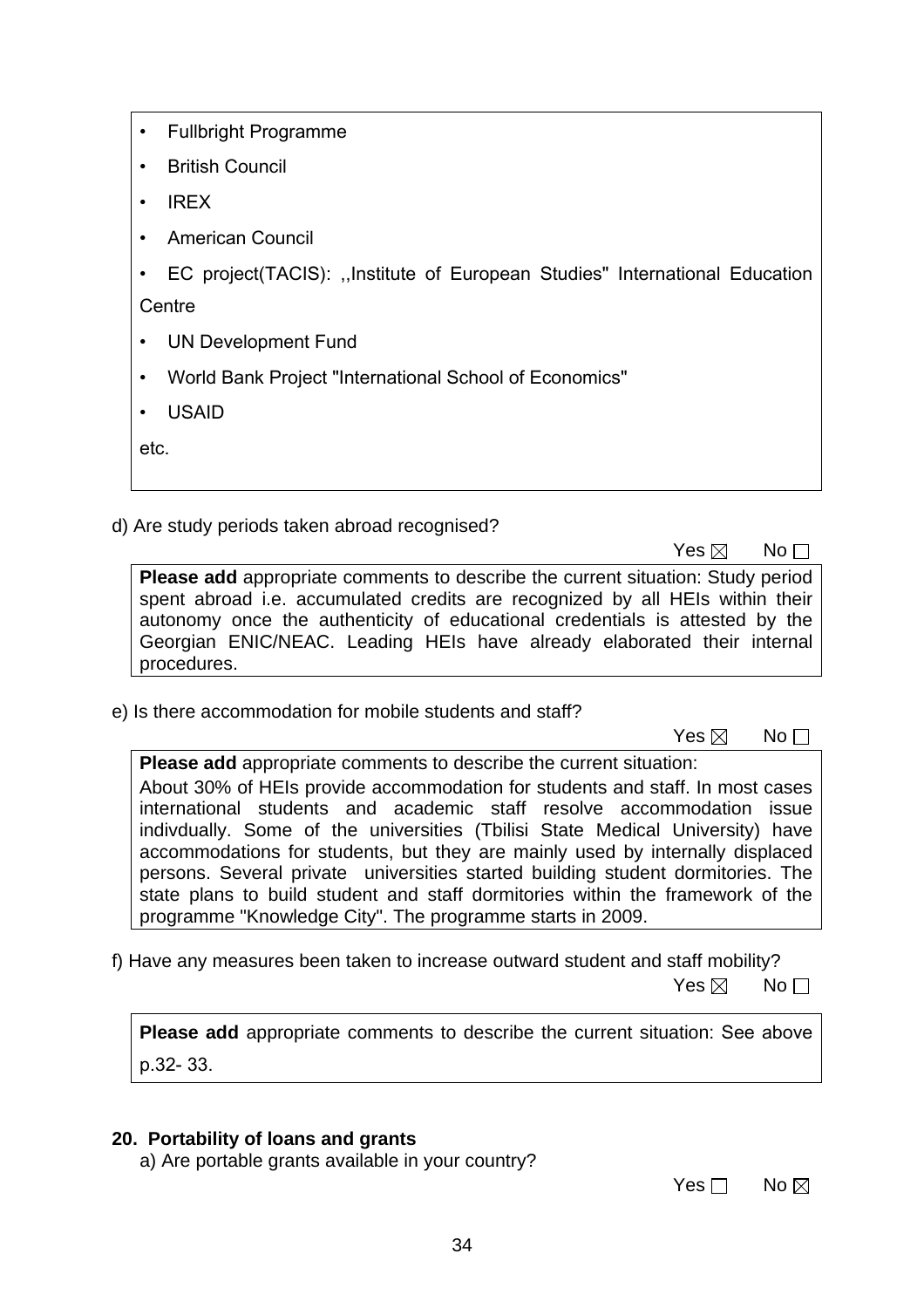**If No**, describe any measures being taken to increase the portability of grants. One reason for not having the portability grants in Georgia is timing. The country has joined the Bologna process in 2005. Therefore, there was very little time for policy makers to think over the pros and cons of the portability. Currently, the MoES is planning to revise its funding policy. One of the issues will be the grant and loan portability.

Another reason is equity concern. Currently, the amount of merit-based grant awarded to undergraduate students is limited to about USD 900, which is of little help for student enrolled at foreign universities. One possible solution could be increasing the grant amount for all students awarded merit-based scholarships. However, the government spending on education would not allow a very significant increase. Another way of addressing the issue could be offering larger merit-scholarships for those enrolled at foreign universities. However, students who typically get sits at foreign universities are from families in 10th percentile of income distribution. They go to expensive private schools where they are taught in English. Therefore, the government will need to think of more fair policy that would encourage students study abroad but would not negatively affect equity.

b) Are portable loans available in your country?

 $\mathsf{Yes} \boxtimes \mathsf{No}$ 

**If No**, describe any measures being taken to increase the portability of loans. The Ministry of Education and Science of Georgia in cooperation with UNESCO and local higher educational institutions will carry out Georgian Higher Education Financing Policy Research. The overall goal of the research is to align the higher education financing policy with the country's national development goals. Specific objectives are: 1. Develop policy recommendations on state policy on meritbased and need-based scholarships; 2. Provide policy options for setting tuition ceilings and introducing program-linked fees; 3.Offer policy recommendations on the state role in providing undergraduate and graduate student loans; 4. Develop policy recommendations on financing master's and doctoral program students Also, in 2009 the Ministry will conduct a separate comprehensive research on loan system in Georgia to identify concrete gaps and shortcomings of the system with the ultimate goal to improve the system and approximate with internationally recognised standards.

## **THE ATTRACTIVENESS OF THE EHEA AND COOPERATION WITH OTHER PARTS OF THE WORLD**

## **21. Implementation of strategy**

a) Describe any measures being taken by your country to implement the strategy "European Higher Education in a Global Setting"

The Ministry of Education and Science of Georgia cooperates with countries outside the Bologna Process through bilateral agreements and international projects. Georgia has cooperation programmes with the US, Japan, China, Israel,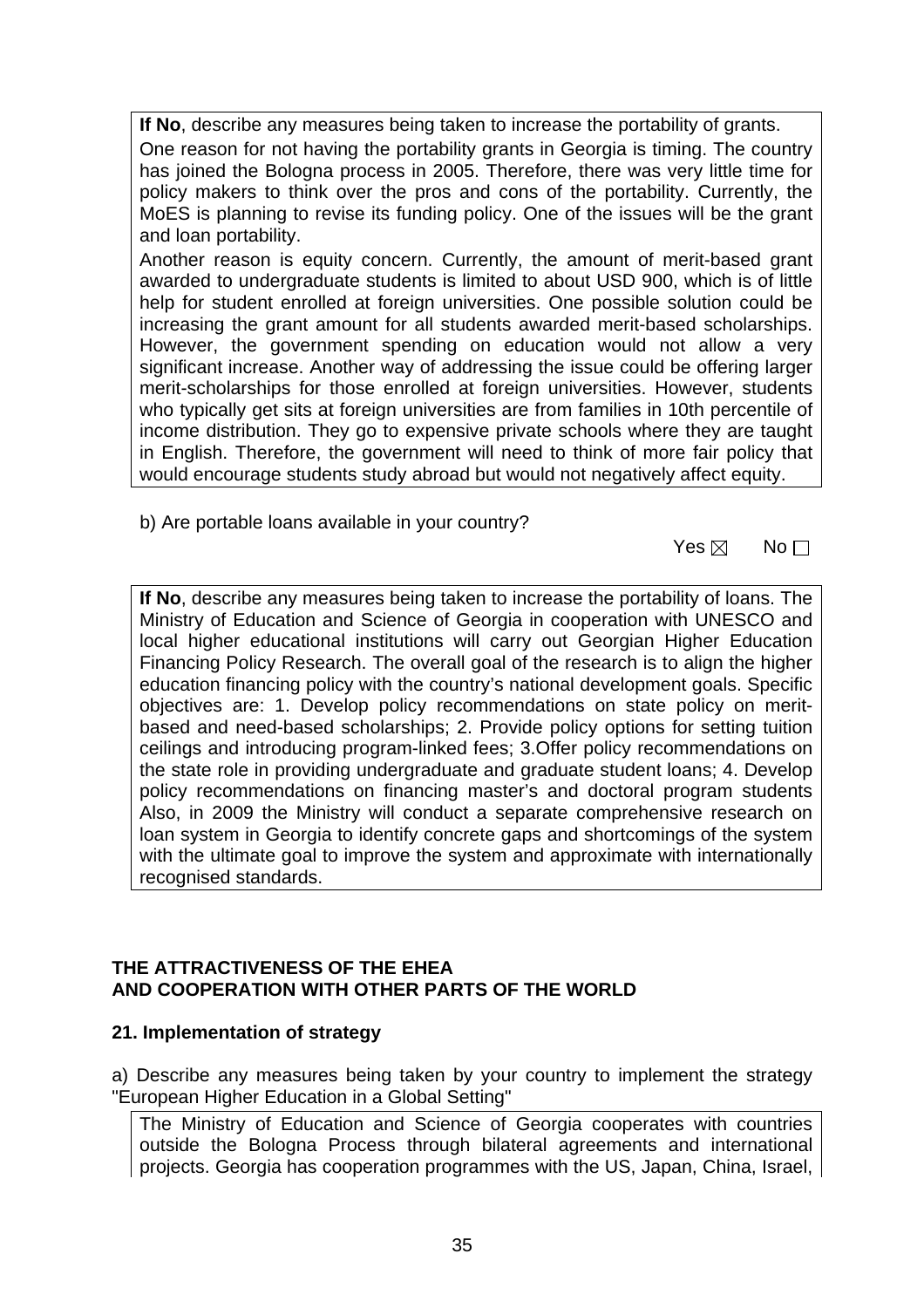Iran etc. In 2008 the Ministry planned to elaborate "The Strategy for International Cooperation" that would envisage all the main directions and recommendations of the strategy "European Higher Education in a Global Setting". Unfortunately, due to the August events in Georgia, the budget of the Ministry was curtailed and many activities could not be implemented including the strategy. Elaboration of the strategy was postponed for the year 2009.

## **b) What has your country done to:**

i) improve information on the EHEA outside Europe?

Facilitating implementation of the Bologna Process requirements is a prerequisite for establishing the bilateral cooperation in higher education with countries outside Europe. In all agreements and negotiations promoting Bologna Process is a major topic for discussion.

ii) promote European higher education, enhance its world-wide attractiveness and competitiveness?

See above.

iii) strengthen cooperation based on partnership in higher education?

See above.

iv) intensify policy dialogue with partners from other world regions?

Georgia supports persistent interest of many countries outside the Bologna Process and assists them in obtaining the possibility to participate in the Process.

v) improve recognition of qualifications with other world regions?

Each case is first reviewed by Georgian ENIC/NEAC and then by higher education institutions individually. In Georgian universities the number of students from outside Bologna Process is quite high. Students arrive from India, Pakistan, South America etc.

c) What measures have been taken in your country to implement the *OECD/UNESCO Guidelines for Quality Provision in Cross-border Higher Education*? Please describe.

In 2006 independent National Education Accreditation Centre was established. The Centre actively cooperates with countries globally and acts as Georgian ENIC. The specialities in Georgia are adjusted to the UNESCO classificator and was approved by the Ministerial decree. The NQF to be adopted in 2009-2010 will incorporate all qualifications issued in Georgia.

d) Are the OECD/UNESCO Guidelines for Quality Provision in Cross-border Higher Education applied to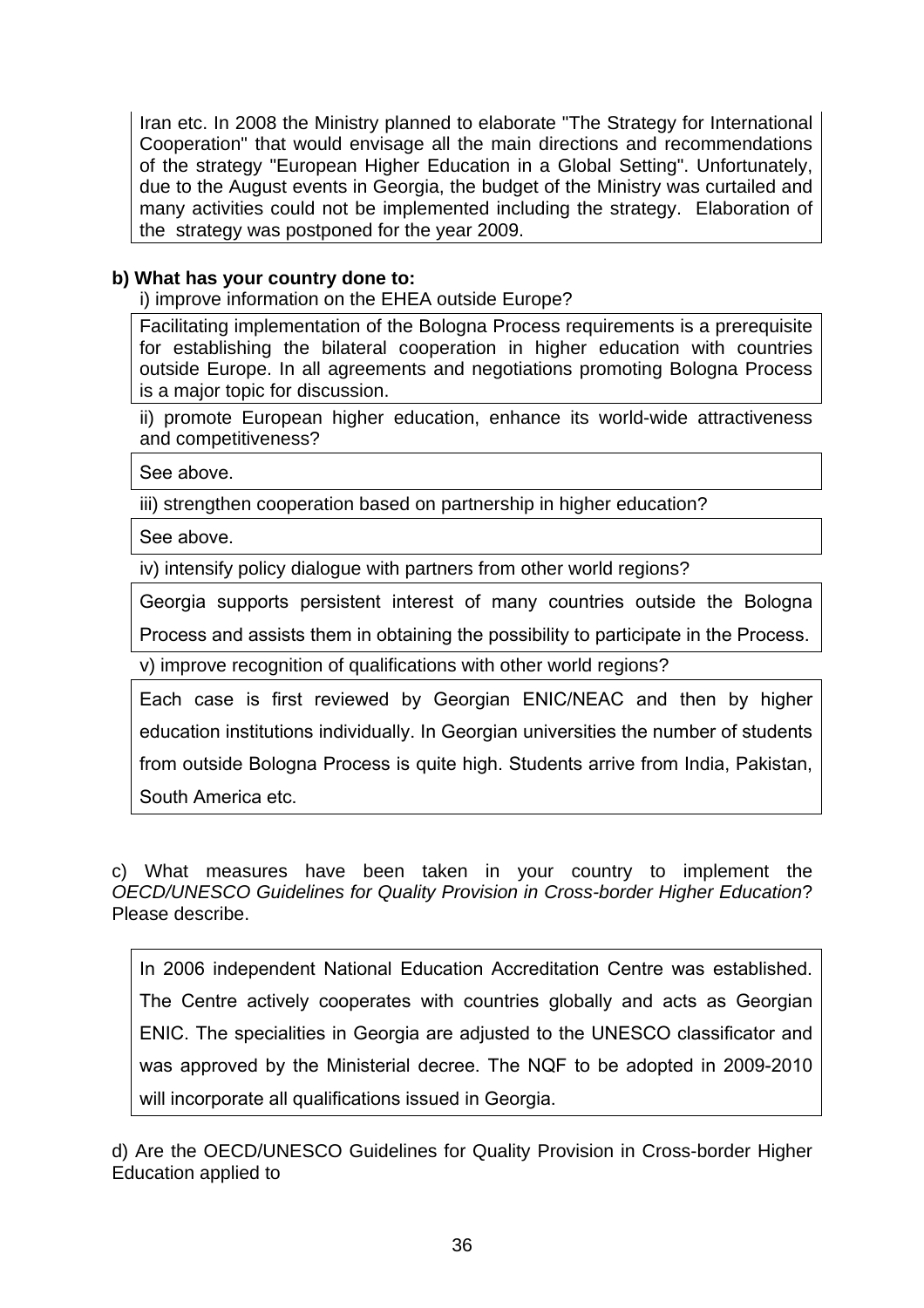i) cross-border provision of your education programmes? No and the set of the set of the SNo and the SNo and the No and the No and No and No and No and No and No and No **If Yes** please explain in what ways the guidelines are applied ii) incoming higher education provision?

No and the set of the set of the SNo and the SNo and the No and the No and No and No and No and No and No and No

**If Yes** please explain in what ways the guidelines are applied

## **FUTURE CHALLENGES**

### **22. Main challenges for higher education**

 Give an indication of the main challenges ahead for higher education and the Bologna Process in your country in the short and long term.

 The Challenges related to the implementation of the Bologna Process may be divided into several subgroups:

1. The limited time to implement the reforms and accordingly, very rapid pace of introducing the Bologna pronciples. Officially, Georgia became the part of the Bologna Process in May, 2005 (although basic requirements of the Bologna Process had been reflected in the Law of Georgia on Higher Education earlier in 2004). In comparison to other countries Georgia started implementing reforms at a later stage with harder starting conditions whilst the timeline for achieving the goals is the same for everyone;

2.Not all stakeholders have understood thoroughly the essense of the Bologna Process - even today many of them have very general information about implications of the Bologna Process. For example majority of university professors still do not fully realize the core essense and major goals of the Process although they possess the methodology, e.g. on how to introduce the ECTS system, but they do it in formal way. Many of them wrongly interlink implementation of the Bologna process with such sensitive issues as e.g. reducing the university staff. The information about the Bologna Process is still top-down while still much neeeds to be done at grassroots level;

3. Lack of resources - both financial and intellectual. Experts underline the lack of educational managers, who will undertake implementation of the Bologna reforms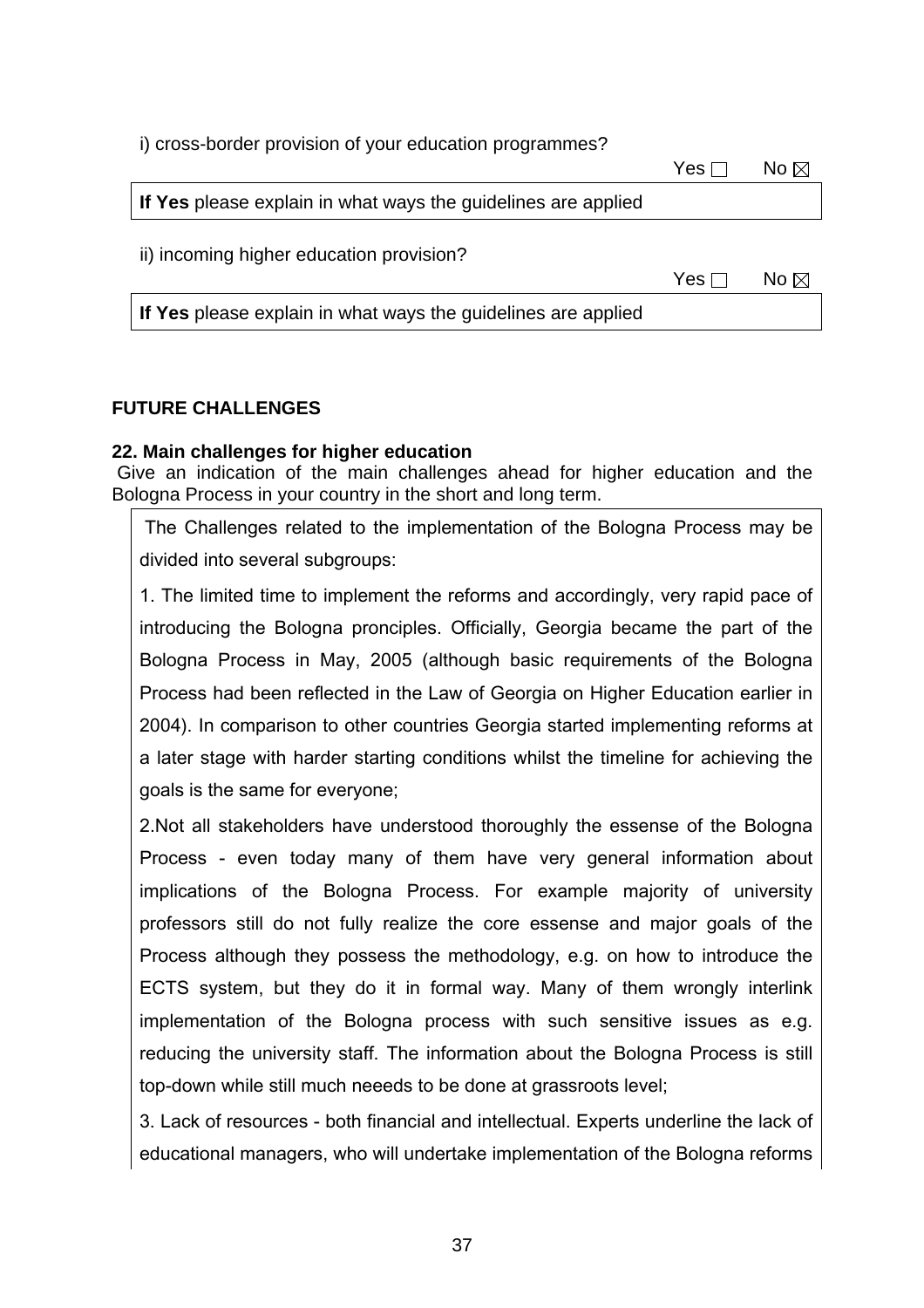at university level. Lack of financial resources provokes non-competitive environment - universities can hardly attract highly qualified specialists that is respectively reflected on the quality of teaching and research;

4. Lack of information about the higher education system of Georgia and consequently, lack of trust from European colleagues ;

4. Low level involvement of social partners: existing gap between academic and professional worlds; lack of horizontal links between universities;

Perspectives for implementing Bologna Process in Georgia

Clearly formulated priorities and implementation of well-defined action plan is a precondition for successful implementation of the Bologna Process in Georgia. Apart from sufficient financial resources, it is necessary to raise awareness of all stakeholders implying not only providing information but also fully understanding the process.

Respondents of the survey identified several action lines for successful implementation of the Bologna Process:

1. Elaboration of Higher Education Strategy and clearly defining vertical and horizontal links;

2. Intensive cooperation with the European counterparts: internationalization of processes, namely:

- Icreasing the quality of involvement of foreign professors in educational processes;

\_ Elaborating joint programmes;

- Implementing joint research projects;

- Participation of international experts in quality assurance issues;

- Increasing mobility of students and staff in both directions;

- Implementing programme accreditation as a guarantee for quality higher education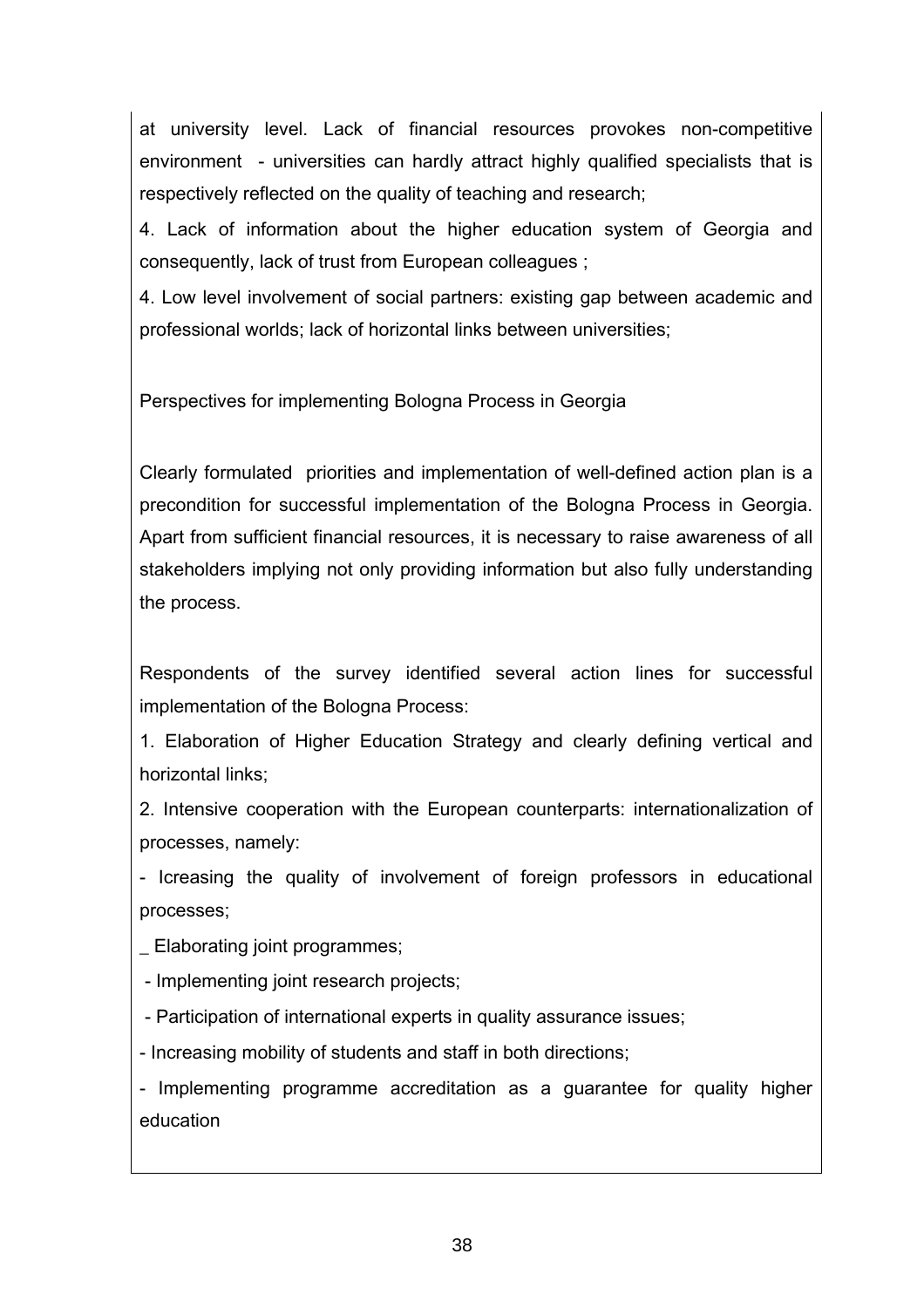## Concluding Remarks

Alongside with the existing challenges and difficulties significant progress has already been achieved: the existing legislation creates solid basis for implementing all the action lines of the Bologna Process; 3-cycle degree system is introduced in all HEIs of Georgia; In all HEIs student workload is calculated in terms of ECTS at BA and MA levels and in majority of HEIs at doctoral level; Diploma Supplement is issued. It is necessary to elaborate detailed mechanisms for granting joint degrees and improve the procedures for recognition of learning periods.

Also, there are explicit problems in effective implementation of the Bologna principles: HEIs follow the requirements; introduce new mechanisms but there are very rare cases of comprehending thoroughly the necessity of these changes, at least majority of stakeholders could not explain why they are introducing these changes. The impression is created that Bologna principles are implemented by HEIs mostly because they are vital for institutional accreditation. External provisions and formal rules are kept but the process lacks essential comprehension and real quality control mechanisms.

Universities should become more autonomous in elaborating quality enhancement strategies and in implementing them. At this stage they still expect instructions from the Ministry. The process is not bottom-up yet. In the process of external quality assurance the involvement of social partners and other stakeholders should increase;

At this stage student self-governance is less effective, there are no rectors and professors associations, there is lack of dialogue between HEIs, peer review mechanism is still under-developed, horizontal contacts should become really effective and the process of involvement of all stakeholders should become transparent.

The study programmes mostly do not reflect the labour market requirements partly because the dialogue with the professional side is less effective, partly because the professional side in its part can not clearly formulate its needs. The links between the academic and professional worlds should increase;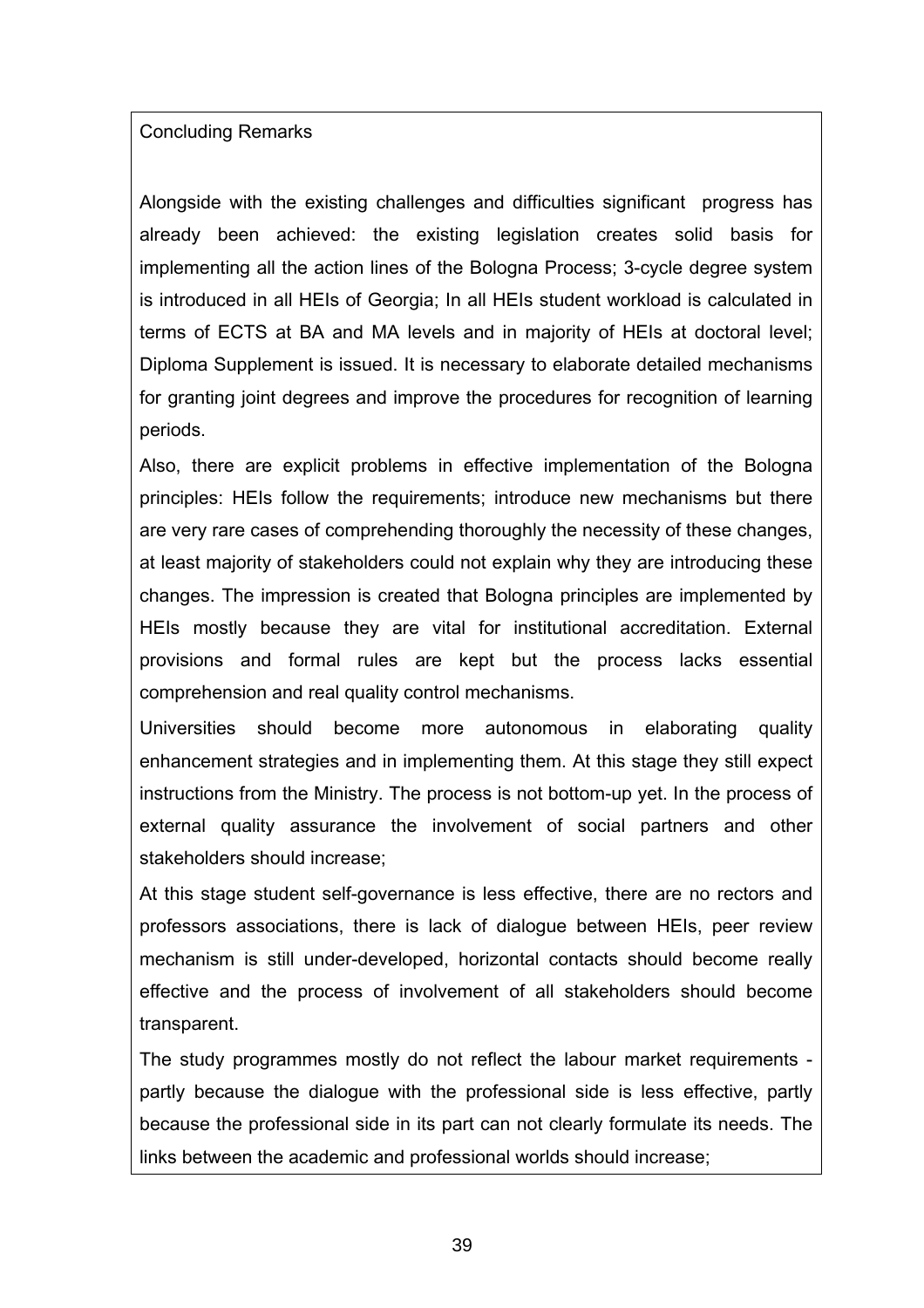There is less work towards career planning and guidance - HEIs do not work with their potential students in this direction and entrants possess insufficient information about programmes and employment perspectives. Consequently, students concentrate in one or two field areas;

HEIs still do not have well-formulated missions and visions. The research potential at HEIs should be significantly improved.

Significant steps should be taken towards internationalization of quality improvement processes (both at institutional and national levels). At this stage it is crucial that NEAC becomes the member of EQAR and ENQA. Involvement of foreign experts in internal quality provision processes (at institutional level) will also significantly contribute to increasing transparency and trust towards higher education system of Georgia;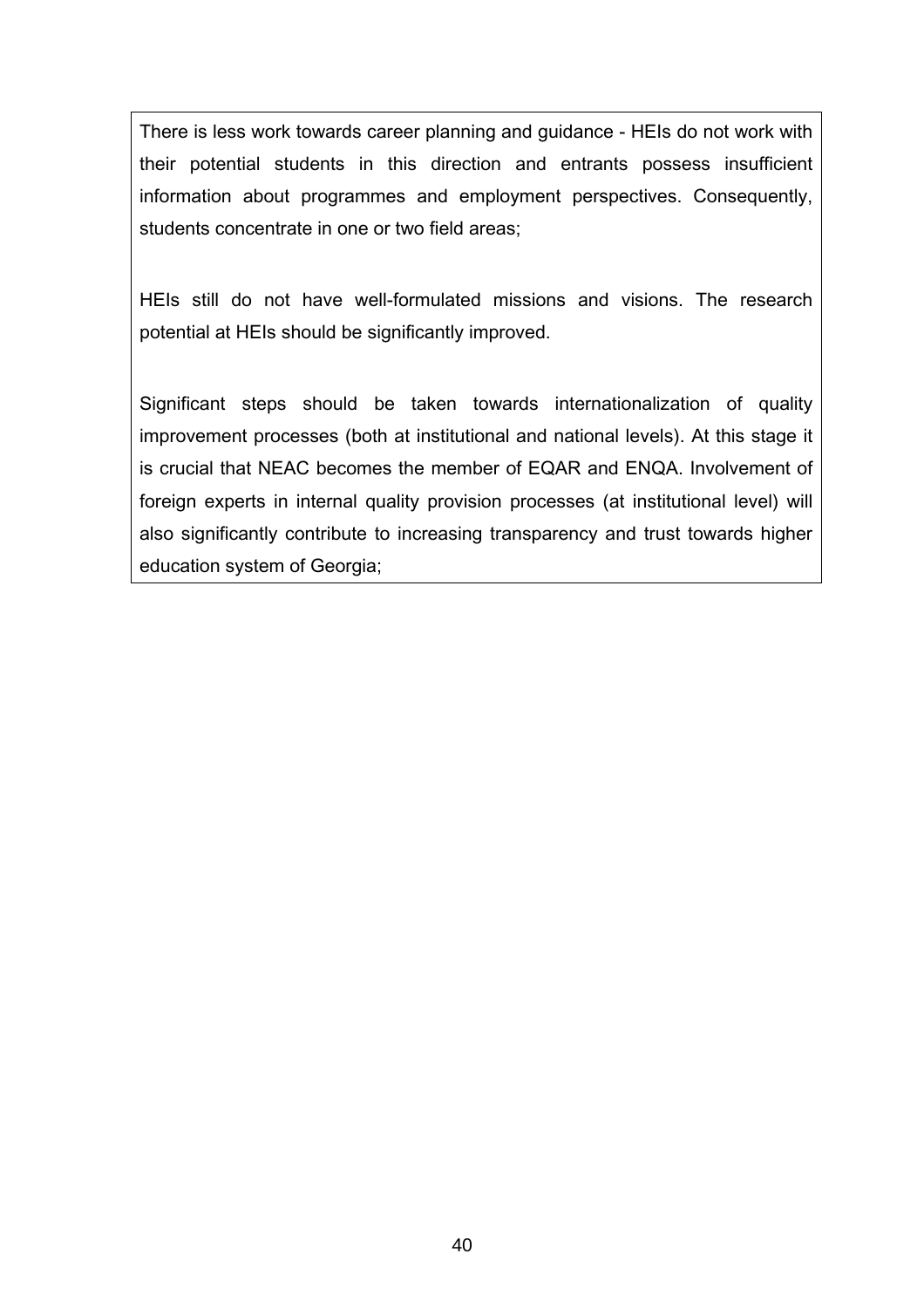## **PART II**

### **TEMPLATE for NATIONAL STRATEGIES on THE SOCIAL DIMENSION of THE BOLOGNA PROCESS**

### **Practical instruction**

The answers to this questionnaire will be included in the general national report on the implementation of the Bologna Process and reach the Bologna Secretariat (email: secr@bologna2009benelux.org) by November 1, 2008. **Please do not exceed the length of 10 pages for the national strategy on social dimension**. The questions in Annex C are not included in the questionnaire itself but are to be considered as reference material which could facilitate the drafting of the information on the national strategy.

# **I. Definition of the Social Dimension in the London Communiqué**

"We strive for the societal goal that the student body entering, participating in and completing higher education should reflect the diversity of our populations. We therefore pledge to take action to widen participation at all levels on the basis of equal opportunity."

## **II. AS IS SITUATION (Current state of affairs)**

1. Which groups in society are still underrepresented in your national higher education system? What are the main obstacles to participative equity in terms of access and successful completion of studies?

In HE system of Georgia all groups of society are represented implying national composition, geographic and gender representation.

Introduction of Unified National Admission Exams (2005) in fact eradicated corruption that was the major obstacle for the acces to HE. In 2005 formal free education was cancelled and the same year meritocratic and social grants programme was introduced. Both of them envisage full or partial payment of tuition fees. It should be noted that the grants are also issued to students willing to pursue studies at private HEIs. Since 2005 the meritocratic grants fully covered the tuition fees. Since 2006 the grants had been diversified into 100%, 70%, 50% and 30% grants that envisage covering by the state the percentage of tuition fee listed above. As a result of making the financing scheme more flexible, the number of grant holders doubled.If in 2005 the percentage of grant holders was 25%, in 2006 it increased to 42% and in 2007 to 51%.

Following groups are identified as underrepresented in national higher education system of Georgia and they receive state social grants:

- 1. Students from high mountainous regions and regions of ecological migration;
- 2. Students from conflict regions
- 3. Students representing ethnic minorities (Azeris, Armenians);
- 4. Children of the persons who died or were lost in the war for territorial integrity;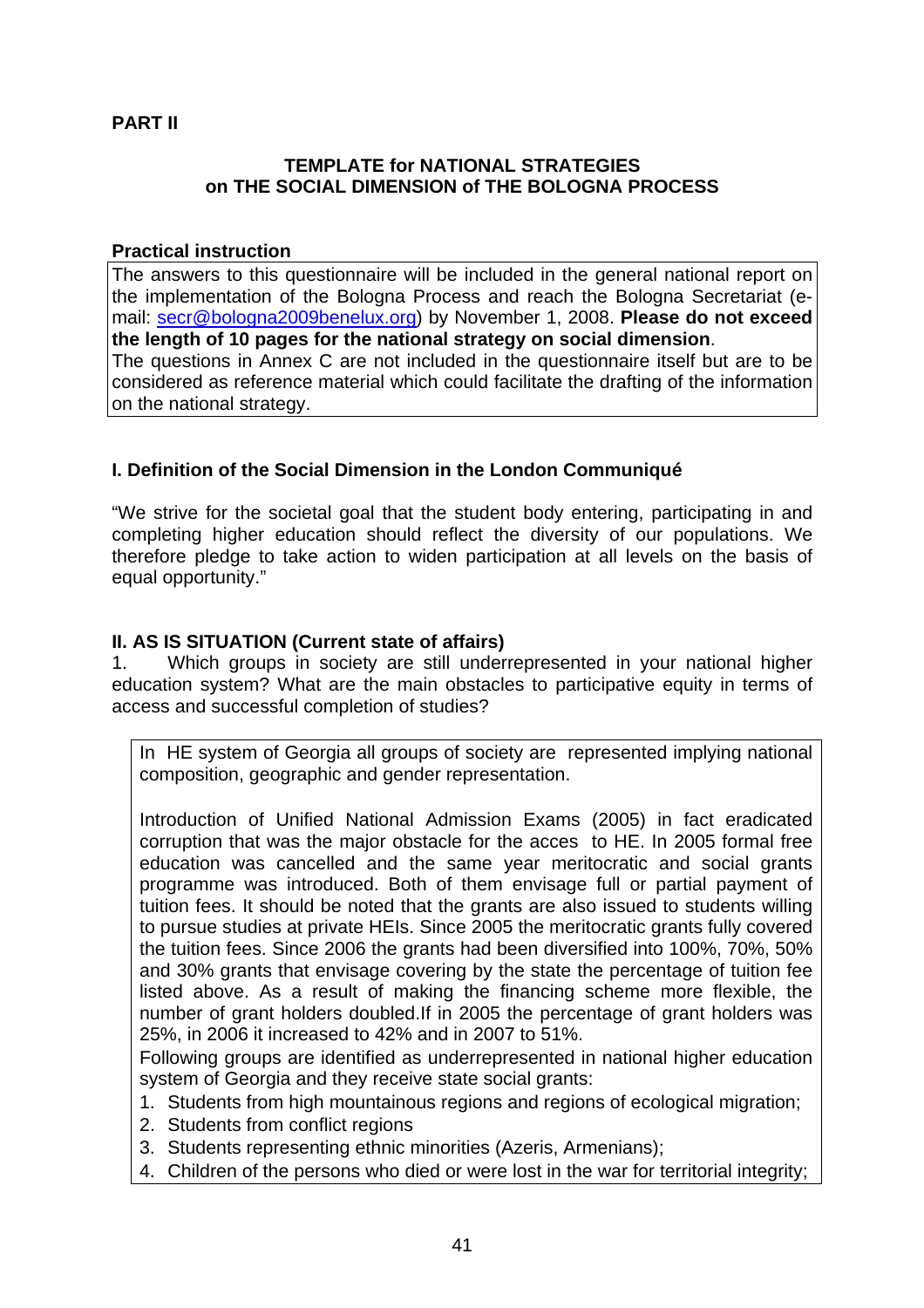5. Descendents of person deported from Samtskhe-Javakheti region by communist regime;

6. Orphans and children from large families (with 4 or more children);

7. Students from families with socially unprotected status.

National minorities are represented in 90% of HEIs. From total student population they constitute about 4,3%. Only in one HEI the share of minorities is above 10%, the picture is the same in state and private HEIs.

Student financial arrears are described as least problematic by HEIs. Half of HEIs do not have expelled students for financial arrears. The total number of expelled students ranges up to 5% from the total student population, the average number is 3%. Only in one HEI the number of expelled students constitutes 26% of total student number .

Financial problem - In a number of cases entrants are obliged to choose less desirable HEI only because they can afford studying there. At the same time the bank loan system has developed in the state that ensures funding study periods.

2. Please describe what measures your Government is taking to increase the representation of the groups identified in the question above. Please refer to the possible actions listed in the Bologna Working Group report on the Social Dimension and Mobility (see Annexes A and B to this document).

In order to increase the representation of the groups mentioned above Government has taken the following steps:

• Unified National Admission Exams had been introduced from 2005 as a transparent and meritocratic procedure of students' admission to higher education institutions.

• The Unified National Admission Exams envisage the interests of national minorities - the exam tests are availale in languages of national minorotoes living in Georgia - in Russian, Armenian, Azerbaijanian, Ossetian and Abkhaz languages.

• State grants and new financing system "money follows student" model was introduced.

• In order to achieve higher level of participation and social equity state grants were given to students based only on General Aptitude Test (GAT) results.

• Social Program for financial assistance of students enrolled in higher education institutions. The program is implemented since 2005 (in compliance with the Government Decree) and aims to support entrants representing various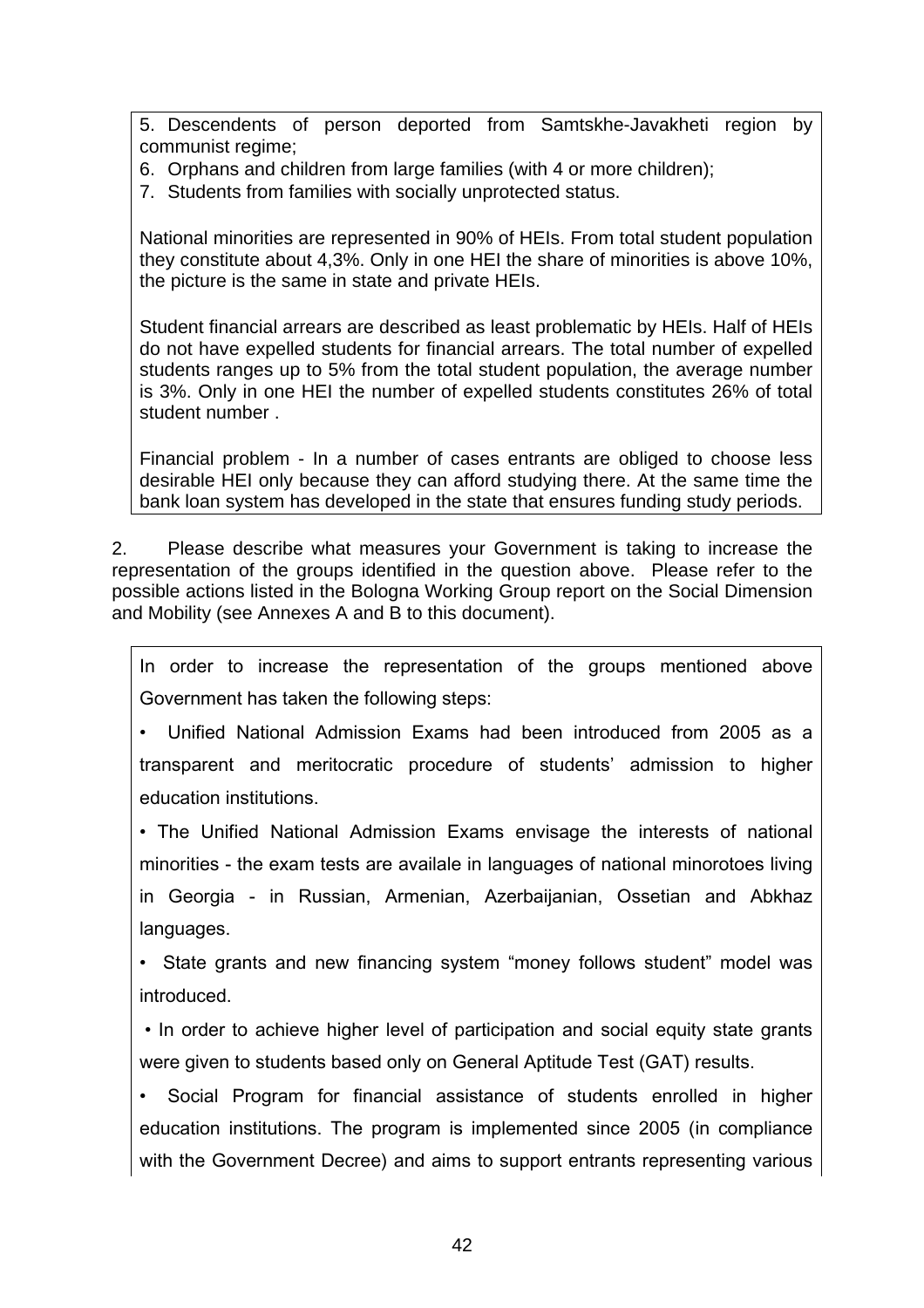social groups, who have passed unified exams successfully despite severe economic and social conditions, but have not obtained state grants or gained only partial state financing. Since 2005 390 000 GEL was allocated annually from the state budget for this initiative. In 2008 financing of the programme increased to 650 000 GEL, in order to include students of higher professional education programs. According to the terms of the programme students of HEIs studying at academic (bachelors) as well as professional education programs (three years) are eligible to apply for financing. Due to the events that took place in Georgia in August 2008 additionally 800 000 GEL was allocated for students from occupied territories.

• A Program "Preparing for the Unified National University Entrance Examinations" was implemented since 2005. According to the decision of the Ministry of Education and Science of Georgia in order to provide equal conditions for all the entrants of different social groups and regions certain special measures had been taken in advance. For some entrants the Ministry of Education and Science of Georgia implemented a special program called "Preparing for the Unified National Admission Exams". Preparatory courses had been conducted at accredited HEIs (Tbilisi State University, Tbilisi State Medical University, Shota Rustaveli State University (Batumi), Gori State University, Tskhinvali State University, Telavi State University). According to the terms of the program universities have obligation to provide appropriate teaching standards, qualified teachers and curriculum in order to enable students acquire knowledge of academic disciplines needed to pass unified national exams. These disciplines are: Georgian Language and Literature, Foreign Languages, General Aptitude Tests, History and Social Sciences, Natural Sciences, Mathematics.

 • The new amendment to the law envisages recognition of education received on the territory occupied by russian armed forces and the possibility of financing higher education for citizens living on the occupied territories. Also, the possibilities of facilitating transfering Georgian citizens studying at HEIs of Russian Federation to accreditted HEIs of Georgia.

3. Describe what measures are being taken by the Government to help students complete their studies without obstacles related to their social or economic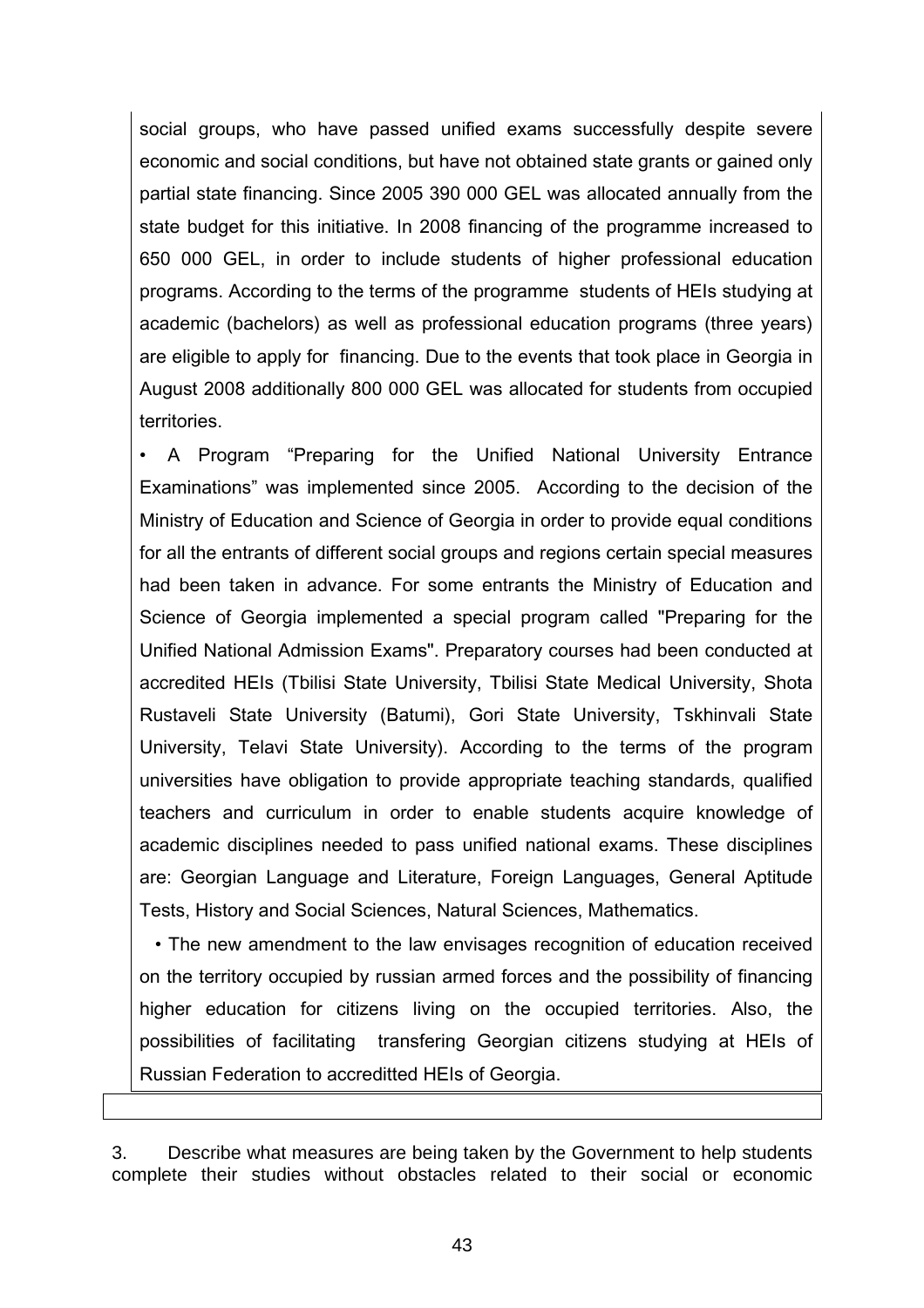background. Again, please refer to the possible actions listed in the Bologna Working Group report ion the Social Dimension and Mobility (see Annexes A and B to this document). Please indicate whether the measures apply to all students or only to certain levels or types of higher education institutions.

Socially disadvantaged students mostly recieve financing at BA level, however for internally displaced persons and for those living in conflict regions the state assistance is given to all three levels. The major sources of assistance for social programmes are : The Ministry of Education and Science of Georgia, The City Hall, Tha Banks, Universities and student self-governance. The number of beneficiaries within social programmes is about 1868 (about 4% of total student population), although this number may be incorrect since one student may benefit from different social programmes.

Since 2006 as a result of intensive dialogue of the Ministry of Education and Science of Georgia with the local banks, student loans are being issued by the banks with 14%-18% interest rate. In 2007 five banks issued loans to 5500 students and the total amount of loans reached 6 million GEL.

In 2009 it was envisaged to increase state financing for all three cycles. The state financing for master's and doctoral level had to be introduced for the first time in 2009. For MA level 1,2 mln was already introduced in the budget. Unfortunately, due to the new urgent needs (mainly social assistance to IDPs) after the Russian intervention the state financing for MA and doctoral level was postponed for 2010.

Specific provisions in national legislation and programmes are aimed at helping students complete their studies.

**Legislation** 

According to the law of Georgia on Higher Education (article 43. Clause 12) student's status can be terminated upon the completion of a relevant education programme or in any other cases envisaged by a higher education institutions charter.

According to the recent amendments to the Statute on Unified National Admission Exams the procedures for restoring students who have dropped out due to the non-payment of tuition fees was simplified (prior to amendments passing Unified National Admission Exams was mandatory).

Amendment to the Law on Higher Education was introduced facilitating transfer of students (citizens of Georgia) studying abroad and permitting them to be admitted to the accredited HEIs of Georgia without passing Unified National Admission Exams. This will be especially important for students studying in Russian Federation and willing to pursue their studies in Georgia.

Student Loan System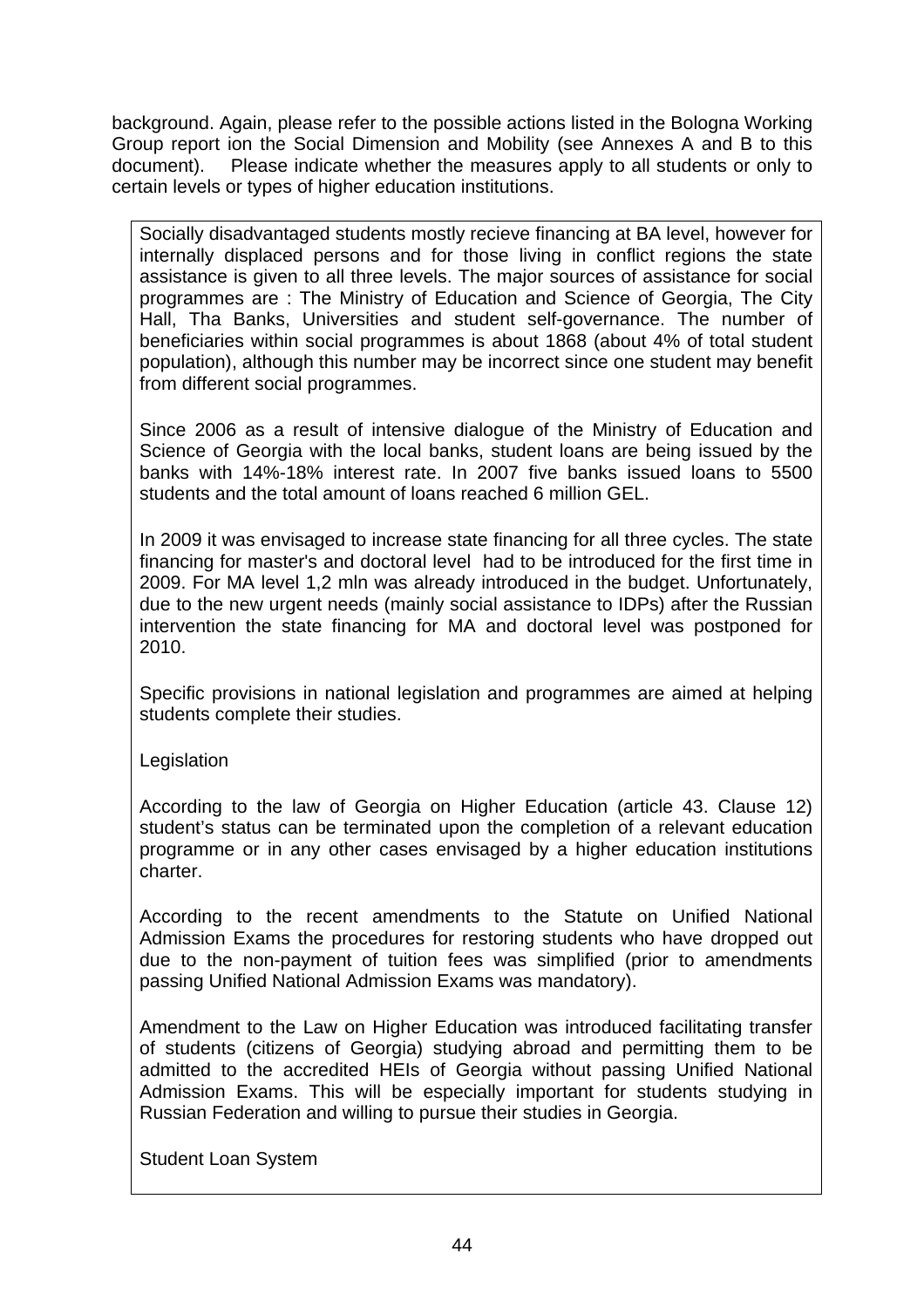In order to increase access to higher education programs student loans system was introduced by the Ministry of Education and Science of Georgia in close cooperation with four leading Georgian banks .

"A Door to Knowledge" Program launched in 2008 is a joint venture of the Ministry of Education and Science of Goegria and leading Georgian banks. The program envisages providing students with loans to finance their Master studies abroad. Due to a financial contribution of Georgian government to the programme, the interest rate decreased and the grace period increased.

The loans are provided on the following conditions:

• 9% annual interest rate;

• Repayment of the loan over a ten year period;

• grace period of 3 years.

Students' accommodation

In order to help students complete their studies several HEIs provide accommodation at university campus for the special groups of students; due to the recent events that took place in Georgia preference is given to students from occupied territories.

4. Does your country have statistical and/or other research evidence at disposal to underpin the identification of underrepresented groups and the main obstacles to participative equity (see Q 1) ? If yes, please specify. Or are regular student survey organised with the aim to provide data concerning the social dimension?

At this stage only data on specific groups which have already received special assistance within social programs administered by the Ministry of Education and Science is available.

Namely, in 2005-2008 years within the framework of the program grants were allocated to students of the following categories:Students from high mountainous

regions and regions of ecological migration 514

Students from conflict regions 282

National minorities 54

Children of the person who died or were lost in war for territorial integrity 96

Descendents of persons deported from Samtskhe-Javakheti region by communist regime 7

Orphans and children from large families (with 4 or more children) 25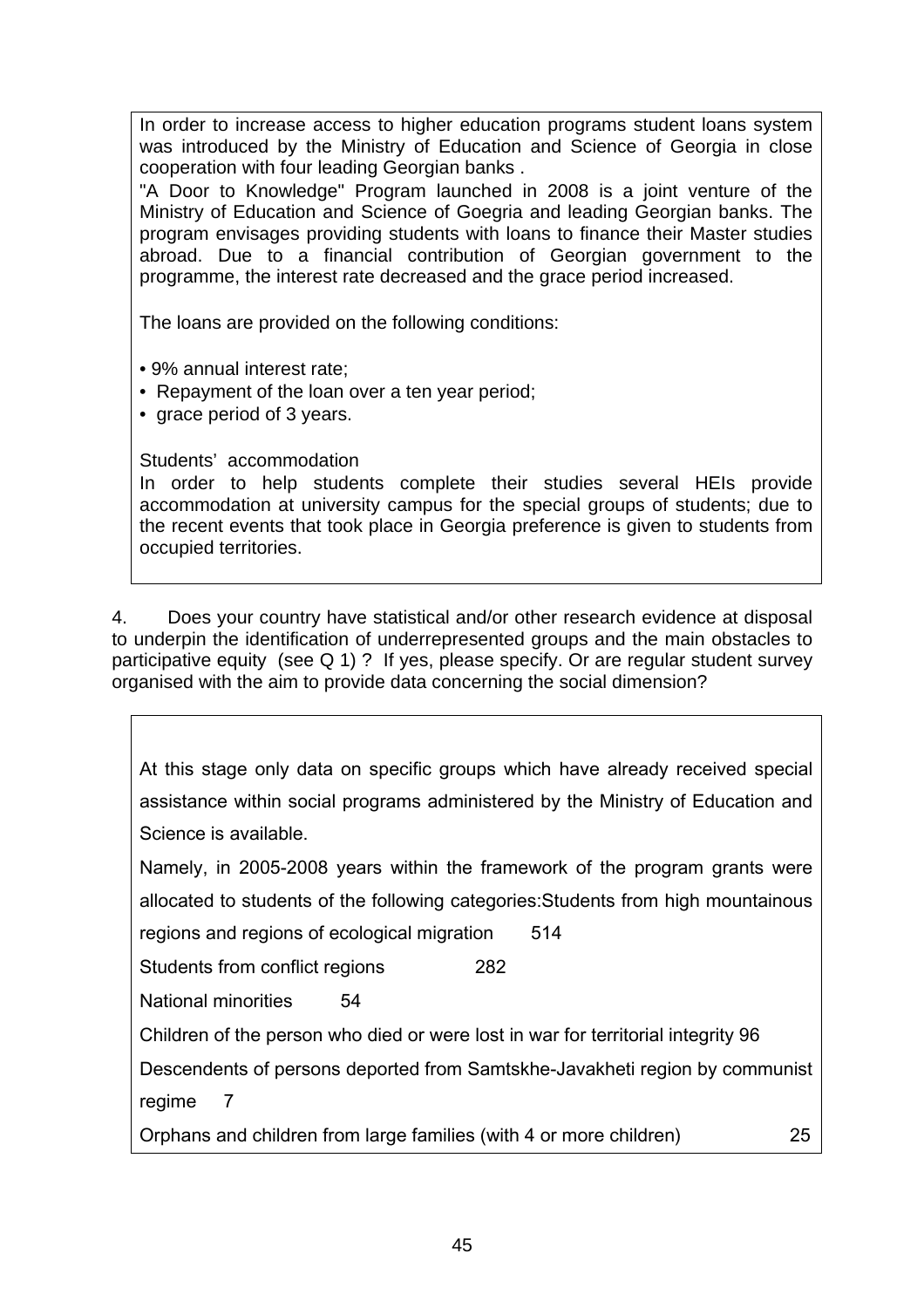Students from socially and economically disadvantaged families (with unprotected status) 38 Total 1016

Also,a special survey for stocktaking report was conducted by the initiative of the Ministry of Education and Science of Georgia in Autumn 2008 that identified specific needs and achievements on social dimension in Georgia.

## **III. PROCESS TOWARDS A MORE INCLUSIVE HIGHER EDUCATION SYSTEM (strategy for the future)**

5. How do you plan to tackle the challenges identified under Q 1 in the near future (2008-2010)?

(a) Which concrete goals do you want to achieve?

a) Equal access to quality education for all is identified as one of the priorities by the Government of Georgia in 2009-2012 (Basic Data and Directions of the Government of Georgia). To achieve this goal the following measures will be taken:

o Increased participation and civic integration of ethnic minorities in Georgian Education Area;

o Increased possibilities for obtaining higher education for socially disadvantaged groups;

o Widening access to Master's degree study programmes abroad

(b) What actions are planned for the different target group identified above to overcome the obstacles in access, participation and completion of studies by students? Please refer to Annex B and to the suggested approach outlined in the 2007 report from the Bologna Process Working Group on the Social Dimension and Mobility (Annex C to this document).

b) In accordance with the education priorities for 2009-2012, in order to ensure wider participation of the different social groups social grants programme for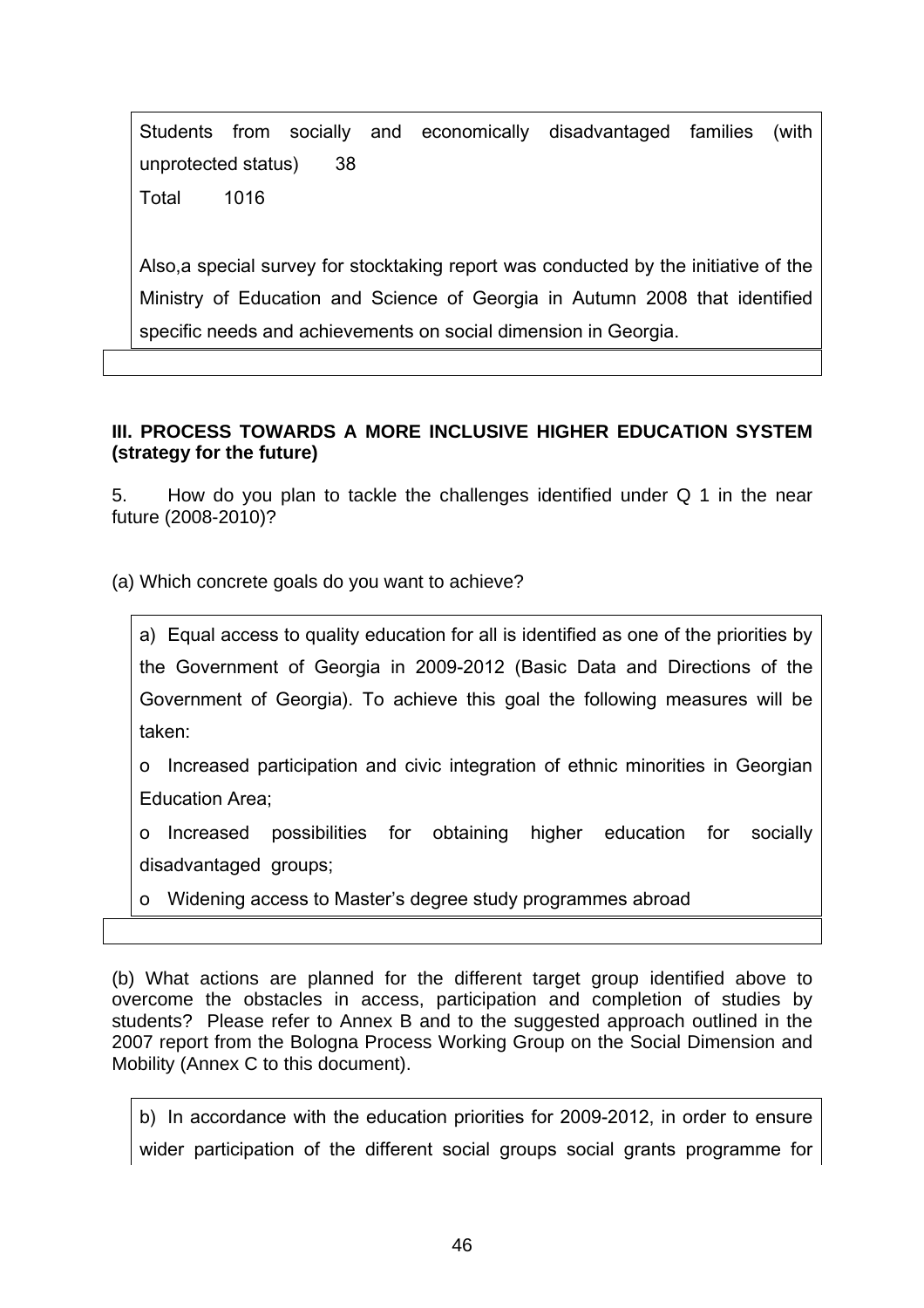representatives of national minorities and socially vulnerable groups will be maintained. In cooperation with partner banks programmes aimed at assisting Georgian students in obtaining Master's degree abroad (covering tuition and accommodation expenses of students) will be implemented (See details in National Report).

(c) is there a specific budget for these measures for underrepresented groups ? If yes, please provide details

Annual budget of the social assistance program is about 650 000 GEL (approx. EUR 291 000).

d) is there a timeline for action? If yes, please provide details.

The programme is updated annually. No specific timeline is identified.

6. What arrangements are planned for monitoring progress towards more equitable access, participation and success?

In order to identify main problems and assess the progress of the country towards more inclusive higher education system two main activities are planned in 2009:

1. Euro Student survey - Georgia will participate in the project aimed at studying socio-economic background and conditions of the students throughout Europe.

2. Operational policy research on higher education financing - within the framework of the UNESCO National Education Support Strategy document the Ministry of Education and Science of Georgia will implement the research in cooperation with UNESCO. Operational policy research into HE accessibility and financing in Georgia will look at HE financing schemes, issues of financial sustainability, private-public provision of services and equity in access, including among others existing forms of student aid. It will identify possible policy options to achieve a well balanced public-private, financially sustainable and equitable HE financing system in support of the reforms and integration of Georgia's HE system into the Bologna Process.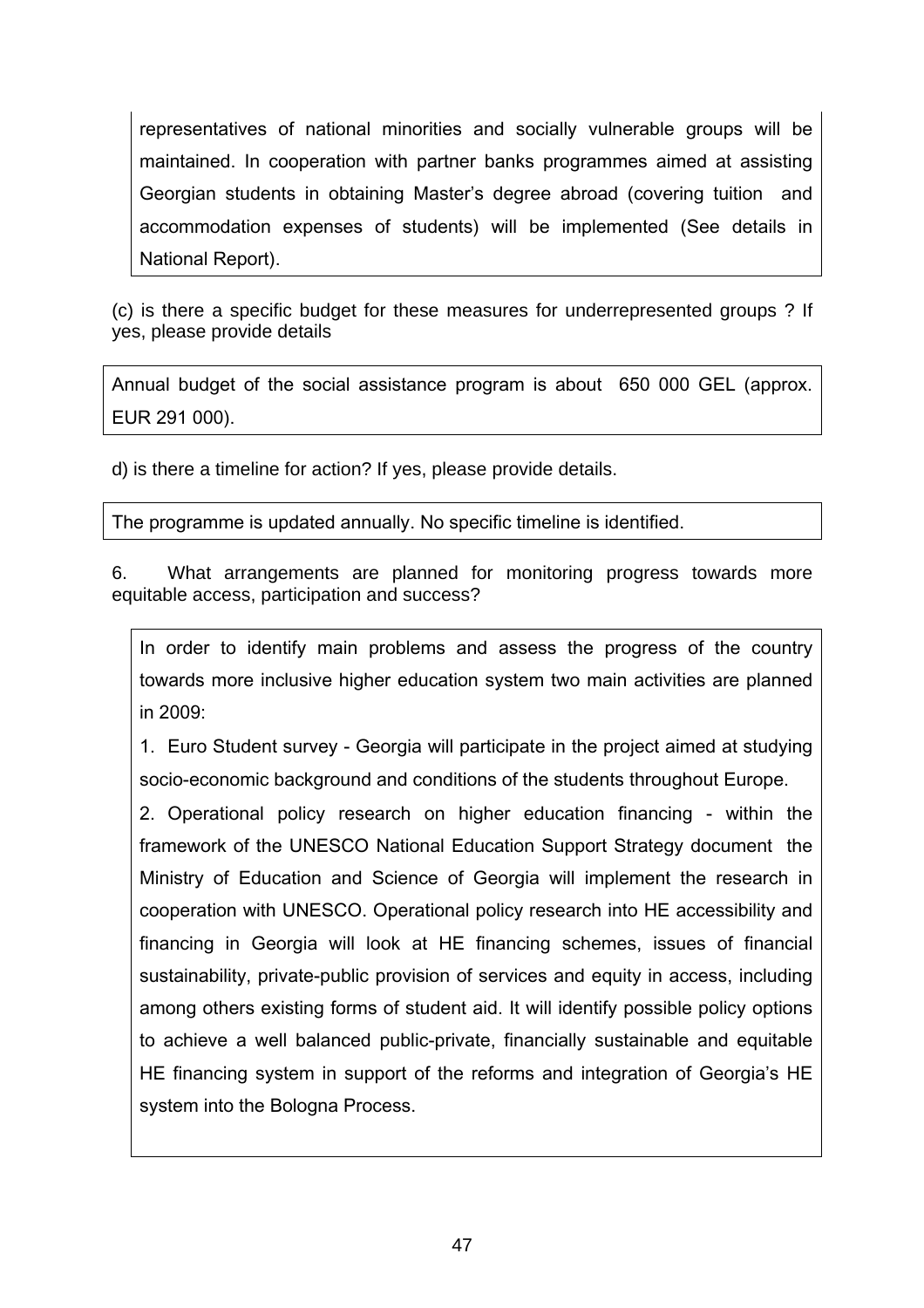In 2006 the Ministry of Education and Science of Georgia in cooperation with the leading commercial banks of Georgia started a student loan program. 2,463 students in 2006 and 5542 students in 2007 have been provided loans with various coverage terms and interest rates (14%-18%). Further changes in student loan schemes are planned to improve their availability and lending conditions.

In 2005 higher education admission and financing policy was modified and the Government successfully introduced the first Unified National Admission Exams. At UNAE, students compete for studies at accredited HEIs and for receiving state grants. This grant can be redeemed as tuition waiver at any state institution or accredited private HEI. The allocation of scholarships is merit-based, and topscorers at the examinations are entitled to receive the grant. In 2009 the amount of the grant will be doubled in line with the increased tuition fees.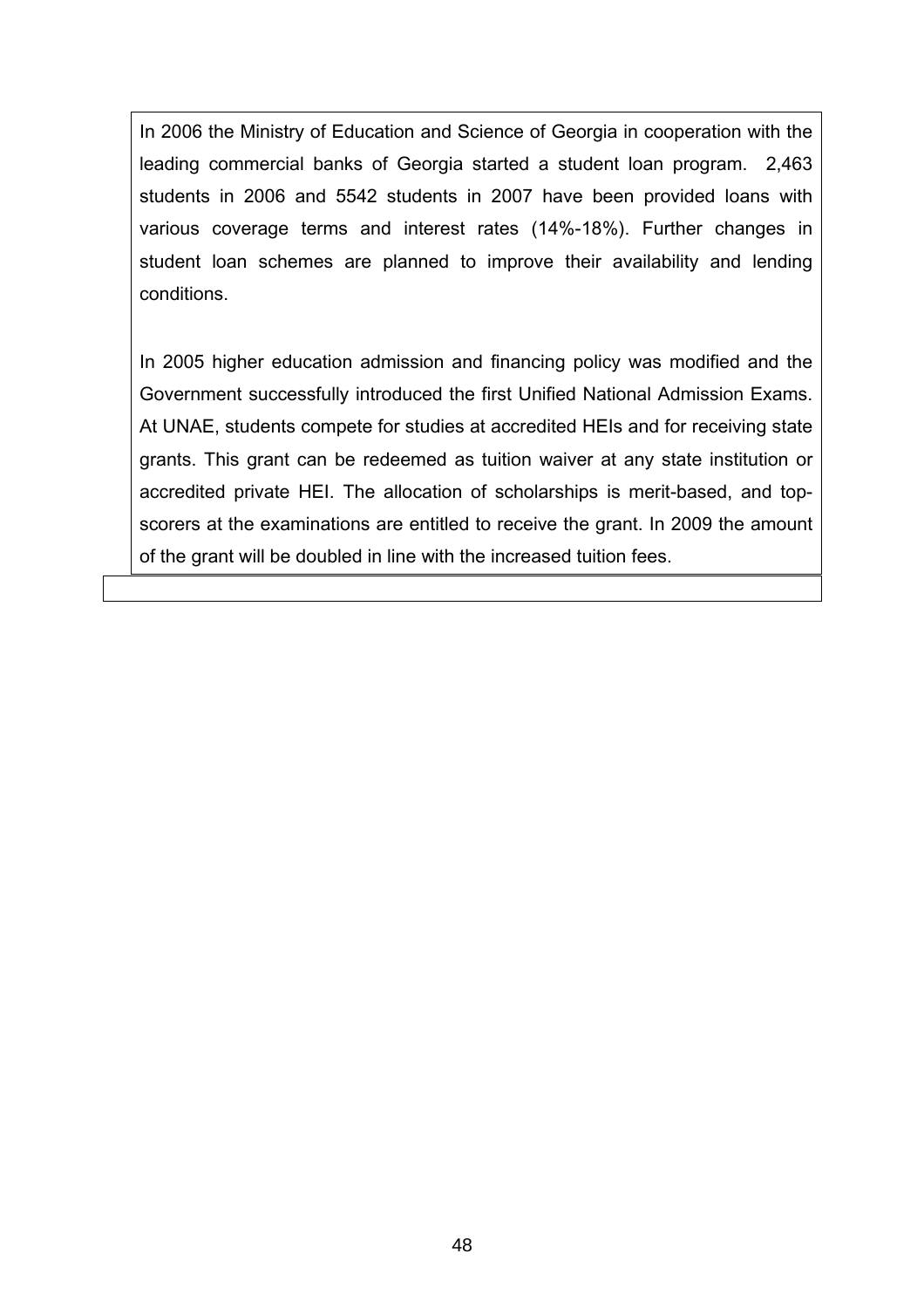### **IV. INFORMATION ON THE NATIONAL RESPONSIBILITY FOR THE PREPARATION, IMPLEMENTATION AND EVALUATION OF THE NATIONAL STRATEGIES**

Please indicate which authority or other actor is responsible for the preparation, implementation and evaluation of the national strategy and describe the way in which the various stakeholders are involved. Did your country designate (a)contact point(s) for the national strategy? If so, please add the coordinates of the national contact point(s).

The Ministry of Education and Science is responsible for elaborating the strategy for social dimension. Concrete contact point is not designated yet since the strategy will be further developed and officially approved at a later stage. However, as a result of structural reorganization of the Ministry of Education and Science of Georgia in 2008 a special unit called "Students and Scientists Social Assistance Division " was created within the Ministry. The division annually updates its action plan and implements various programmes aiming at assisting students and researchers in accessing, participating and finalising their study/research activities. Presently, 8 employees work within the division. The total budget of the division for various social programmes in 2009 is more than 1 mln GEL (about EUR 500 000 ). The division is in charge of both preperation, implementation and evaluation of the social programmes in education.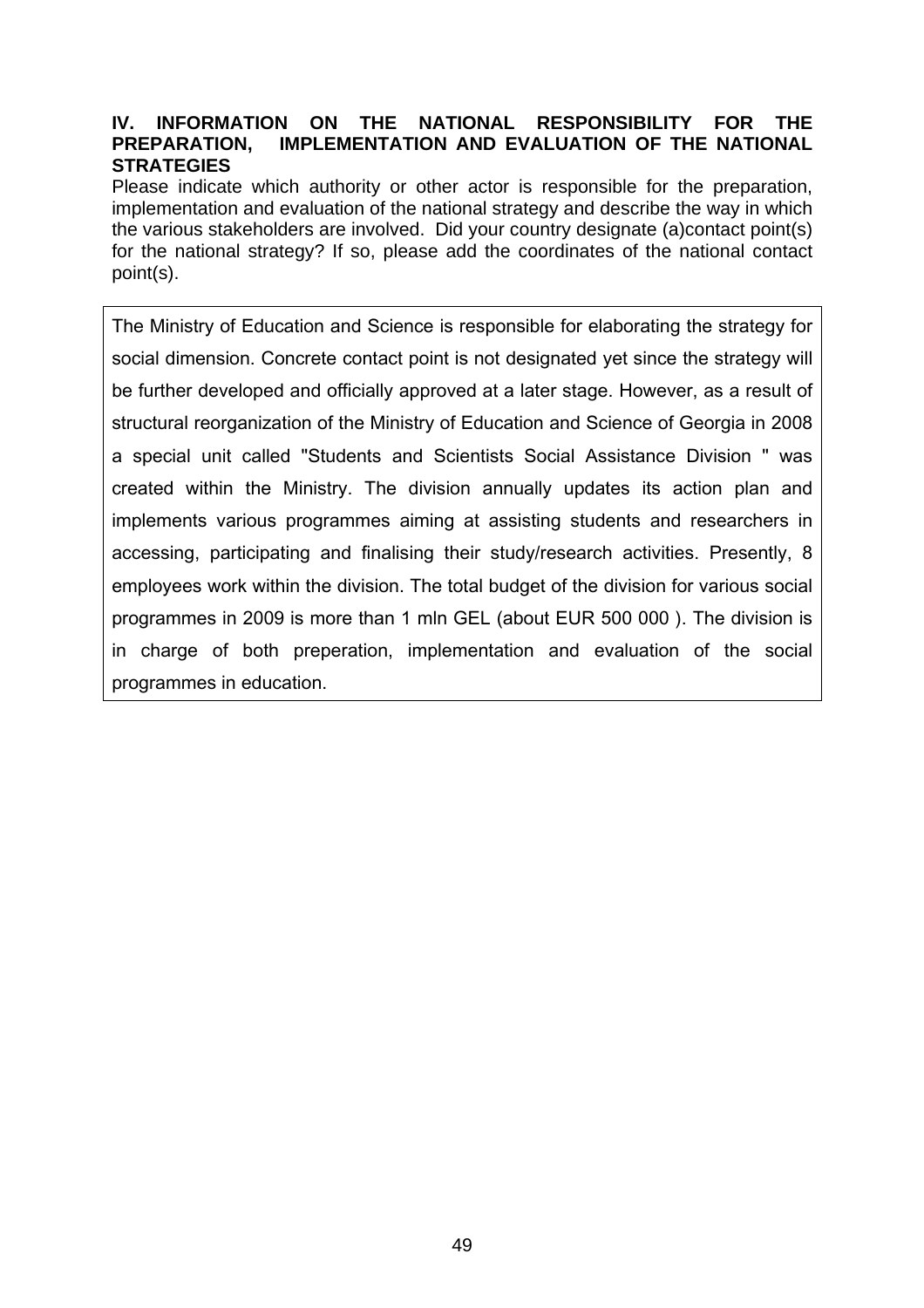## **ANNEX A**

### **Actions mentioned by the Bologna countries in the 2007 national reports**  Financial

- scholarships means tested
- scholarships merit based
- research grants
- grants for studying abroad
- grants or loans for (nearly) every student
- unspecified social support system
- free education (at least 1st cycle)
- reimbursement of tuition fees for certain groups
- financial assistance for certain groups/areas
- improved funding systems

**Structural** 

- new /expanded routes of access
- broader teaching or learning strategies
- information and preparation at secondary schools
- increase student places
- indirect aid schemes (tax relief, family allowance)
- subsidised residences/meals/transport/books
- provision of student welfare services (health care, day care centres)
- counselling/guidance services

Certain groups

- measures for ethnic minorities (not financial)
- measures for disabled (not financial)
- measures for disadvantaged groups (not financial)
- allocation of study places to certain groups
- promote access from all national areas

Policy and practice

- explicit widening access policy (devoted funds/units/laws)
- carry out surveys (study & work, disabled students,...)
- evaluations/research of policies and practices
- monitoring access (and retention) by students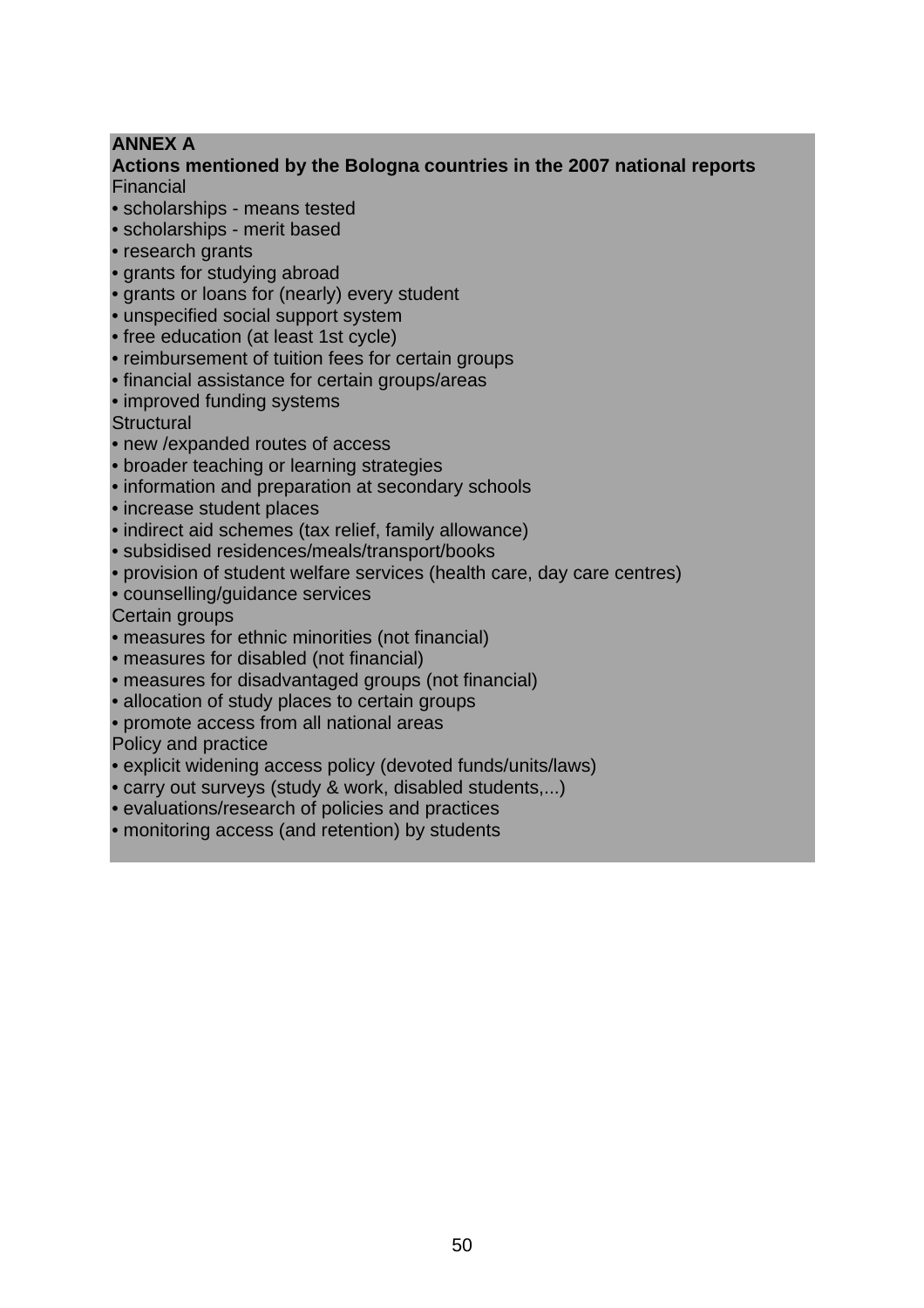# **ANNEX B**

## **Possible actions and tools identified by the 2007 Bologna Working Group on the Social Dimension and Mobility**

Measures to promote equal opportunities for access, participation and completion • Anti-discrimination legislation covering higher education

• Admission rules that are simple, fair and transparent

Measures to widen access to and participation in higher education

• Outreach programs for underrepresented groups as defined nationally

• Flexible delivery of higher education

• Flexible learning paths into and within higher education

• Transparency of qualifications and recognition of prior learning

• Incentives for higher education institutions to take action to widen access and participation

Study environment that enhances the quality of the student experience

A, Provision of academic services

• Guidance (academic and careers) and tutoring

• Retention measures (modification of curricula, flexibility of delivery,

tracking academic success etc.)

• Working tools and environment (well functioning libraries, lecture halls and seminar rooms, internet access, access to scientific data bases etc.)

B, Provision of social services

• Counselling

• Targeted support for students with special needs and students with children

• Appropriate housing conditions for all students

• Provision of healthcare

• Provision of transportation, student canteens etc.

Student participation in the governance and organisation of higher education

• Legislation or other measures to ensure student participation in higher education governance

• Provisions for the existence of and exercise of influence by student **organisations** 

• Student evaluations of courses, programmes and institutions, including action plans and follow-up of actions taken

Finances in order to start and complete studies

• Financial and legal advice for students

• Appropriate and coordinated national financial support systems that are transparent

• Targeted support for disadvantaged groups as defined nationally

• Support measures for students with children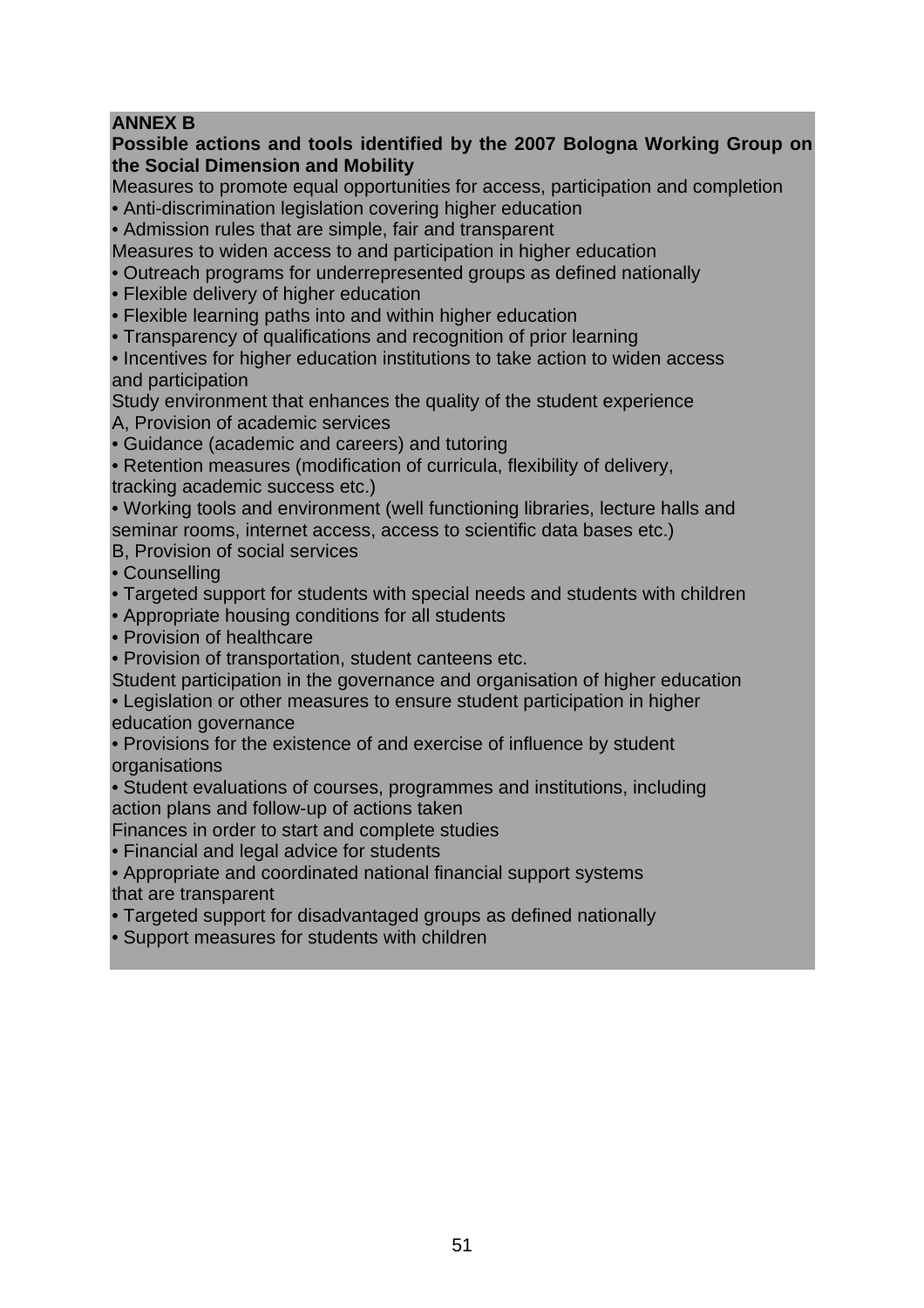## **ANNEX C**

### **Suggested approach of the work on national strategies on the social dimension**

In time for the next ministerial meeting in 2009 the Working Group suggests that the countries should report to the BFUG on their national strategies for the social dimension, including action plans and measures to show their impact. All stakeholders concerned should actively participate in and support this work at the national level.

The development of a strategy should be followed by a national action plan that includes monitoring mechanisms. Ideally, the strategy and action plan will be based on a national debate on the social dimension and the future priorities of that country depending on the current situation. In order to facilitate a national debate on the social dimension the Working Group proposes the following structure and topics for such a debate:

• Measures to promote equal opportunities

What obstacles are there to equal opportunities within higher education? What protection is there if a student is discriminated when applying for, being admitted to or carrying out studies? Is there a framework for appeal? What action would be the most effective to achieve equal opportunities in higher education?

• Measures to widen access to and participation in higher education for underrepresented groups (gender, ethnic origin, immigration, socio-economic status and background, disability, geography etc.)

What groups are under represented in your national higher education system today? Is there data to show access to higher education by gender, socio-economic background, disabilities, prior immigration, region etc? What obstacles to widened access and participation are there within your higher education system? At other education levels? What actions would be appropriate for the different groups to achieve widened access? Are targeted outreach activities needed?

• Study environment that enhances the quality of the student experience

A, Provision of academic services

B, Provision of social services

What kind of academic or career guidance is provided for the students in your country? What is the student – staff ratio? Are there retention measures adapted to different groups or individuals with different needs? Is the academic success of student tracked? What would be/has proven to be the most efficient retention measures? What kind of study environment is there at the higher education institutions? Do student have access to information, electronically or by other means? What is the condition of libraries, lecture halls and seminar rooms? How do students in your country live? Is housing available, of acceptable standard and affordable? Is targeted support provided or needed for specific student groups? Is counselling available if students run in to personal difficulties?

• Measures to increase formal and actual student influence on and participation in higher education governance and other higher education issues Are there formal provisions for student influence and participation at all governance levels, in consultative as well as decision-making bodies? Are there formal provisions for student evaluation of the education? Are the formal regulations followed-up with actual practices? Are there informal ways of student influence and participation as well? Do students have an influence on all issues related to higher education? Are students aware of their rights? Do students have organisations that